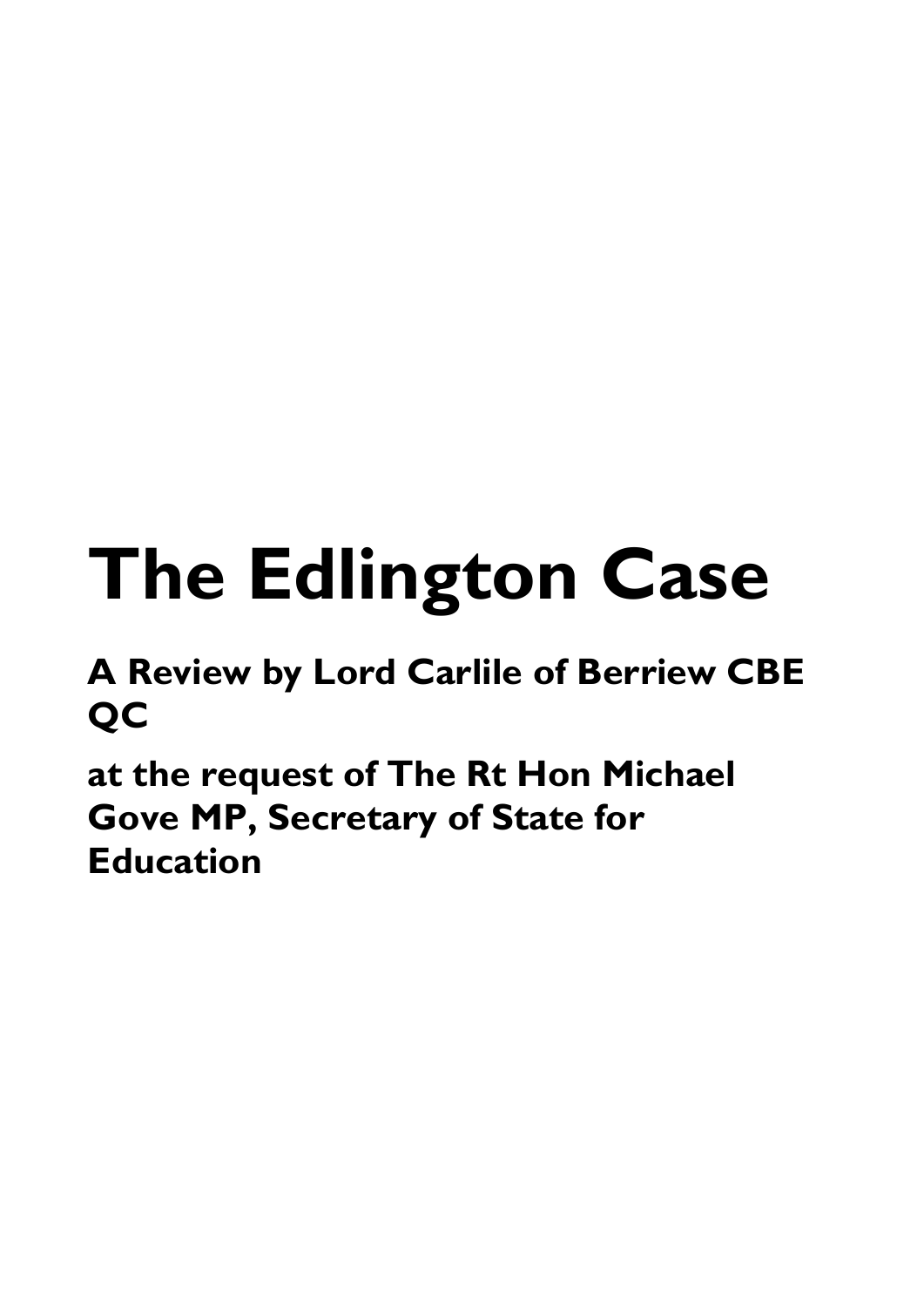### **Contents**

| The roles and responsibilities of Directors of Children's Services and Lead Members for |  |
|-----------------------------------------------------------------------------------------|--|
|                                                                                         |  |
|                                                                                         |  |
|                                                                                         |  |
|                                                                                         |  |
|                                                                                         |  |
|                                                                                         |  |
|                                                                                         |  |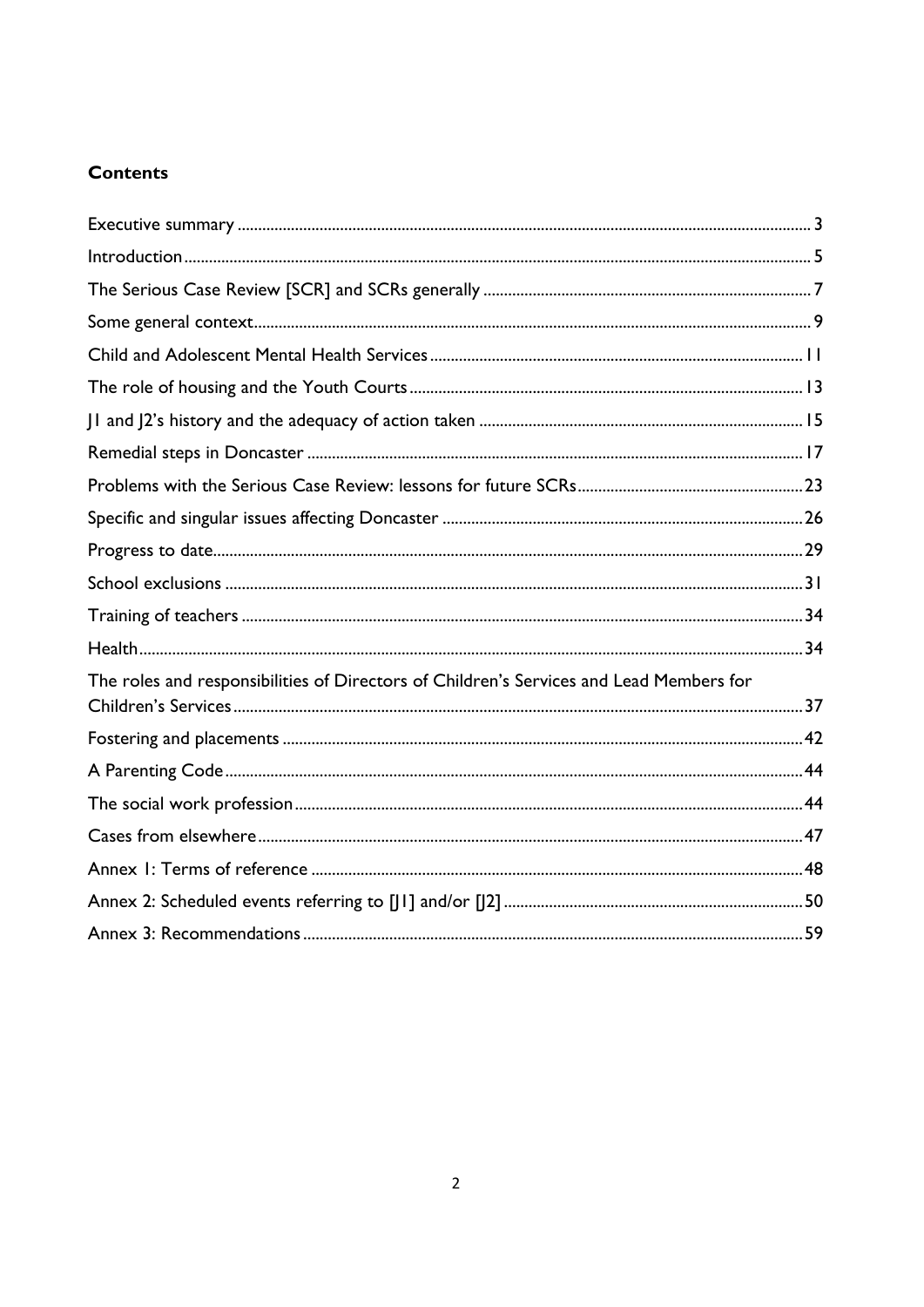# <span id="page-2-0"></span> **The Edlington Case: A Review by Lord Carlile of Berriew CBE QC at the request of The Rt Hon Michael Gove MP, Secretary of State for Education Executive summary**

- 1. On the 4 April 2009, two brothers, [J1] and [J2], aged 10 and 11, committed a very serious assault on two young victims, [V1] and [V2], in Edlington, having assaulted another young victim, [V3], the previous weekend. The perpetrators were subject to a child protection plan for physical abuse and neglect and looked after by Doncaster Metropolitan Borough Council.
- staff, and inadequate communications between agencies. The Serious Case Review 2. At the time of the assaults, Doncaster Council was failing to perform adequately its statutory functions for children. It was characterised by poor performance at senior management levels, a demoralised social work profession with unacceptable churn of [SCR] that was initiated by Doncaster Safeguarding Children Board after these attacks found that local agencies had failed, over a period of years, to achieve better outcomes for [J1] and [J2] and had therefore failed to prevent the assaults on [V1] and [V2].
- situation of early 2009. The Council now has an experienced and stable leadership team. The Doncaster Safeguarding Children Board and the Children's Board<sup>2</sup> have 3. At the request of the Secretary of State for Education, I have independently reviewed the issues arising from the Edlington Case<sup>1</sup> and the subsequent action taken and improvements made. I found that Doncaster today is not faced with the shambolic had new independent Chairs (since April and December 2009 respectively) and much more effective partnership work is now evident. I have concluded that, whilst there is a considerable way to go before Doncaster can be comparable with the best performing local authorities, there can be reasonable measure of optimism and a sense of achievable ambition.

 $\overline{a}$  Edlington for a very short time, having moved to respite foster care there from another part of the Doncaster area. <sup>1</sup> I encountered sensitivity about the term 'Edlington Case'. I acknowledge that the boys [J1] and [J2] only lived in

 children's services in Doncaster. <sup>2</sup> Established under the Direction of the (then) Secretary of State in December 2009 to oversee the improvement of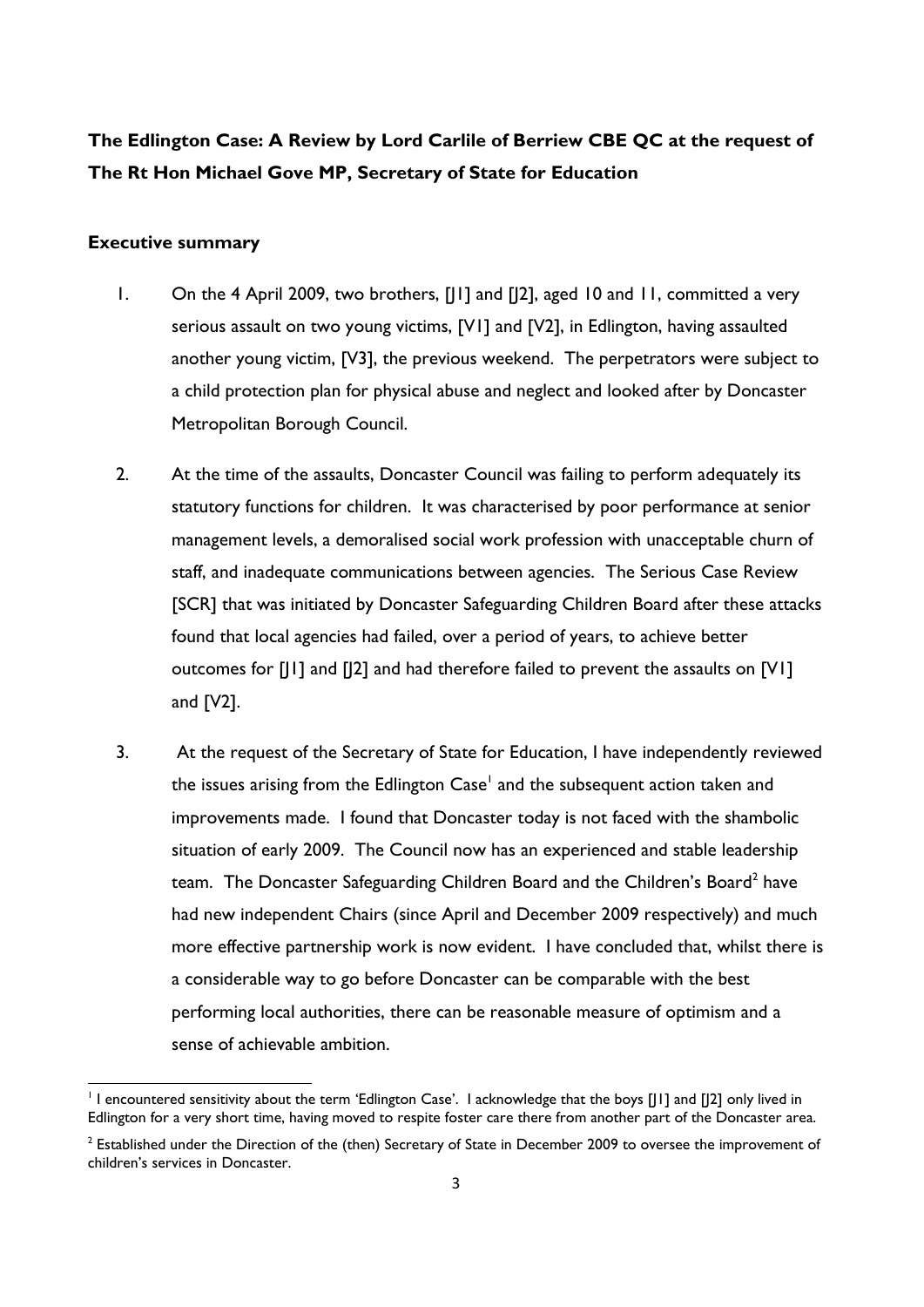- 4. However, there remain weaknesses, which have been highlighted by the consequences of a severely critical report following an Ofsted inspection in October 2012 of the arrangements in Doncaster for the protection of children<sup>3</sup>.
- culture across the service. Furthermore, the involvement and leadership from way. It is clear to me that Doncaster Councillors need to have far more opportunity 5. In particular, there is more work to do to address weaknesses at middle management level, to improve consistency of standards and practice and to develop a performance informed elected members is still not being achieved in a satisfactory or accountable to understand and scrutinise children's services.
- issues of wider relevance for local authorities and for national policy. These include: 6. My review of the Edlington Case has also led me to explore a number of related
	- a. how to make useful and identifiable improvements to the SCR process, building on the recommendations of Professor Munro's review of child protection;
	- b. the appraisal of the performance of the Troubled Families Programme and its availability and effect around the country;
	- c. the development of the best possible 'triage' arrangements by which I mean a thorough assessment of a child's needs to inform a diagnosis, leading to resolution or treatment of any identified difficulties the child has;
	- d. the retention of responsibility for excluded children in the hands of the excluding school; and
	- e. the essential role of health services in effective safeguarding of children, including access to child and adolescent mental health services, basic medical examinations at school and school nurse provision.
- 7. I hope that my report presents informed and useful observations for people working in Doncaster, the Secretary of State and others. A full list of my recommendations can be found at Annex 3.

<sup>1</sup> <sup>3</sup> Inspection of local authority arrangements for the protection of children: Doncaster Metropolitan Borough Council, 8-17 October 2012, Ofsted.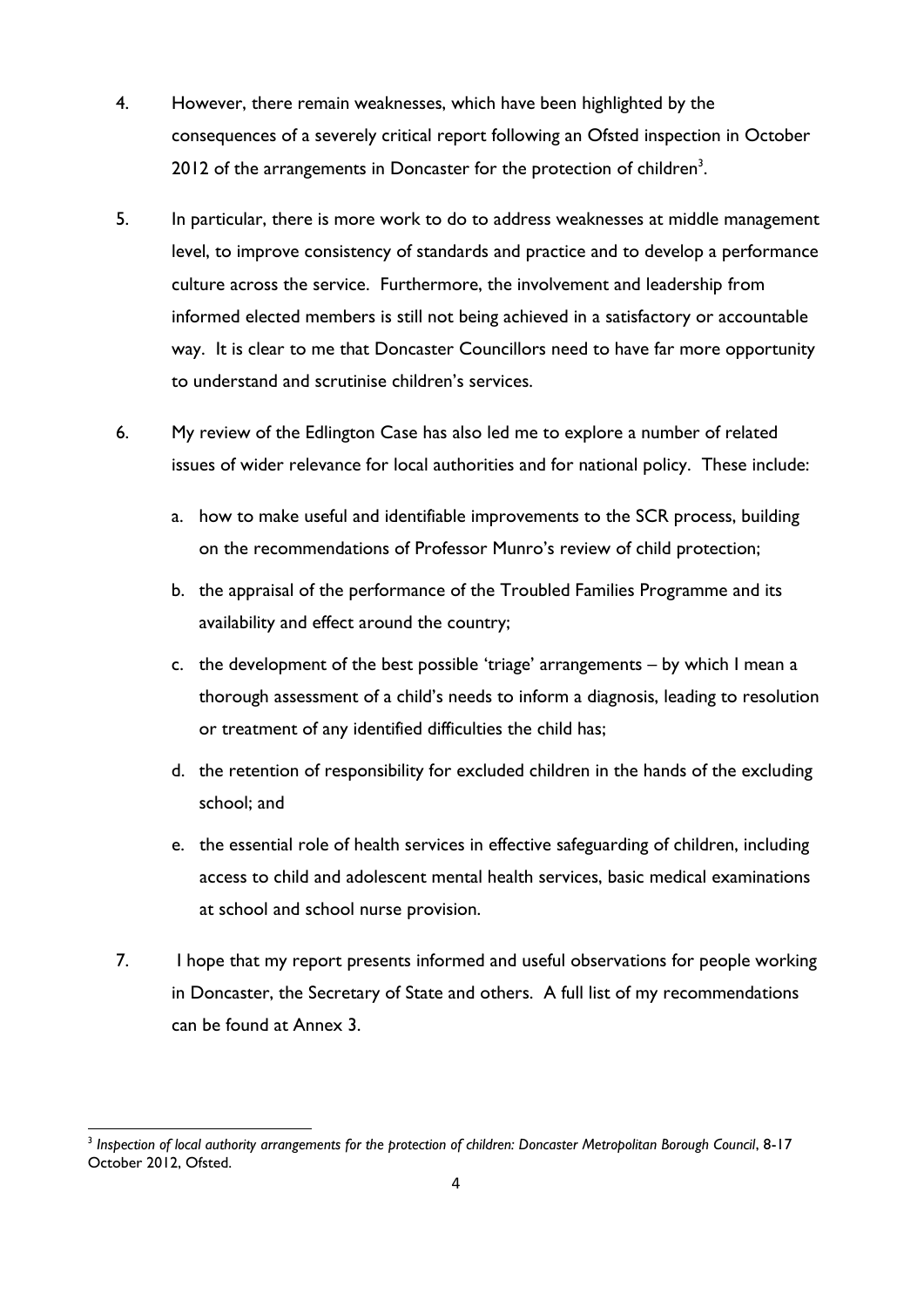#### <span id="page-4-0"></span>**Introduction**

- 8. This independent review was announced on 29 March 2012 by the Rt Hon Michael Gove MP, Secretary of State for Education. It was commissioned following the publication of the SCR overview report on the case of the 'J' children in Doncaster to review the issues and the action taken and improvements made. The review's terms of reference are set out in Annex 1. I agreed a 30 day work programme including the writing of this document. Although this was a short timescale (to which I have adhered), I hope that my report presents informed and useful observations on the evidence base I have been able to establish, including the reading of much material.
- 9. I acknowledge especially the enormous assistance I have received from Alison Britton, a member of the staff at the Department for Education: she has organised the process of my review, performed research, provided materials (and made no attempt to influence my views in any way). Any errors are entirely mine.
- elsewhere. I believe that I have been able to obtain the frank views of my many 10. In conducting the review I have visited Doncaster, and held meetings there and interlocutors, whether in Doncaster or elsewhere. I have held discussions with some senior national figures in the field of child safeguarding. I have given undertakings that I shall not identify those who have been remarkably and creditably frank with their opinions and observations. In these circumstances I shall not include a full list of all those whom I have spoken to in preparation of the review. They have included Ministers (including the Secretary of State for Education and successive Ministers for Children), the elected Mayor of Doncaster, a wide range of professional stakeholders in Doncaster, the President of the Family Division of the High Court of Justice and The Rt Hon Lord Justice McFarlane, The Rt Hon Caroline Flint MP, Louise Casey CB, Professor Eileen Munro CBE, Dame Moira Gibb DBE, the Chief Executive of Action for Children Dame Clare Tickell DBE, and the Chief Executive of Barnardo's Anne-Marie Carrey. I was especially assisted by two focus group panels of 15 service managers and front-line practitioners, with whom I engaged in a wide-ranging discussion in Doncaster on the 12 and 13 June 2012.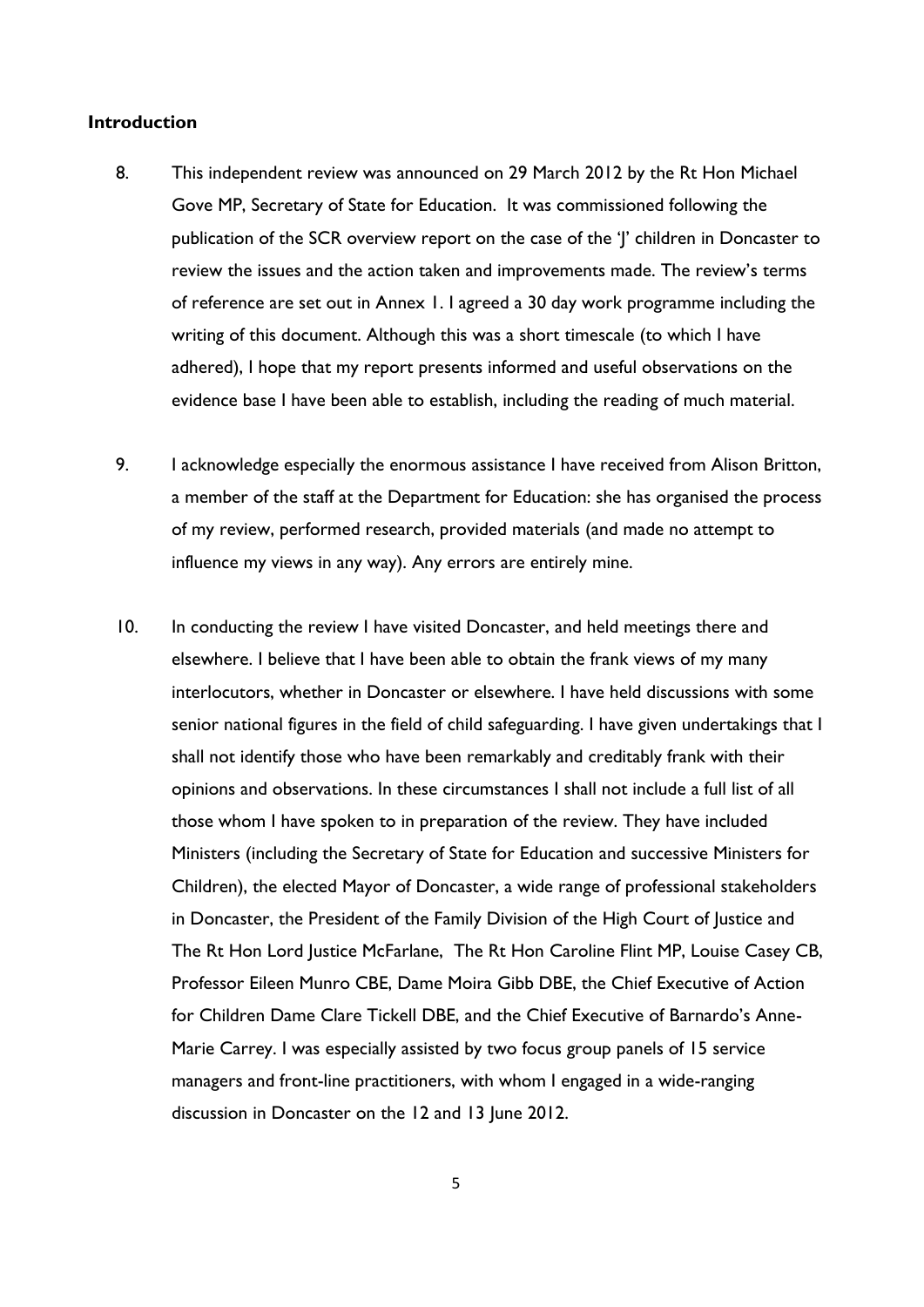- having suffered serious injuries and trauma. Prior to this assault they had assaulted 11. On the 4 April 2009, two brothers, [11] and [12] (aged 10 and 11), committed a very serious assault on two young victims, [V1] and [V2], who were left at the scene another young victim, [V3], the previous weekend. The events under consideration became known as the Edlington Case – because they occurred on land at Edlington, near Doncaster. I have visited the scene and other local places referred to in the case.
- 12. On the 3 September 2009, the brothers pleaded guilty to offences of causing grievous bodily harm with intent. Their case was finally disposed of on the 22 January 2010 before Mr Justice Keith, sitting at the Sheffield Crown Court. In passing sentence he described in graphic detail what they had done to their victims. I consider that a closing extract of the Judge's remarks should be reproduced in this report so that the seriousness of the case is fully understood. He said:

 "The bottom line for the two of you is that you both pose a very high risk of harm to others. ... I've been referred to a number of previous cases ... but none of those cases share all the features which make your offences so serious, the deliberate targeting of your victims, the prolonged attacks on them amounting to torture, the fact that there were two of you and there was more than one victim, the fact that your attack on [V1] and [V2] took place so soon after your attack on [V3], the humiliating sexual acts you forced [V1] and [V2] to perform, the appalling injuries they sustained, the life threatening condition in which you left [V1] and the emotional scarring which they're going to have to live with for so long. Your crimes were truly exceptional."

- 13. They were sentenced to indeterminate detention for public protection, with minimum terms of five years before release could be considered<sup>4</sup>.
- 14. In other parts of his sentencing remarks the Judge referred to the history of offending by the two boys. In addition to the attacks on [V1] and [V2], they were sentenced for an attack a few days earlier on [V3], another young boy whom they had beaten and humiliated. Further history included attacks on a number of teachers and pupils at the Pupil Referral Units [PRUs] attended by the boys.

<sup>1</sup> 4 This does not mean that they will be released after five years: it sets the first consideration of possible release, which may be much later.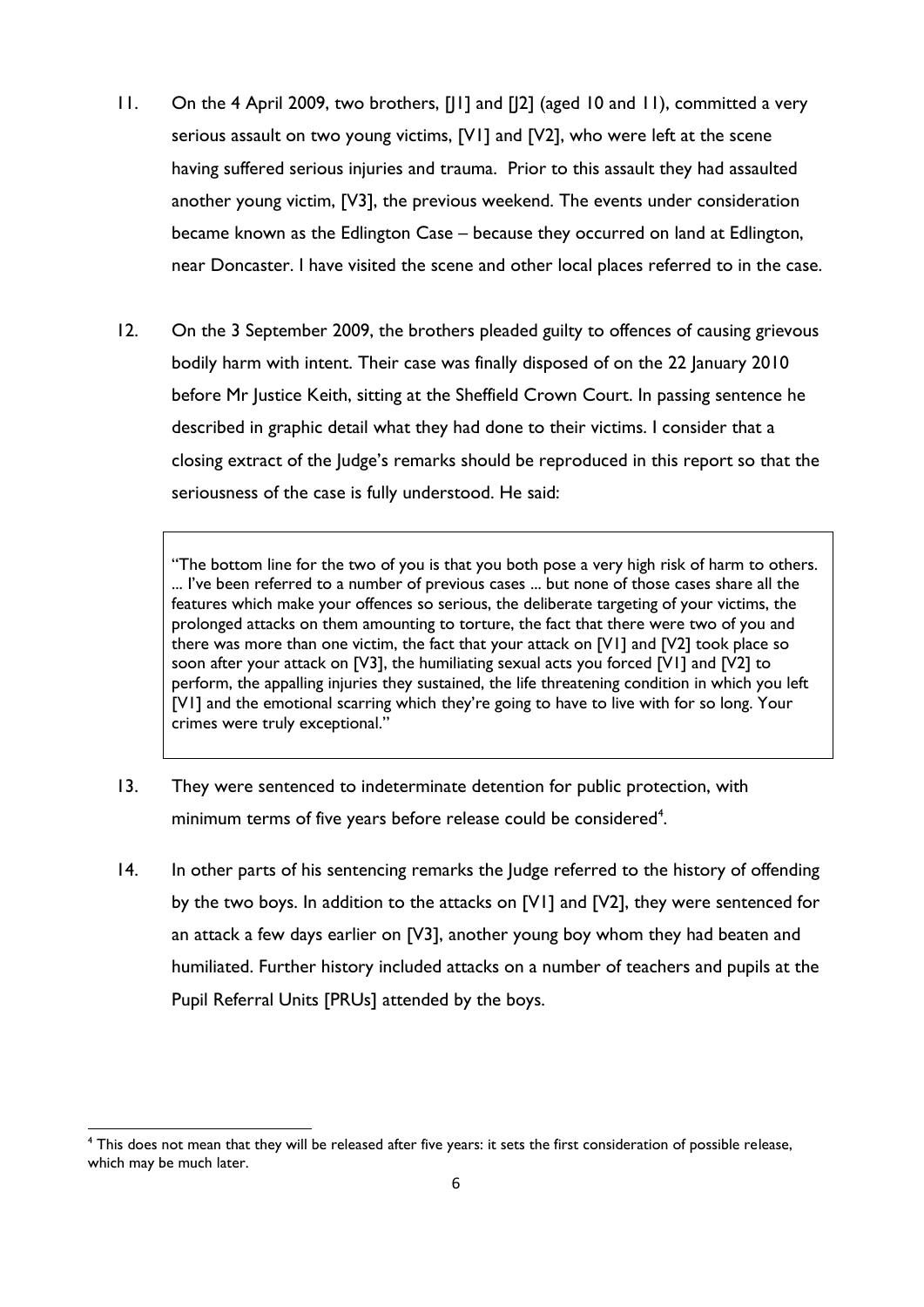### <span id="page-6-0"></span>**The Serious Case Review [SCR] and SCRs generally**

- Authority under s20 of the Children Act 1989. 15. At the time of the assaults, the brothers were looked after by Doncaster Local
- 16. A Serious Case Review [SCR] was commissioned in May 2009 in accordance with the relevant regulations and statutory guidance. A SCR panel was convened and met for the first time on the 9 June 2009. The independent author of the SCR overview report was Peter Maddocks CQSW MA, a suitably experienced person in the area of social work and child safeguarding. He was assisted by a twelve member Case Review Panel. His report of 159 pages was produced in unredacted and unpublished form in early November 2009.
- said: $5$ 17. At the time it was not the practice to publish SCR overview reports. However, following the change of Government in 2010 the Coalition announced (on the 10 June 2010) the intention to publish the overview reports of SCRs. The executive summary of the Edlington SCR was published in January 2010, in accordance with statutory guidance in force at the time. The redacted overview report was published on the 29 March 2012. At the time of publication the Secretary of State for Education Mr Gove

 "The redacted SCR overview report published today does not meet my expectations. It is an example of how the current model of SCRs is failing. It documents everything that happened but with insufficient analysis of why and what could have been done differently. In future we want SCRs to focus on why professionals acted the way they did, and what was getting in the way of them taking the right action at the right time....

 The policy of publishing SCRs is intended to explain the many difficult decisions that have to be taken on a daily basis when working with vulnerable children. It is not an easy job to predict the future, but in many cases that is what we are asking of professionals every day. I do not want these reports to be used to assign blame where terrible incidents have taken place. People working in these circumstances need to have confidence that they will be backed by their managers when they take difficult decisions with good intent and sound judgement, whatever the outcome.

sound judgement, whatever the outcome.<br>Publishing factual information about serious incidents helps ensure that all the lessons are learned, nationally and locally, to reduce the risk of repeating mistakes. This will not only help people working at the front line; it will also give the public greater confidence. We want an open, confident, self-regulating system where professionals are continually asking how they can improve rather than a system clouded by secrecy and fear. Where there is clear evidence of failure or incompetence, individuals and organisations need to be held to account. Where there are successes, these should be celebrated and shared."

<sup>1</sup> <sup>5</sup> [Letter from the Secretary of State for Education on the publication of the Edlington SCR.](http://www.education.gov.uk/in%20the%20news/a00205952/)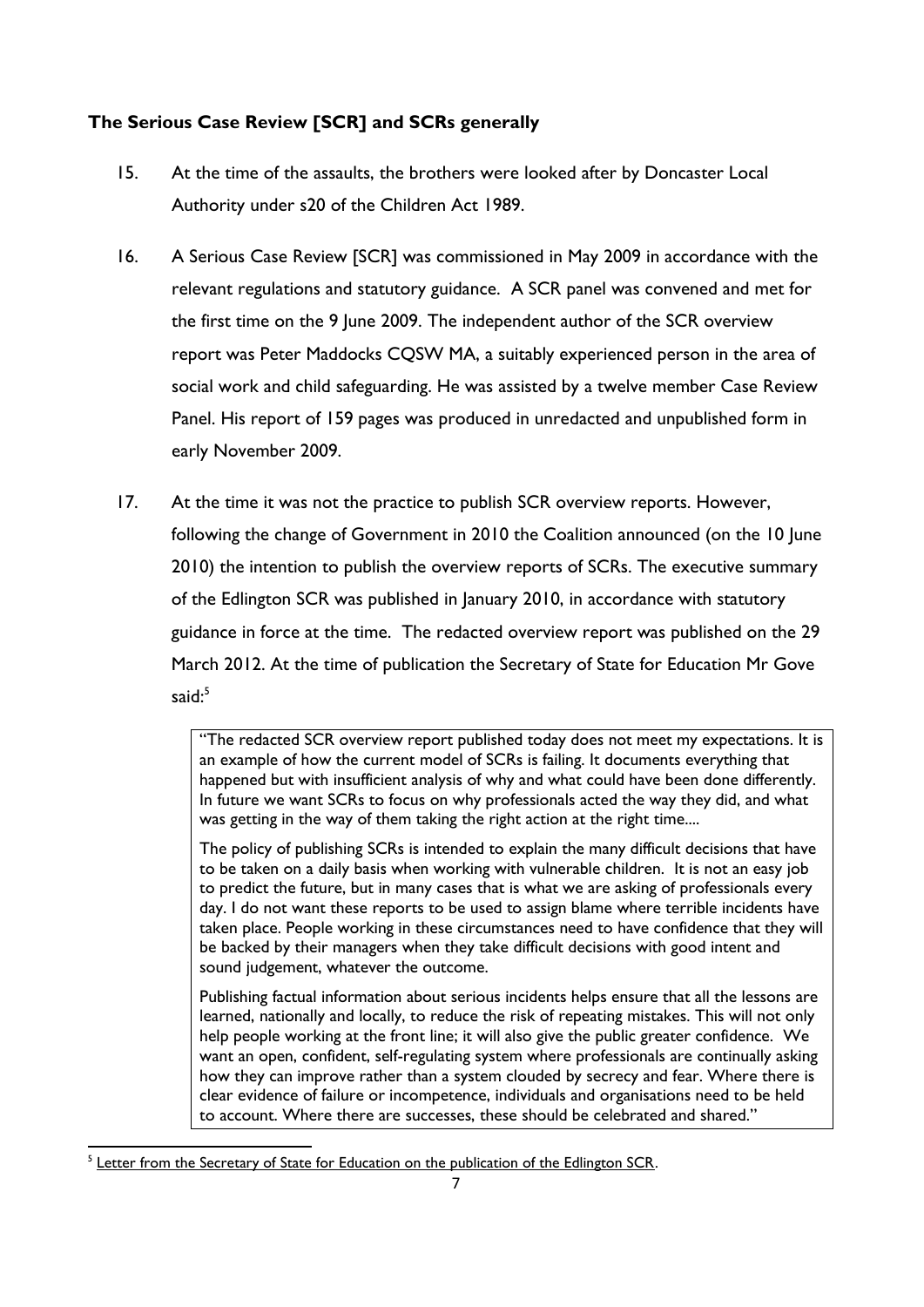- family from 1995 up to April 2009 and that better outcomes could and should have been achieved for the J children." It found that it was "entirely predictable that the 18. The SCR overview report presented "compelling evidence about the extent to which … [the J] children suffered neglect and that different decisions could and should have been taken at several points during the extensive involvement of agencies with this boys would continue to assault and cause injuries to other children (and adults) … more assertive and effective action should have been taken and as late as a week before the assaults. As such the assault on V1 and V2 was a preventable incident."
- 19. A little more background needs to be given about SCRs. These are undertaken by Local Safeguarding Children Boards [LSCBs] for every case where abuse or neglect is known or suspected and either:
	- The/a child has died; or
	- The/a child has been seriously harmed and there is cause for concern as to the way in which the authority, their Board partners or other relevant persons have worked together to safeguard the child<sup>6</sup>.
- seriously harmed or into who was culpable. Nor are SCRs part of any disciplinary 20. SCRs should not be confused in their purpose with, for example, inquests. The purpose of SCRs is to establish what lessons are to be learned from the case about the way in which local professionals work individually and together to safeguard and promote the welfare of children. SCRs are not inquiries into how a child died or was inquiry or process relating to individual practitioners.
- 21. In the two year period from 1 April 2009 to 31 March 2011, there were 184 serious incidents which led to  $SCRs^7$ , including the Edlington Case.
- 22. Until 9 June 2010, LSCBs were only required to publish anonymised executive summaries of SCRs. To improve transparency in the process, the Government amended statutory guidance so that the full anonymised overview reports, as well as executive summaries, of all SCRs initiated from 10 June 2010 onwards should be

 $\overline{a}$ 

<sup>&</sup>lt;sup>6</sup> Regulation 5 of the Local Safeguarding Children Boards Regulations 2006.

<sup>7</sup>*New learning from serious case reviews: a two year report for 2009-2011*, University of East Anglia and University of Warwick, Research Report DFE-RR226, July 2012.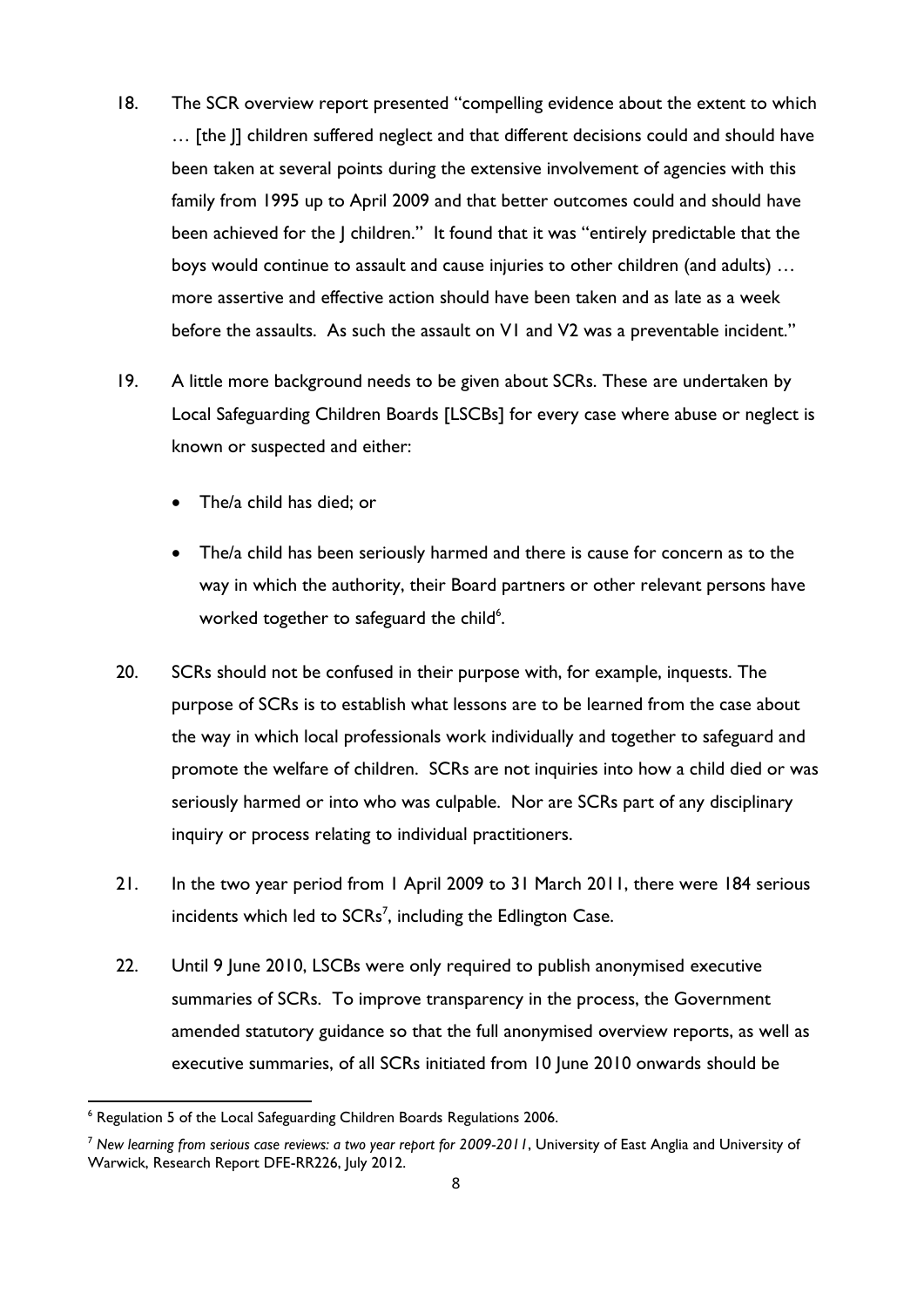published (unless there are compelling reasons relating to the welfare of any children directly concerned in the case for this not to happen), suitably redacted and anonymised.

- 23. The Government has recently consulted on new statutory guidance on learning and improvement<sup>8</sup>, including a revised approach to SCRs building on Professor Eileen Munro's Independent Review of Child Protection<sup>9</sup>.
- happening in the future. A new model of SCRs is being tested in three pilot areas - inform the revision to statutory guidance. 24. These changes are intended to bring about a greater level of transparency and accountability; and to enable professionals to understand fully what happened in each case and what needs to change in order to reduce the risk of such tragedies Coventry, Devon and Lancashire – and an independent evaluation of the pilots will

#### <span id="page-8-0"></span>**Some general context**

- 25. In December 2010 the Prime Minister The Rt Hon David Cameron MP expressed the ambition to try to turn around every troubled family in this country by the end of the present Parliament.
- 26. The Government's Troubled Families Agenda led to the appointment in October 2011 of Louise Casey CB as Head of the Troubled Families Programme. We met, and I have read her report '*Listening to Troubled Families'* published online on the 18 July 2012.<sup>10</sup> Valuable progress is being made. There is a demonstrable cost benefit in this kind of work. Figures issued by the Government in December 2010 revealed that troubled families were costing the taxpayer an estimated £9 billion annually, or £75,000 per family, of which over 85 percent was reactive spend, not spent on addressing root problems or preventing such problems from arising. One of the major components of the reactive spending was on criminal justice intervention and meeting the cost of youth crime.

**<sup>.</sup>** <sup>8</sup>*Statutory Guidance on Learning and Improvement*, June 2012 (draft for consultation).

<sup>9</sup>*[The Munro Review of Child Protection: Final Report: A Child centred system](https://www.education.gov.uk/publications/standard/publicationDetail/Page1/CM%208062)* May 2011 (Cm 8062 of 2011).

<sup>10</sup>*[Listening to Troubled Families.](http://www.communities.gov.uk/documents/communities/pdf/2183663.pdf)*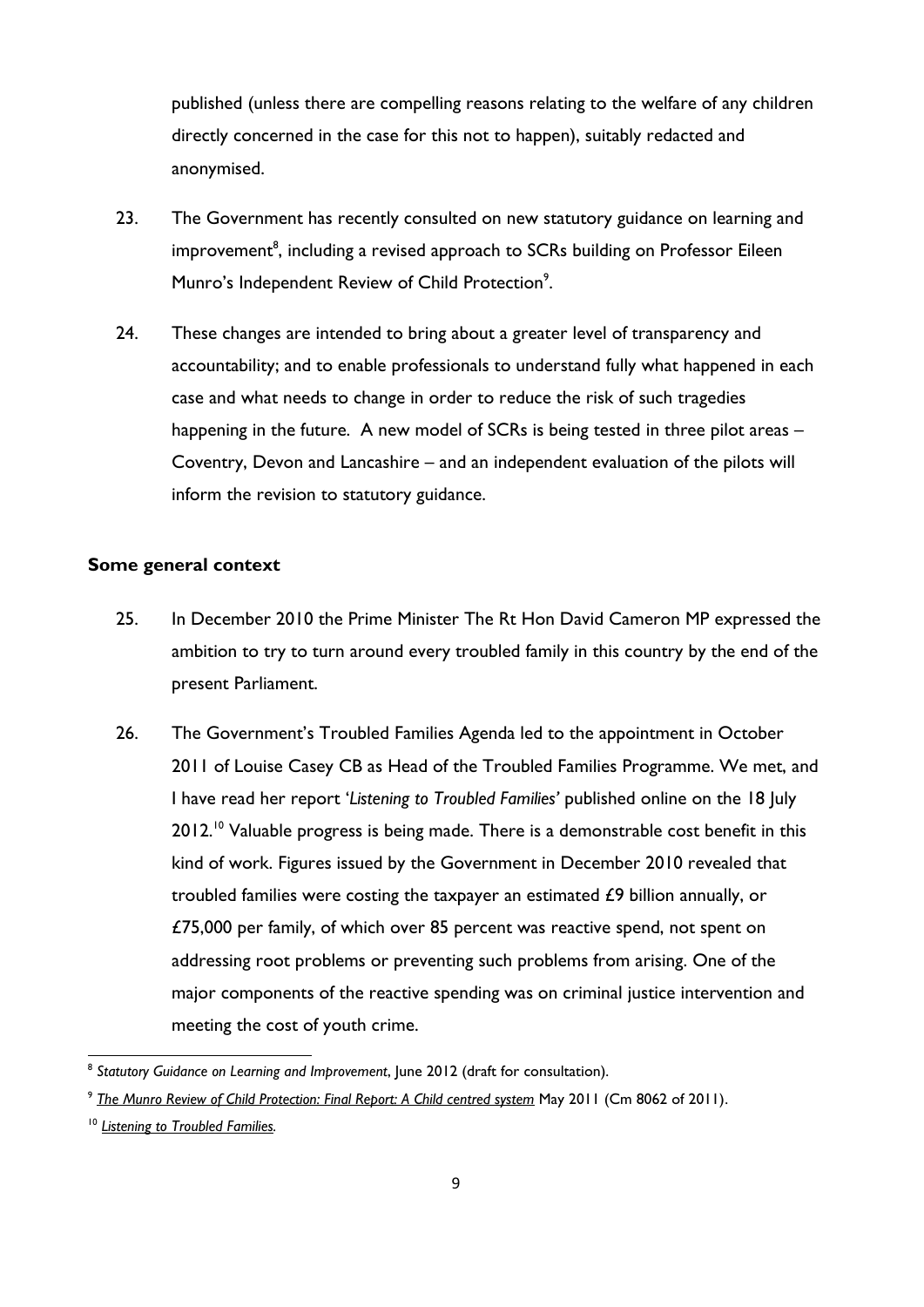- 27. The Government pledged to fund a national network of Troubled Family Coordinators in each upper-tier local council. These officials would:
	- Operate at a senior strategic level
	- Get a grip on the numbers, bringing together police, Jobcentre Plus, health organisations and schools and lever in resources locally
	- Put a robust plan of action in place to deal with the families right action at the right time for each family
- 28. An important part of the impact of the programme is to give councils a clear sense of which families they need to work differently with; acknowledge the extent to which current services and systems are failing these families and act accordingly; and target families with children on the edge of care.
- 29. The above sets out laudable aims for standards of assessment and better delivery. Put simply, as the table at Annex 2 below makes plain, much earlier intervention in the J family could have been crucially effective.
- 30. I trust that regular appraisal is made of the performance of the programme, and of its availability and effect around the country. **I recommend that compliance with the Troubled Families Programme should be the subject of an annual report in Doncaster and elsewhere, with a simple scoring system devised so that comparison can be made of the performance of the local authorities included.**
- 31. A headline conclusion that I have reached is about the importance of what I shall call 'triage'. By this I mean the resolution or treatment of a presenting problem following organised assessment and diagnosis of the material issues. Doncaster has addressed this to some extent, though there remain significant areas for improvement as identified as a result of the October 2012 Ofsted inspection.
- 32. I regard it as essential and **recommend that Doncaster and all local authority Children's Services should continue to develop the best possible triage arrangements. This will include fast and profoundly co-operative interdisciplinary co-working, excellent written and electronic document trails,**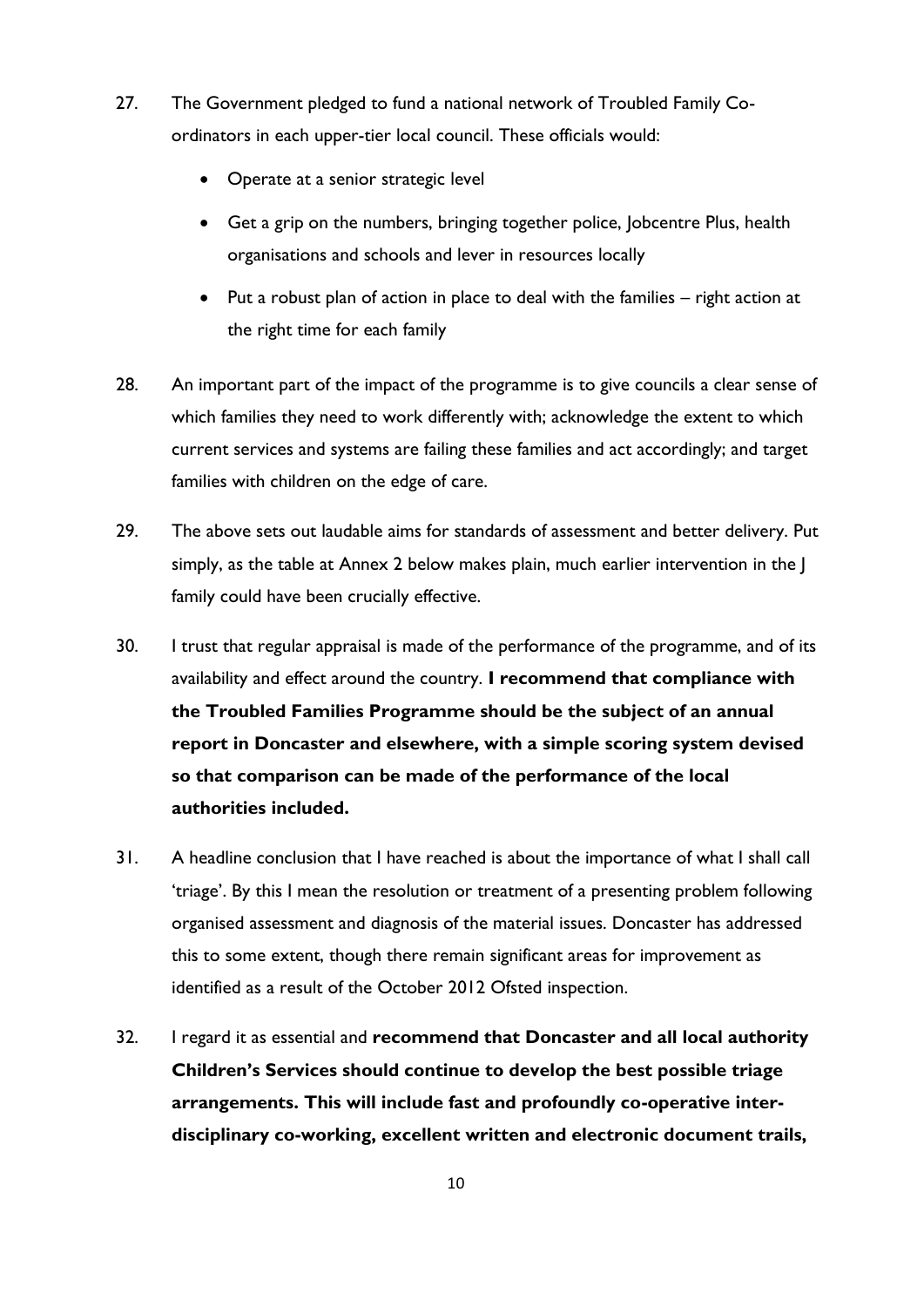**and a demonstrable ability to respond to urgent situations efficiently.** In that context it is fair to observe that a sudden and unpredicted incident (wholly unrelated to my inquiry) arose on a day when I was in Doncaster, and appeared to be covered very efficiently.

- 33. Examples of successful triage arrangements can be found around the country -Southend was commended for its co-located family intervention team, with a successful scheme called Operation Stay Safe in which the local police play a significant part. I understand a comparable system is operated in Hertfordshire, where the Family Intervention Project is based in a police station.
- 34. The Munro Review<sup>11</sup> of May 2011 made 15 key recommendations. I applaud and need not repeat them. Many of the themes that emerge in this review are consistent with Munro, who repeatedly and rightly emphasised the paramount need for early intervention: the absence of effective early intervention is the most glaring failure demonstrated by the Edlington Case.

#### <span id="page-10-0"></span>**Child and Adolescent Mental Health Services**

- diagnosis and treatment of conduct disorder $12$ . 35. A further general issue arises from the way in which behavioural and emotional problems in children are approached and assessed in England and Wales. Child and Adolescent Mental Health Services [CAMHS] have an uneven history in this country, though considerable improvements have taken place in recent years. However, my perspective from conducting this review is that CAMHS often become engaged late or too lightly in extremely difficult cases. In comparison the American Academy of Child and Adolescent Psychiatry [AACAP] has for some years conducted AACAP's 'Campaign for America's Kids', with a significant amount of work being devoted to the
- 36. Conduct disorder is described in the diagnostic manual ICD-10 as exhibiting some of the following (and other) behaviours:

<sup>&</sup>lt;sup>11</sup> See footnote 9 above.

<sup>&</sup>lt;sup>12</sup> Conduct disorder is a diagnosis described in ICD-10 (the 10th revision of the International Statistical [Classification of Diseases and Related Health Problems](http://en.wikipedia.org/wiki/International_Statistical_Classification_of_Diseases_and_Related_Health_Problems) (ICD), a [medical classification](http://en.wikipedia.org/wiki/Medical_classification) list by the World Health [Organization](http://en.wikipedia.org/wiki/World_Health_Organization) (WHO).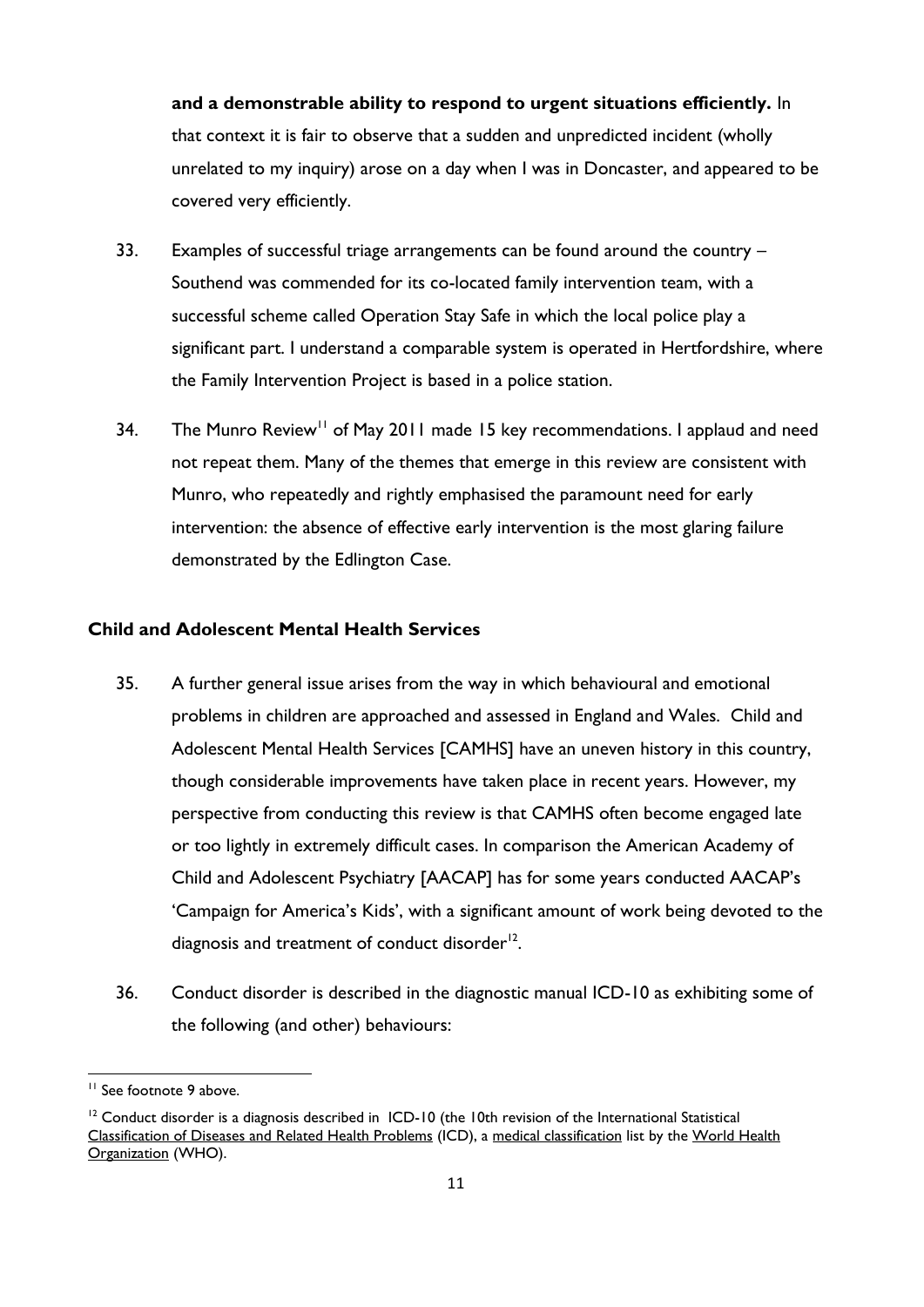- Aggression to people and animals
- Bullying, threatening or intimidating others
- Using weapons that could cause serious physical harm (e.g. a brick)
- Physical cruelty to people or animals
- Forcing sexual activity on others
- conduct disorder. AACAP makes clear<sup>13</sup> that children exhibiting conduct disorder 37. There can be no doubt that the | brothers exhibited some florid symptoms of should receive a comprehensive evaluation by an experienced mental health professional. They advise that those who do not receive early and comprehensive treatment may develop multiple problems, including law-breaking and anti-social behaviour. Benefits can be gained from multisystemic therapy and, sometimes, medication.
- from new<sup>14</sup>. Doncaster was not unique in its limited attention towards conduct 38. In the Doncaster of pre-2009 the recognition of conduct disorder and the desirability of a CAMHS intervention were poorly recognised. Yet the diagnosis described is far disorder, and I suspect strongly that even now CAMHS intervention is regarded in many areas as a last resort for children displaying the behaviour described above and shown by the J children.
- **assessments of conduct disorder and the use of available treatment.**  39. **I recommend that the links between children's services generally and CAMHS should be developed to achieve the best potential effect of full**
- 40. This is consistent with the draft consultation paper 'Conduct disorders and antisocial behaviour in children and young people: recognition, intervention and management' issued in August 2012 by the National Institute for Health and Clinical Excellence [NICE] and the Social Care Institute for Excellence [SCIE]. The paper confirms that almost 40 percent of looked after children, those who have been abused and/or those on child protection/safeguarding registers have conduct disorders. It confirms too

**<sup>.</sup>** <sup>13</sup> American Academy of Child and Adolescent Psychiatry guidance on conduct disorder.

<sup>&</sup>lt;sup>14</sup> See, for example, 'The Violent Child: Some Patterns Emerge' by Glenn Collins: New York Times 27 September 1982.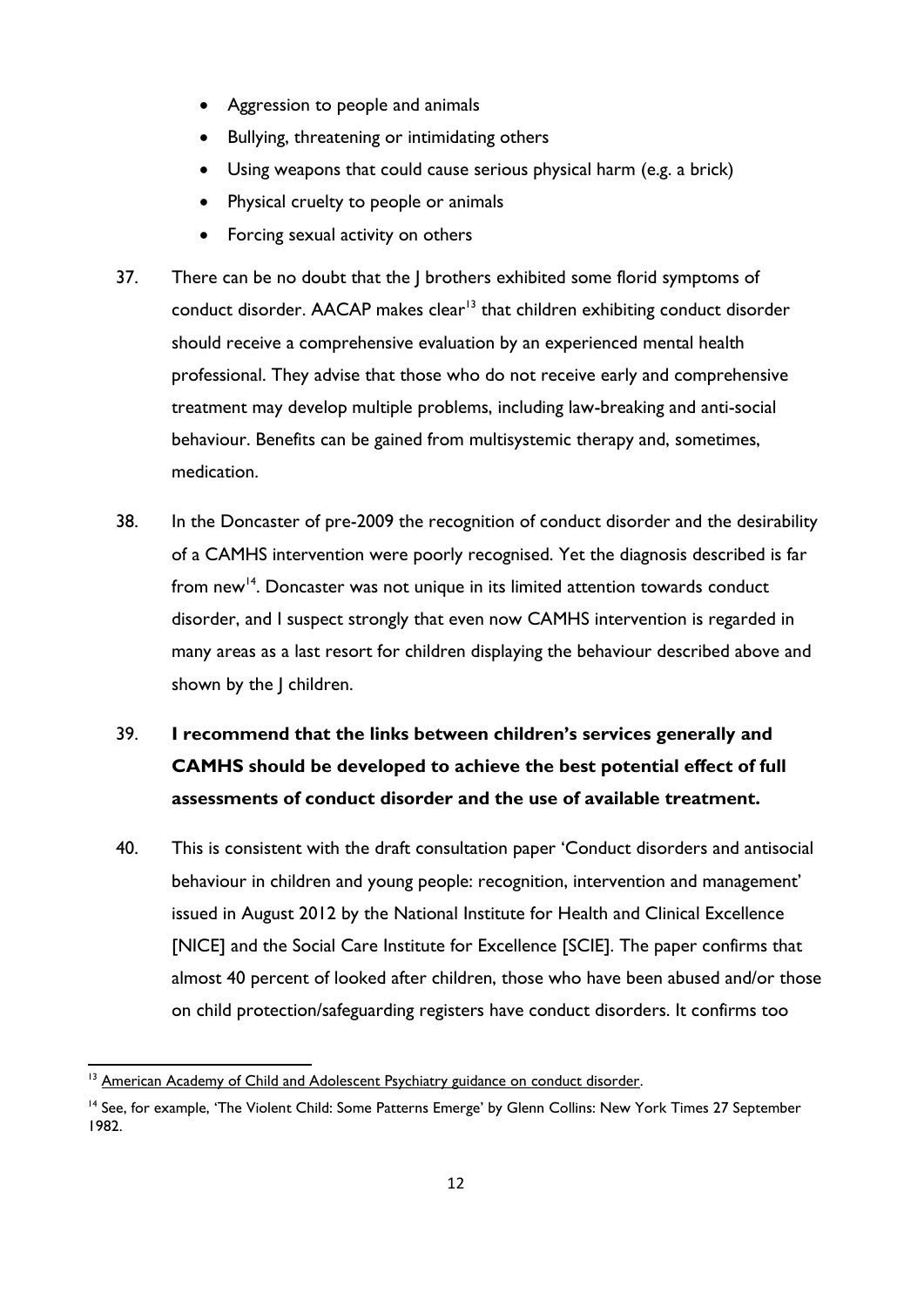that although various interventions have been developed across England and Wales, the uptake of those interventions, and outcomes, is variable. The draft shares my conclusion that greater collaboration across disciplines and professions will result in better access to good services.

- social work team, and skilling up social workers to give them access to a wider range 41. What has been described to me as the 'Hackney Model' involves bringing in clinicians (for example, psychologists or others with a strong therapeutic background) into the of interventions. This is a good example of the kind of collaboration that can bring benefit.
- 42. Among those who must recognise their essential role in effective safeguarding are local consultant paediatricians and general medical practitioners. I heard some misgivings about the level of involvement of doctors in Doncaster in the past, though a more encouraging level of commitment now. Simple steps can make great progress – such as doctors giving priority to attending meetings about troubled families.

#### <span id="page-12-0"></span>**The role of housing and the Youth Courts**

- provided by local authorities, as tenants of their council. Another 2.3 million rented 43. Another general observation relates to housing. Information from Shelter and elsewhere shows that housing associations and local authorities provide a considerable quantity of housing. Approximately 8 million households in England live in rented accommodation. Approximately 1.7 million households live in rental housing homes are provided by not-for-profit housing associations. The remaining 4 million households live in private rented housing<sup>15</sup>.
- 44. Housing providers carry the responsibility of maintenance of their housing stock. Their staff quickly acquire detailed knowledge of trouble spots and challenging families. Their employers have a vested interest in good order, and many are extremely effective in terms of design and remedial action. One expert described them to me as potentially an 'emergency service' in the lives of troubled families. Yet I have seen little evidence of housing providers being presumed or even recognised as a

<sup>1</sup> <sup>15</sup> Department for Communities and Local Government housing statistics.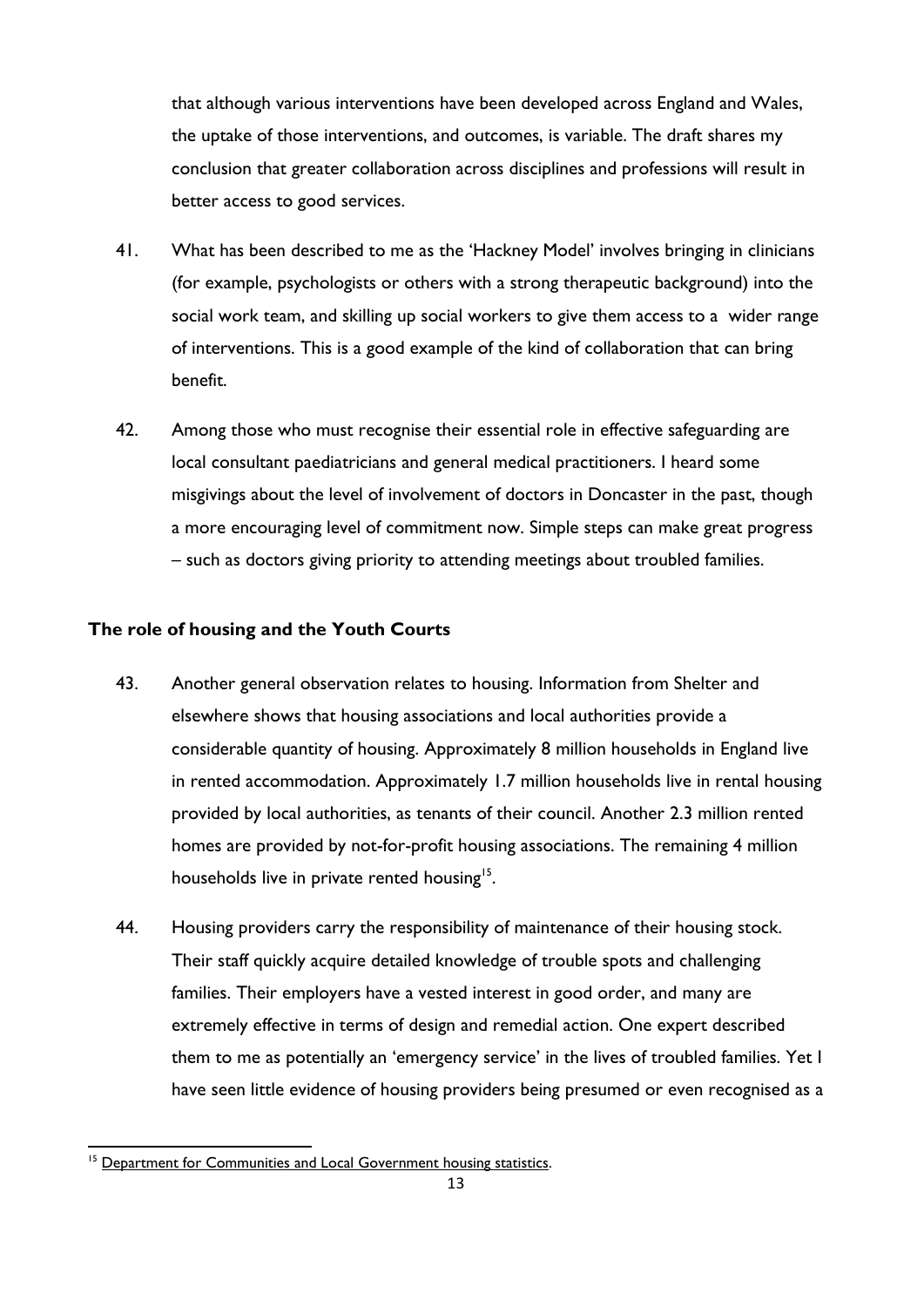**steps to ensure that the knowledge held by housing providers becomes a**  normal participant in assessment and triage arrangements where serious issues arise. I hope and **recommend that Ministers and local authorities will consider standard part of developing intelligent systems for dealing with casework and is recognised by other agencies as an important source of early warning information about families facing problems.** 

- 45. I am concerned too about the limited role played by some Youth Offending Teams and Courts in the strategic approach to children in trouble, and especially children who abuse others. In Doncaster the Youth Court seems not to regard itself as at all involved in broader issues beyond case judgment and disposal. This is to be contrasted with the non-silo approach in, for example, Liverpool<sup>16</sup>, where a procedure has been established to deploy key principles and joint working whenever a child abuses (in any way) other children. This is an example well worth following.
- 46. In addition, I retain long-held reservations as to whether the Youth Courts in England and Wales offer the most effective means of dealing with young offenders. This is beyond the scope of this review. I merely mention the relative success of the very different children's panels system used in Scotland.

<sup>1</sup> <sup>16</sup> For example, see http://liverpoolscb.proceduresonline.com/chapters/p\_ch\_abuse.html.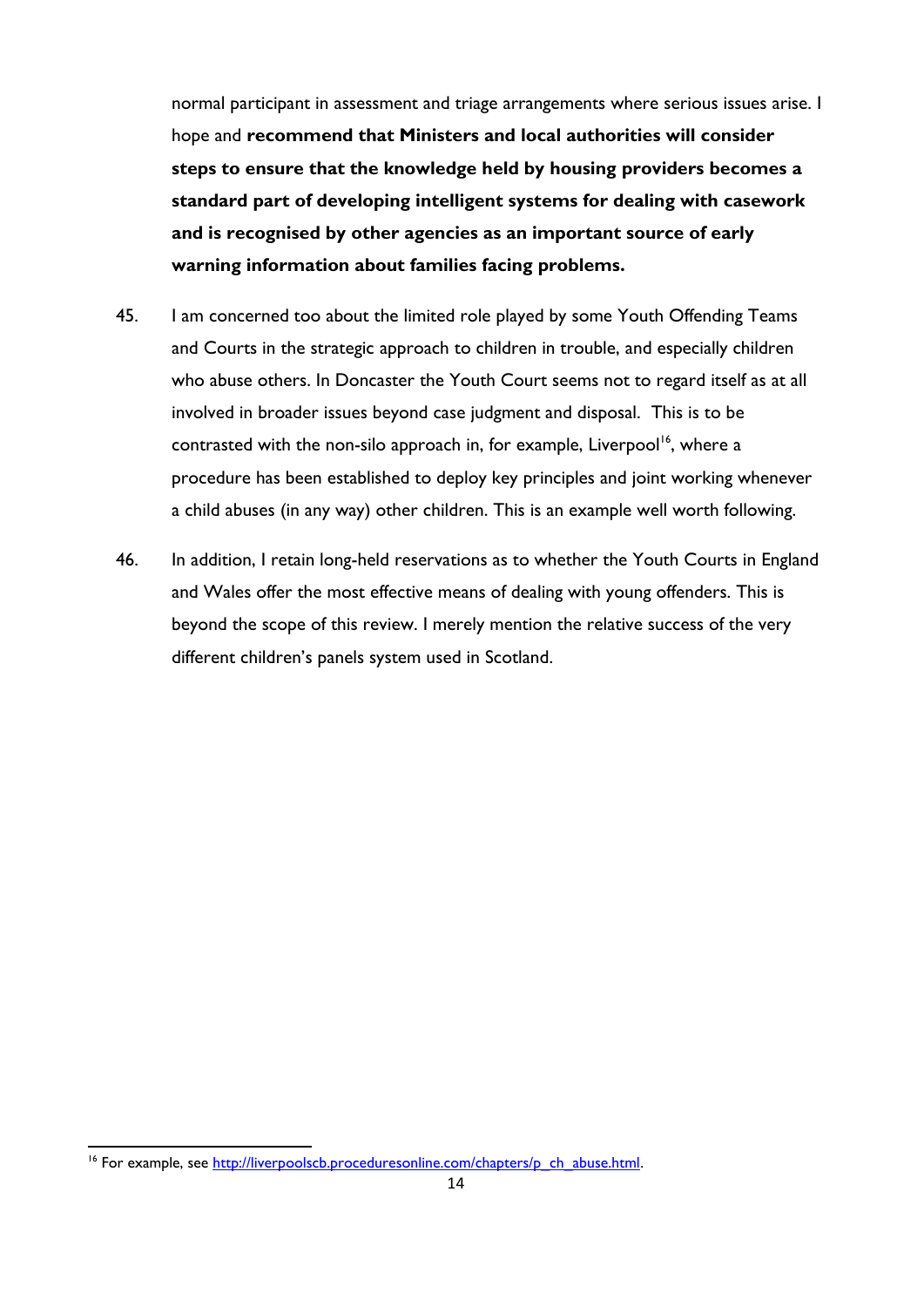#### <span id="page-14-0"></span>**J1 and J2's history and the adequacy of action taken**

- 47. In the course of preparing this report I have visited Doncaster. I met a significant number of professionals and others who have been involved in the case. I am grateful for their extensive co-operation and courtesy. I have read many publications on the subject of vulnerable children and how best to confront and deal with the problems they present. I have seen numerous experts with national and even international prestige in child protection.
- 48. At times I have felt overwhelmed by the weight of documentation and learning given to process rather than the practical business of dealing with cases. Indeed, the subject of child protection and especially that part of it related to domestic and other violence is in my view rampant with documentation and riddled with process. There is a plethora of reports, studies and policies. Less evident are simple and straightforward processes for dealing with critical events. On numerous occasions I have asked, without necessarily eliciting a clear or useful response, what would be done today if (in any local authority area) there came to light another J family. The characteristics of the J family are easily identified and were known, especially:
	- Almost certainly, more than one generation of neglect and involvement with social services
	- Domestic violence
	- The use of drink and/or drugs by the parents
	- A large family with multiple paternity
	- Poverty
	- Poor health
	- Inability to manage
	- Difficulty and reluctance in dealing with statutory services
	- Violence by one or more of the children concerned
	- A poor educational record
	- Exclusion from school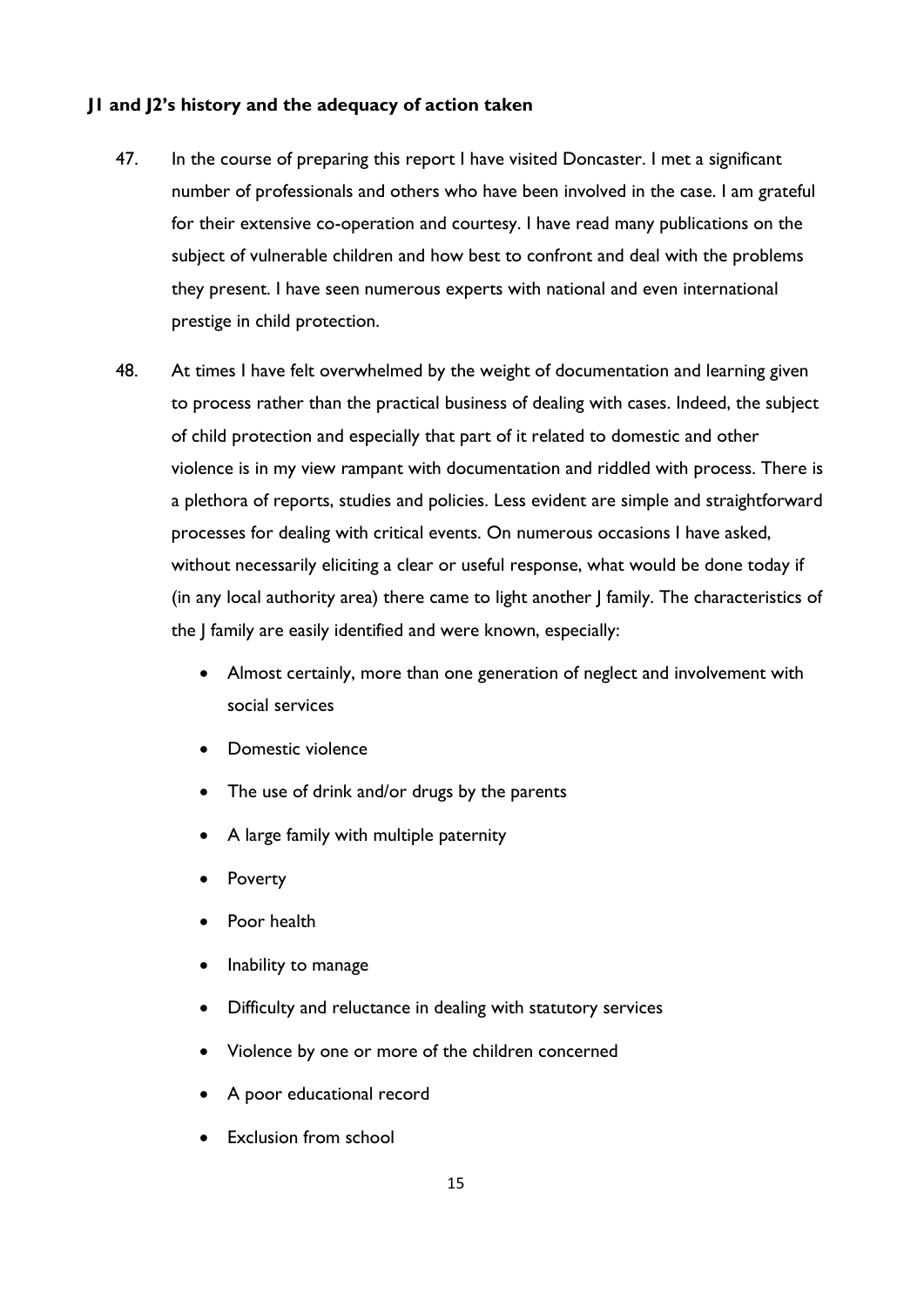- 49. Action speaks louder than process. The lack of meaningful or timely action in this case can be discovered by looking at the timeline of significant events in the lives of [J1] and [J2]. I consider this must be set out quite fully, so that readers may understand the full picture of events as they developed. The table in Annex 2 below is required reading for a full understanding of the case. It summarises over 100 important events affecting them between May 2005 and April 2009. It is simply shocking to reflect that, over 100 events after the first, the two boys were out on the streets uncontrolled to the extent that they very nearly ended the life of a boy of their own age, in the context described by the Judge.
- 50. With those events in mind, including their sheer volume, it hardly requires a report like this to note with regret that the Doncaster social and other relevant services failed to co-ordinate any realistic attempt to address the problems caused by, and of course faced by, [J1] and [J2].
- 51. I have asked myself what would happen if today there occurred a similar case limited to the events up to (say) the middle of 2007. Can we be reassured that a comparable and equally disastrous downward spiral would not occur? How much progress has been made in Doncaster to obviate that risk? Have other local authority areas taken more effective steps? What lessons can be learned for general application to provide public confidence?
- 52. In asking, let alone answering, those and other relevant questions there is an inherent challenge to some long-held assumptions and principles. Those include:
	- That for children to remain with a biological parent or parents is in the interests of the child
	- That local authority education provision is adequate to deal with extremely challenging children
	- That schools should have the discretion to exclude children, even at the primary school stage
	- That children's health monitoring is sufficiently managed by the health system
	- That necessary information sharing is inhibited by data protection restraints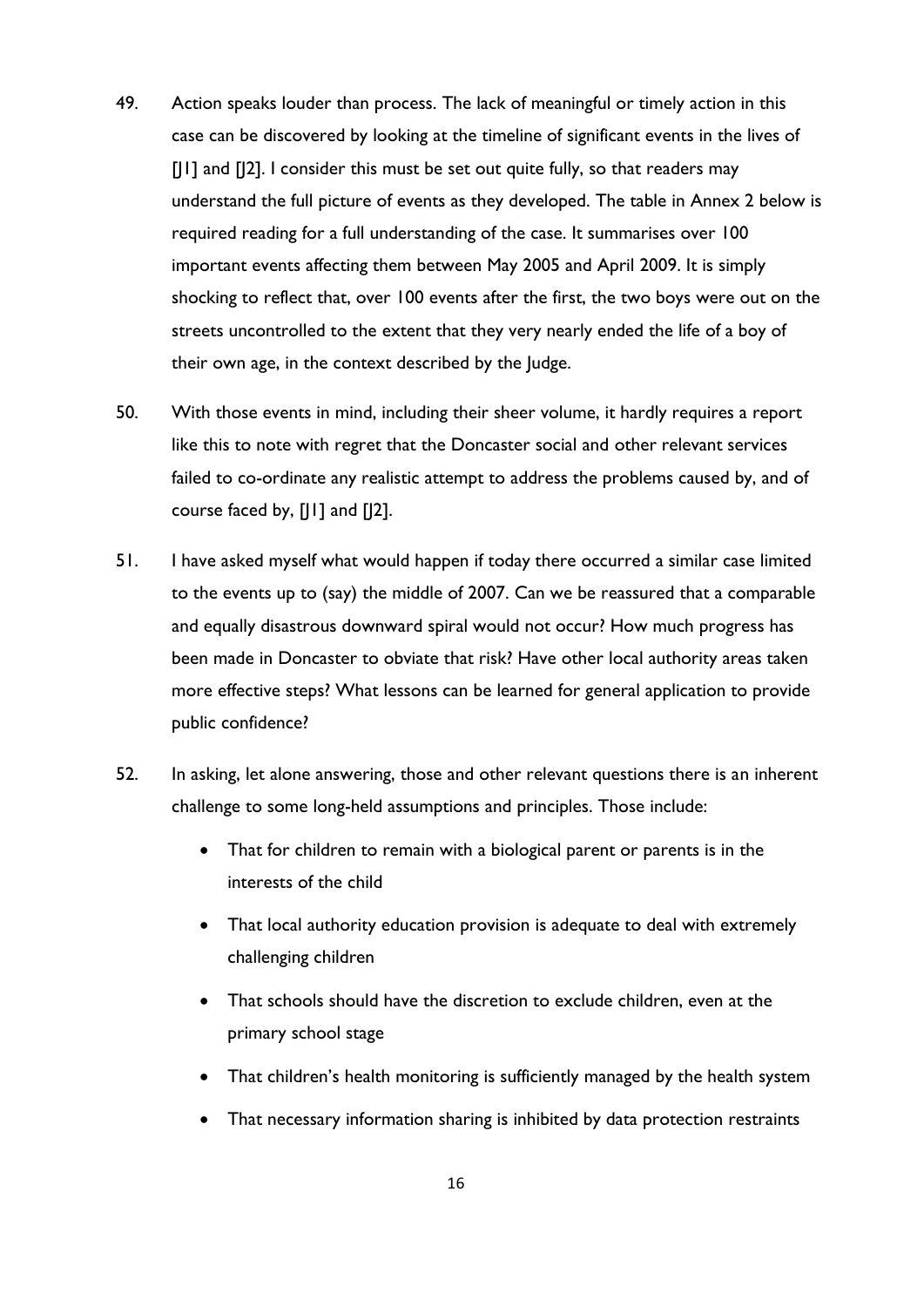- That removing children from home to a residential school placement should only be done as a last resort and an expensive one at that
- **have been three police reports of criminal behaviour (or comparable**  53. **I recommend that we need to take a radical look at the way interventions are assessed and dealt with.** Some old assumptions may not be as sound as has been suggested. There has been a degree of disquiet suggested to me at the length to which the system sometimes acts to uphold a key principle in the Children Act 1989 that a child's best place is with the natural parents wherever possible. I have considered how one might address this. **For example, for cases where there trigger events) on the part of a child in a given period, consideration should be given to placing the burden on the parents and the child's legal representatives in any ensuing Court proceedings to show that the child's welfare and best interests are served by leaving him/her in the family home.**

#### <span id="page-16-0"></span>**Remedial steps in Doncaster**

- 54. There are approximately 69,100 children resident in the Doncaster area, in round figures, making up about 25 percent of the population. In December 2008, well before the Edlington Case events of April 2009, the Chief Inspector for Education, Children's Services and Skills published a performance assessment that was critical of the performance of the Doncaster Metropolitan Borough Council ['the Council'] in its children's services. This was followed by a Diagnostic Review in February 2009. The then Secretary of State for Children, Schools and Families concluded that the Council was failing to perform to an adequate standard certain statutory functions and responsibilities to children.
- 55. On the 12 March 2009, the then Secretary of State issued a Direction to the Council pursuant to the *Education Act 1996 section 497A (4B)* followed by a further Direction on the 14 December 2009. The Doncaster Children's Board [DCB], chaired by an independent expert Peter Kemp, was appointed. The effect was to give the Board oversight (through monitoring, advising and making recommendations) of all material direction of children's services in the Council's area. The second Direction was to be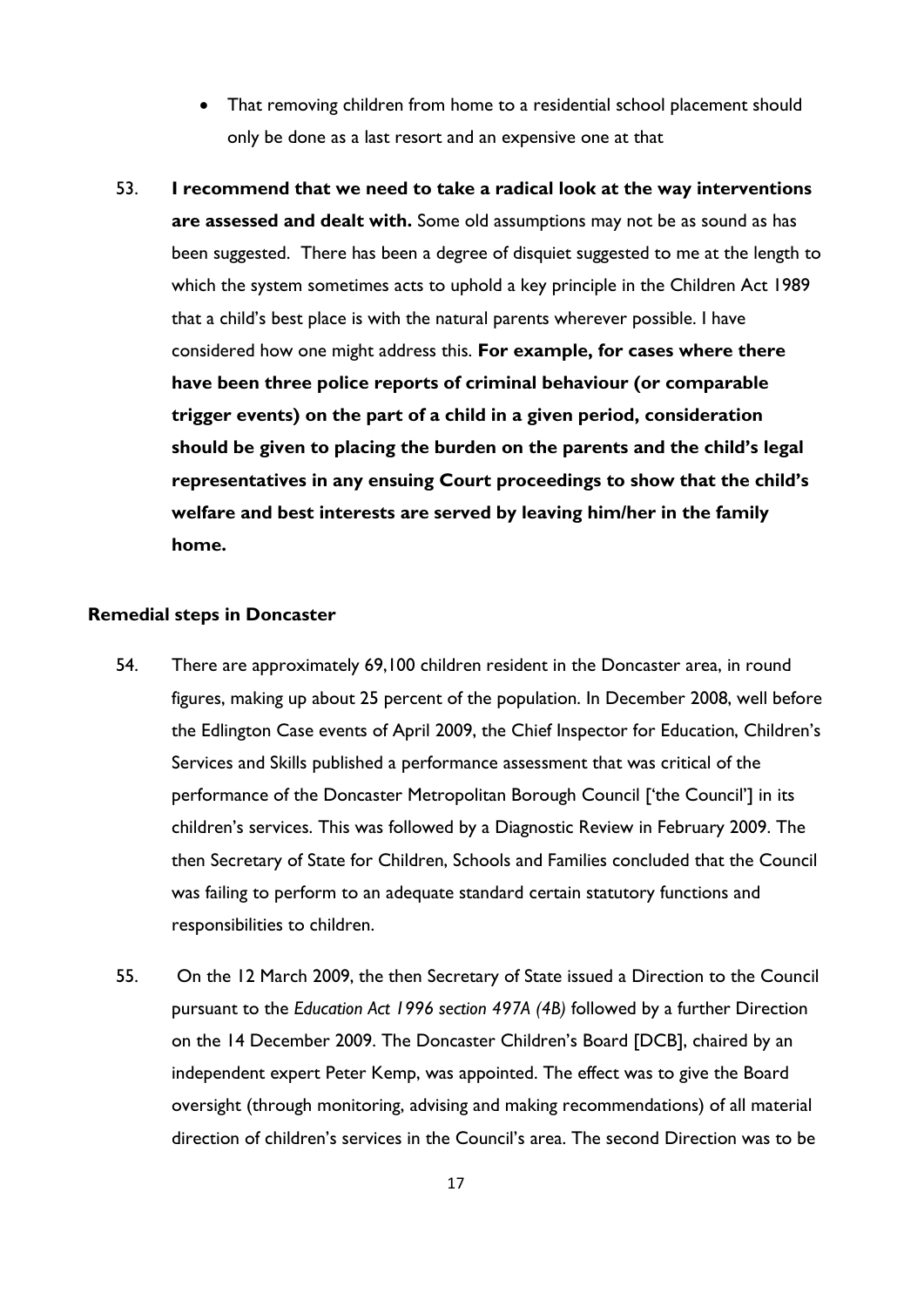reviewed on an annual basis and to remain in place until the Secretary of State was satisfied that the Council were performing their Children's Services functions to an adequate standard. It is still in place today. I have read all the Board Minutes from Mr Kemp's appointment, to date. This has given me a reasonable opportunity to understand its actions and their product.

- 56. The Doncaster Children's Trust was established in January 2010. This included representatives from the statutory and voluntary sectors, including youth representatives.
- 57. On the 19 April 2010, an Audit Commission corporate governance report was produced on the Council. It was very unfavourable in a number of aspects of the Council's management and processes. On the 29 June 2010, the Secretary of State for Communities and Local Government gave a further Direction. Three Commissioners were appointed for a period of three years to exercise local authority functions. These included the appointment and determining the terms and conditions of employment of the head of paid service in the Council, the monitoring officer and the chief finance officer.
- 58. The Directions summarised above are evidence of the Slough of Despond into which Doncaster had fallen. It was characterised especially by poor performance and numerous changes at senior management levels, a demoralised social work profession with unacceptable churn of staff, and (perhaps worst) wretched communications between the various responsible agencies.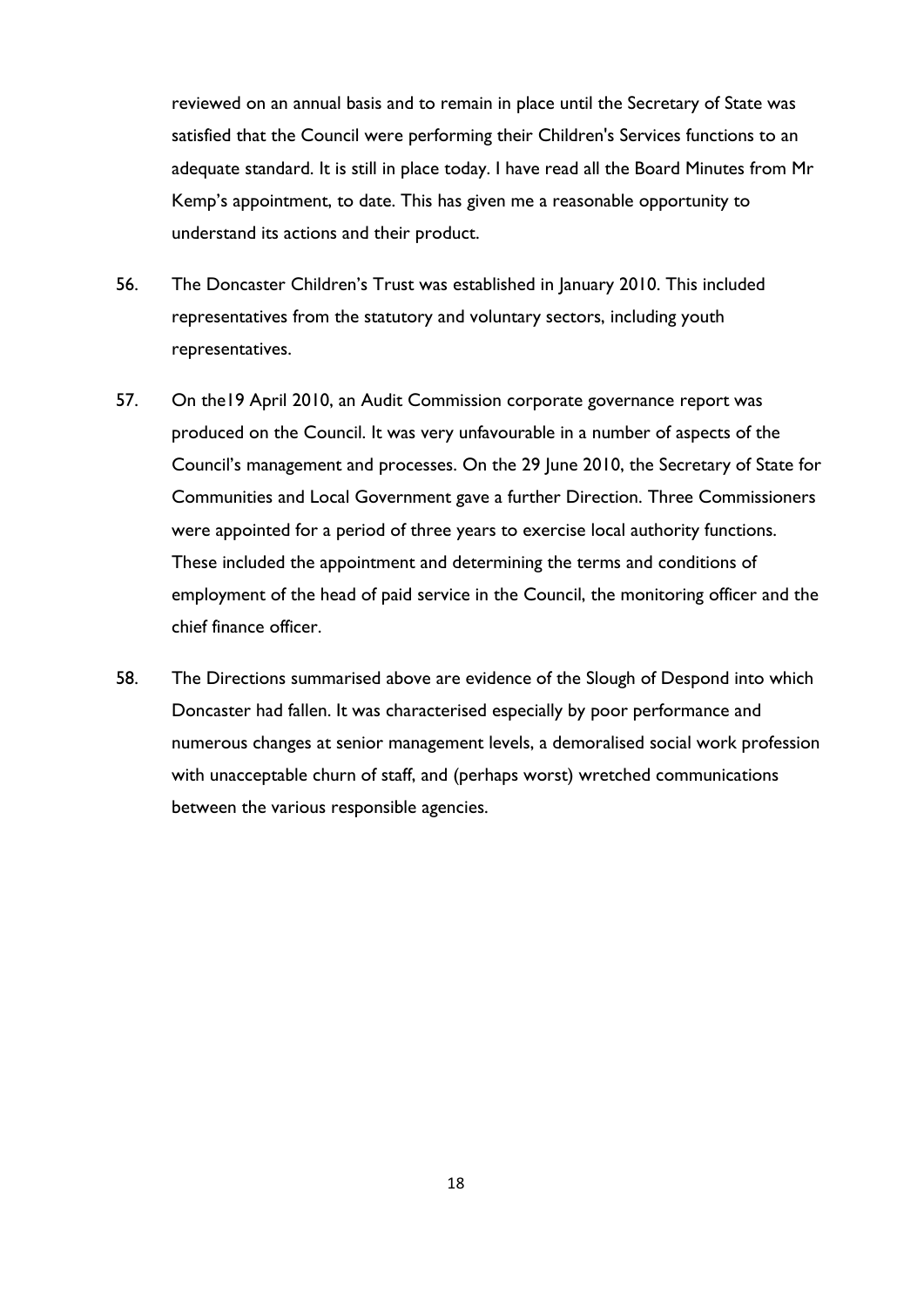59. The Who's Who of currently relevant persons and bodies is a little complicated. It can be summarised thus:

| <b>Reporting to The Elected Mayor</b><br><b>Peter Davies</b>                  | Cabinet including Lead Member for<br>Children's Services, Cllr Tatton-Kelly.                                                              |
|-------------------------------------------------------------------------------|-------------------------------------------------------------------------------------------------------------------------------------------|
|                                                                               | Council Chief Executive, Jo Miller                                                                                                        |
|                                                                               | Director of Children's Services, Chris<br>Pratt                                                                                           |
|                                                                               | Senior management team including Vicki<br>Lawson (Safeguarding)                                                                           |
|                                                                               | Mil Vasic (Commissioning)                                                                                                                 |
|                                                                               | Jo Moxon (Education)                                                                                                                      |
|                                                                               | Local Safeguarding Children's Board<br>[LSCB] Independent Chair, Roger<br>Thompson (reports direct to Director of<br>Children's Services) |
|                                                                               | LSCB members including police, health,<br>CAFCASS <sup>17</sup> , and voluntary sector)                                                   |
| <b>Reporting to the Secretary of State</b><br>for Education (via Minister for | Independent Chair of the Doncaster<br>Children's Board [DCB], Peter Kemp                                                                  |
| Children)                                                                     | DCB members, including CEO and other<br>officers of the Council, NHS, police, head<br>teacher and some Councillors                        |
| <b>Reporting to the Secretary of State</b>                                    | <b>Independent Commissioners</b>                                                                                                          |
| for Communities and Local<br>Government                                       | <b>Rob Sykes</b>                                                                                                                          |
|                                                                               | Jessica Crow                                                                                                                              |
|                                                                               | Julie Kenny                                                                                                                               |

60. On the 12 May 2011, Ofsted and the Care Quality Commission published an inspection report on safeguarding and looked after children services in Doncaster. It described safeguarding services as Grade 3 (adequate), highlighting significant progress since 2009 but considerable continuing deficiencies. The report noted robust

<sup>1</sup> <sup>17</sup> Children and Family Court Advisory and Support Service.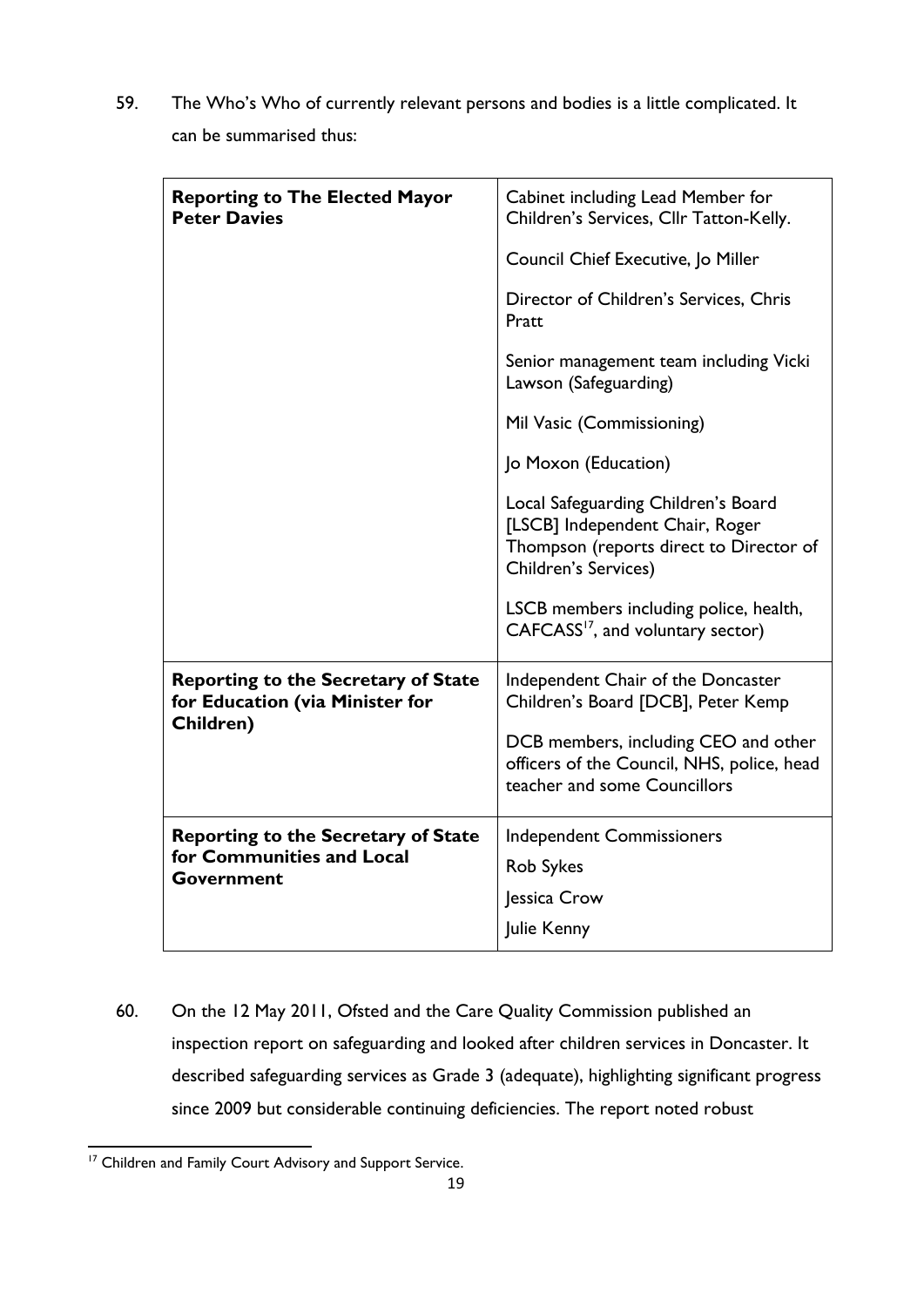improvements in staff recruitment, retention and training, founded on increased management stability and a fully qualified workforce of social workers. Among the inadequacies identified was poor documentation, following triage of any issues brought to accident and emergency hospital facilities locally. Very positive was the establishment of an effective multi-agency forum (the 'Blue Group') to assess police notifications of domestic violence incidents where children were involved, to determine whether any agency intervention was required.

61. Unfortunately, however, an unannounced Ofsted inspection between the 8 and 17 October 2012 produced a much more disappointing, even dismal outcome. The inspection was of the arrangements for protection of children. The findings in relation to the four relevant competencies were as follows:

| Overall effectiveness                                                                                      | Inadequate |
|------------------------------------------------------------------------------------------------------------|------------|
| The effectiveness of the help and protection<br>provided to children, young people, families and<br>carers | Inadequate |
| The quality of practice                                                                                    | Inadequate |
| Leadership and governance                                                                                  | Inadequate |

- 62. These conclusions mean that Doncaster has been found to fall below minimum requirements in every respect. To say that this is disappointing is to minimise the problem. The report<sup>18</sup> recommends no less than 18 areas for improvement within 6 months, 8 of them immediate. These include several aspects of what I describe as 'triage' in this report; and also the essential issue of information sharing. I have no doubt that there will be great concern and disappointment in Doncaster at this latest Ofsted assessment.
- 63. In relation to leadership and management, the 2011 Ofsted/CQC inspection noted clear evidence that safeguarding services had become well resourced, better managed and were delivering an improved and safe service demonstrated by improvements in the timeliness of responses to referrals, children being seen promptly, better

 $\overline{a}$ <sup>18</sup> Inspection of local authority arrangements for the protection of children: Doncaster Metropolitan Borough Council, 8-17 October 2012, Ofsted.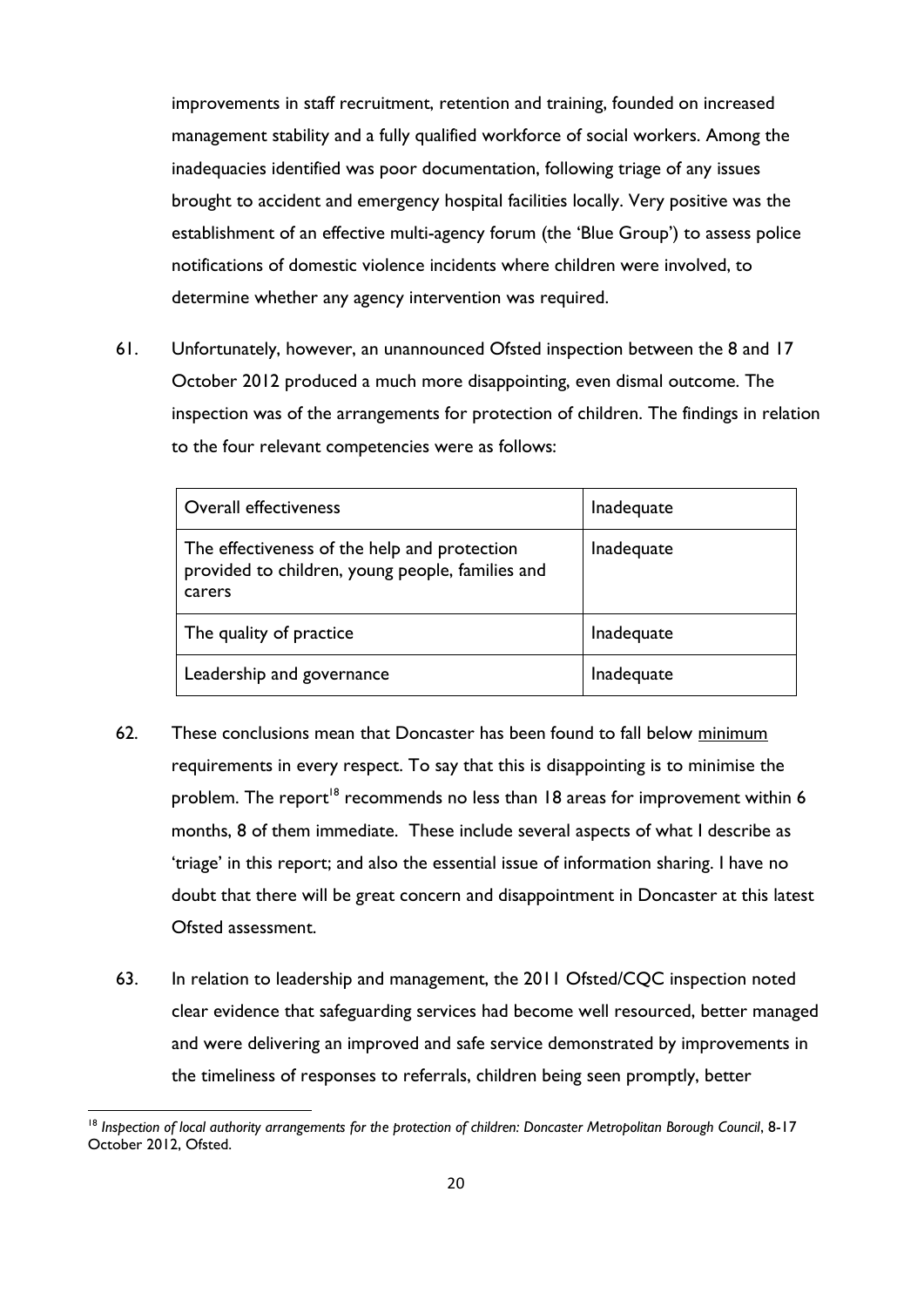communication between agencies and assessments being completed on time. Staff morale was improving and there was increased service user and professional confidence. Nevertheless there were reservations, some of great importance. For example, a glaring shortcoming was the need to pay greater attention to ensuring that key documents were on file and case records were kept up to date: not all case plans contained full records of key decisions and actions due to difficulties with the electronic system. Healthcare provision for looked after children was found to be inadequate overall and the absence of a framework for looked after children and a designated doctor had impeded strategic development such as secure processes for healthcare planning. There was no standard approach about recording the health status of looked after children on their primary health record. Staffing within the healthcare system for looked after children was inadequate.

- 64. The Ofsted/CQC inspection produced recommendations focused on record keeping, health assessment, sharing information and continuing improvements in management and supervision.
- 65. In January 2012 the DSCB produced what was described as a Learned Lessons Review, focused on the case of the J children. So far as it went, this was realistic, with conclusions that accord with my own assessment in 2012. They recognised that concerns raised by the case were justified, not least that it was *"entirely predictable"*  that the boys would continue in escalating behaviour of causing injuries to other children and adults; and that more effective and assertive action should have been taken and that as late as a week before the indicted attacks there were opportunities to do this. By 2012 the DSCB had taken or encouraged into operation considerable and material steps. These included a key Front Door Service, the Children Multi-Agency Referral and Assessment Service [CMARAS]. This produced an integrated team of social workers, police and health staff to work together. An audit programme had been put in place, but unfortunately even in January 2012, 9 of the 15 agencies in Doncaster were not fully compliant with the required standards. This deficiency requires early rectification. **I recommend that all agencies involved in child safeguarding in Doncaster be required to demonstrate compliance with at least the standards described in the Learned Lessons Review of January 2012; and that there be clear evidence of timely compliance with the**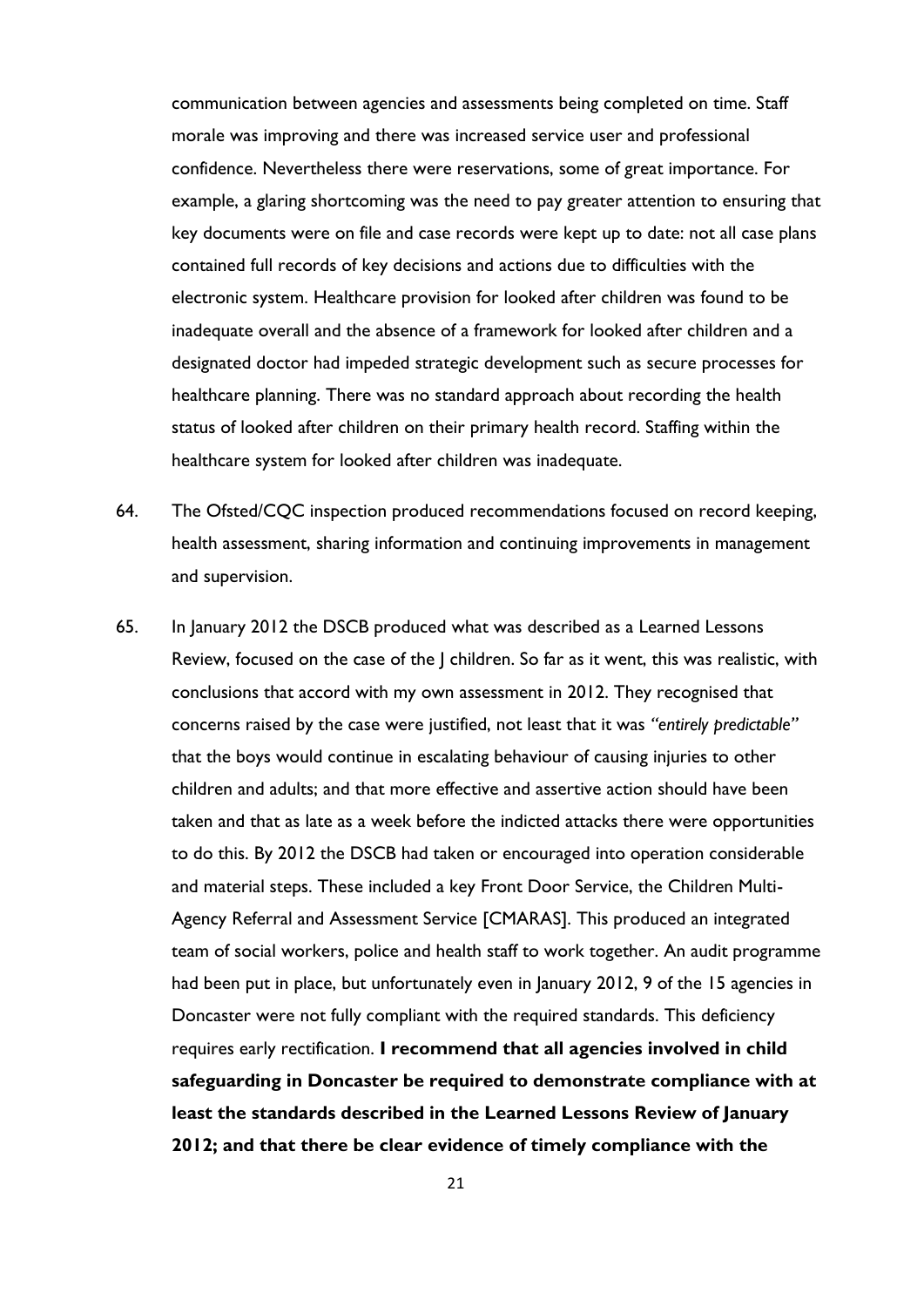#### **Ofsted report following the inspection in October 2012.**

- 66. The DSCB was praised by some of those I met for its effective leadership and development. However, the role of voluntary organisations was described as underdeveloped. In the field of child protection there is no doubt that the voluntary or third sector possesses enormous expertise, and can be deployed to great effect.
- efforts that have been made. Pushing large rocks uphill is demanding, and the 67. Despite the lack of compliance described above, a determined attempt has been made by all concerned to climb out of a situation that had deteriorated gradually over several years. Although my conclusions contain continuing criticism, I acknowledge metaphor is appropriate. There has been real determination, but the extremely low starting point has made the going tough, despite the presence of Intervention Commissioners and a detailed Recovery Plan. There has been proper and necessary attention to detail. The Director of Children and Young People's Service, Chris Pratt, an enormously experienced Director was appointed in 2010 to deal with the renewal of the service. He was previously Director for 10 years in Trafford, which in 2010 had been judged outstanding by Ofsted. In his report written in January 2012 to review the consequences of the Government's intervention, he described and evaluated every aspect of the service. This evaluation has contributed to progress.
- 68. It is worth noting the value of community policing in relation to repetitive criminal behaviour by children. I visited the Edlington Police Station. A community Sergeant there, with the help of a Police Community Support Officer, demonstrated a wealth of local knowledge founded upon considerable skill and acquired over a number of years of service in the local area. It is not the job of the police to act as social workers or co-ordinate them: however, the lack of employment churn, and the commitment of individuals, demonstrates the advantage of retaining specialist professional skills and providing for promotion and continuing professional development.
- 69. In Doncaster any sense of a 'children's service culture' had failed. There, and I fear in some other authorities, some of the best social workers were removed from frontline practice too quickly and transferred to middle management. Middle managers had become demoralised by apprehension that they would be blamed when things went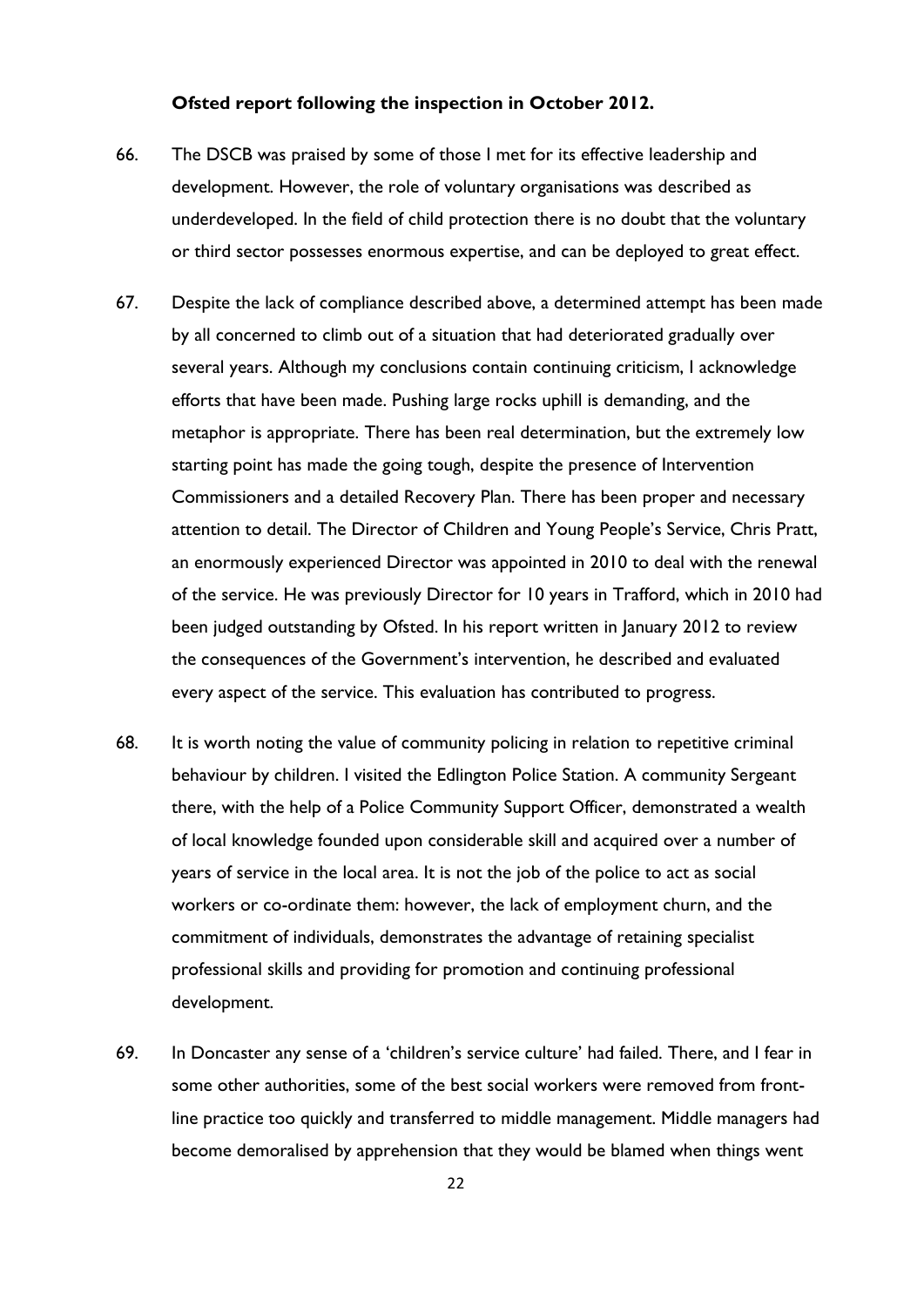wrong. Generally, in Doncaster and nationally an insufficient burden was placed on parents to prove they were capable – when challenging parenting, the State always took the burden of showing the parenting to be incapable. Also, the State was too reluctant to give troubled families lessons in parenting, especially girls who had been in care and were second generation teenage mothers.

70. Whilst I make no specific recommendations arising from the previous paragraph (apart from issues concerning professional development from paragraph 136 below), I have no doubt that the arguments summarised should command attention from policy makers, academic commentators and professionals. They raise some difficult and fundamental questions, which need to be addressed in order to improve the national standard of parenting.

#### <span id="page-22-0"></span>**Problems with the Serious Case Review: lessons for future SCRs**

- 71. I have quoted in paragraph 17 above from the Secretary of State's criticism of the SCR. It made 18 recommendations, following an exhaustive review of the facts. Failings were identified accurately, but in its 619 paragraphs it did not provide clear and generally applicable lessons for the future. A term that has been used repeatedly in my discussions, for the purposes of this report, of this and similar cases is 'triage'. In my view it would have been helpful if the report had identified or recommended a form of triage which should have been triggered once it became clear that the J children were neglected physically and emotionally, represented a serious risk to themselves and others, and that efforts to date had been entirely unsuccessful. At the latest, this point should have been reached by the middle of 2007.
- 72. In addition, the SCR did not examine in any depth the use or effectiveness (actual or potential) of engagements which did or might have occurred with the Youth Court or Family Courts.
- narrative in a way that makes parts impossible to read. 73. Further, the publication of a redacted version of any SCR report that is not written with publication in mind is bound to produce an unsatisfactory outcome. In this case it contained all 619 paragraphs of the original, but with many passages blacked out. The effect of this is to give the impression of concealment, or at best to interrupt the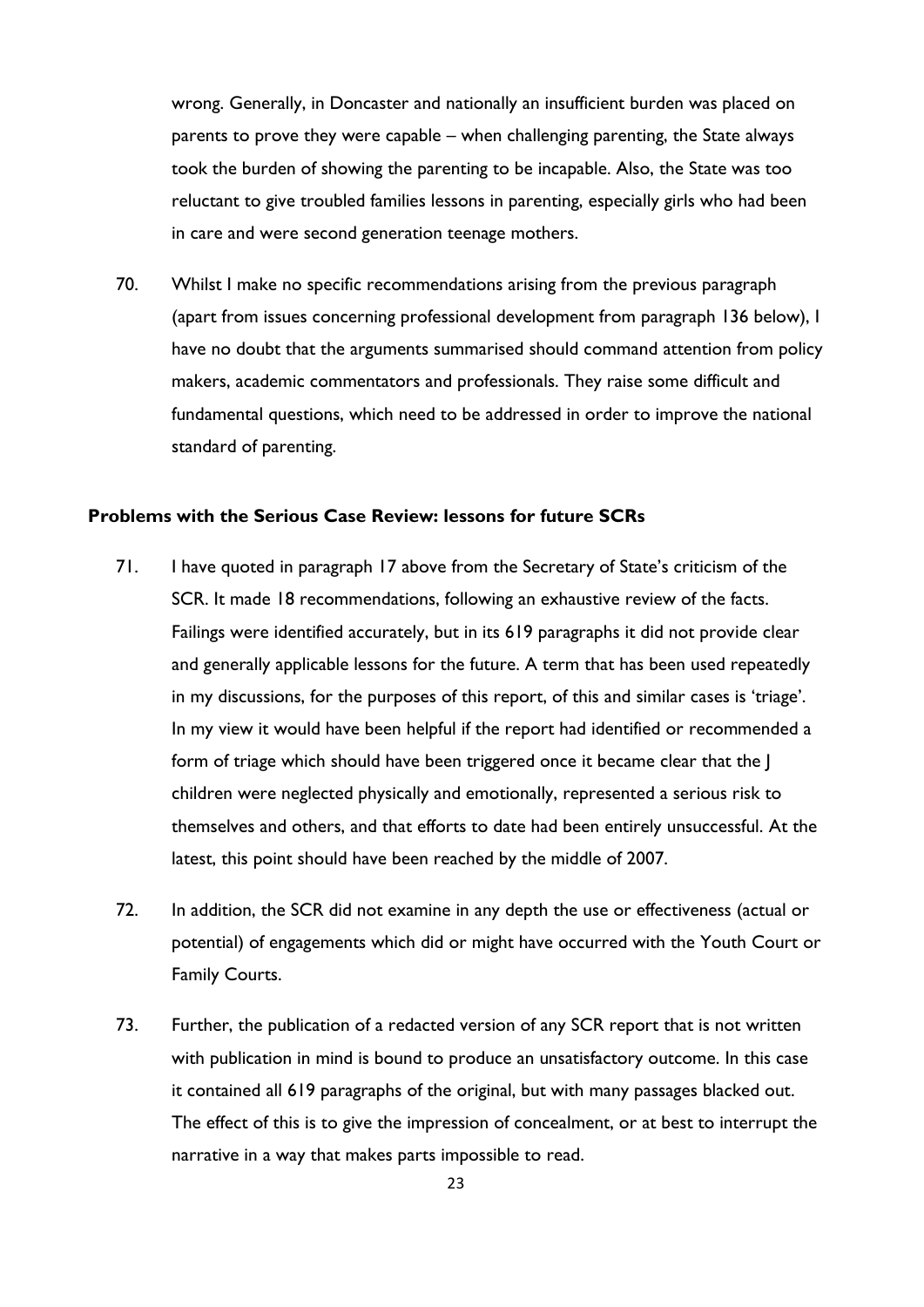- *nothing was achieved in a practical way"*. That observation, by someone who saw a great 74. I agree with the recommendations of the Munro Review that SCRs should move away from a focus on the specifics of the particular case to identify underlying, often local, issues that influence practice more generally. The preparation of the SCR should include the bringing together of local practitioners (and the family concerned where possible) to understand the local context, and remedy failings. I would expect the process to include consultation with the Crown Prosecution Service, in a case like this where there was a prosecution for serious offences. A prosecutor described to me graphically the impression of *"all these flags waving in the breeze and nothing being done about them. These were clearly very disturbed children and everyone knew it but*  deal of material, might have informed the SCR.
- 75. I have considered how useful and identifiable improvements could be made to the SCR process. There can be no doubt that an SCR will have to delve into highly confidential material, for example health records of the individual(s) who are the principal subject of the review, or of others with whom they came into contact. For example, placing in the public domain the clinical details of a mental illness, from which there might be a full recovery, might adversely affect the individual's long-term future; or identifying whistle-blowers who revealed shortcomings might prove very damaging to them. However, there is a real need for a coherent, sequential and preferably uninterrupted narrative, for the better understanding of the case.
- 76. In some Courts (I would cite as an example the Special Immigration Appeals Commission [SIAC]), it has become common for two complete judgments to be issued in a single case. In the SIAC context, the closed judgment contains material concerning national security, which for a variety of reasons cannot be put into the public domain. The open judgment is unredacted, and no less a narrative than the closed, but is prepared in a form that omits the material that cannot be disclosed, which may be referred to but not detailed. Plainly the production of two versions means a greater burden on the writer. However, I am convinced that a much abbreviated version of the facts could have been devised in the Edlington Case, and that the production of an open/closed SCR need not take longer. **I recommend the production of SCRs in two forms, open and closed: the open version would be a fully informative document, without redactions.**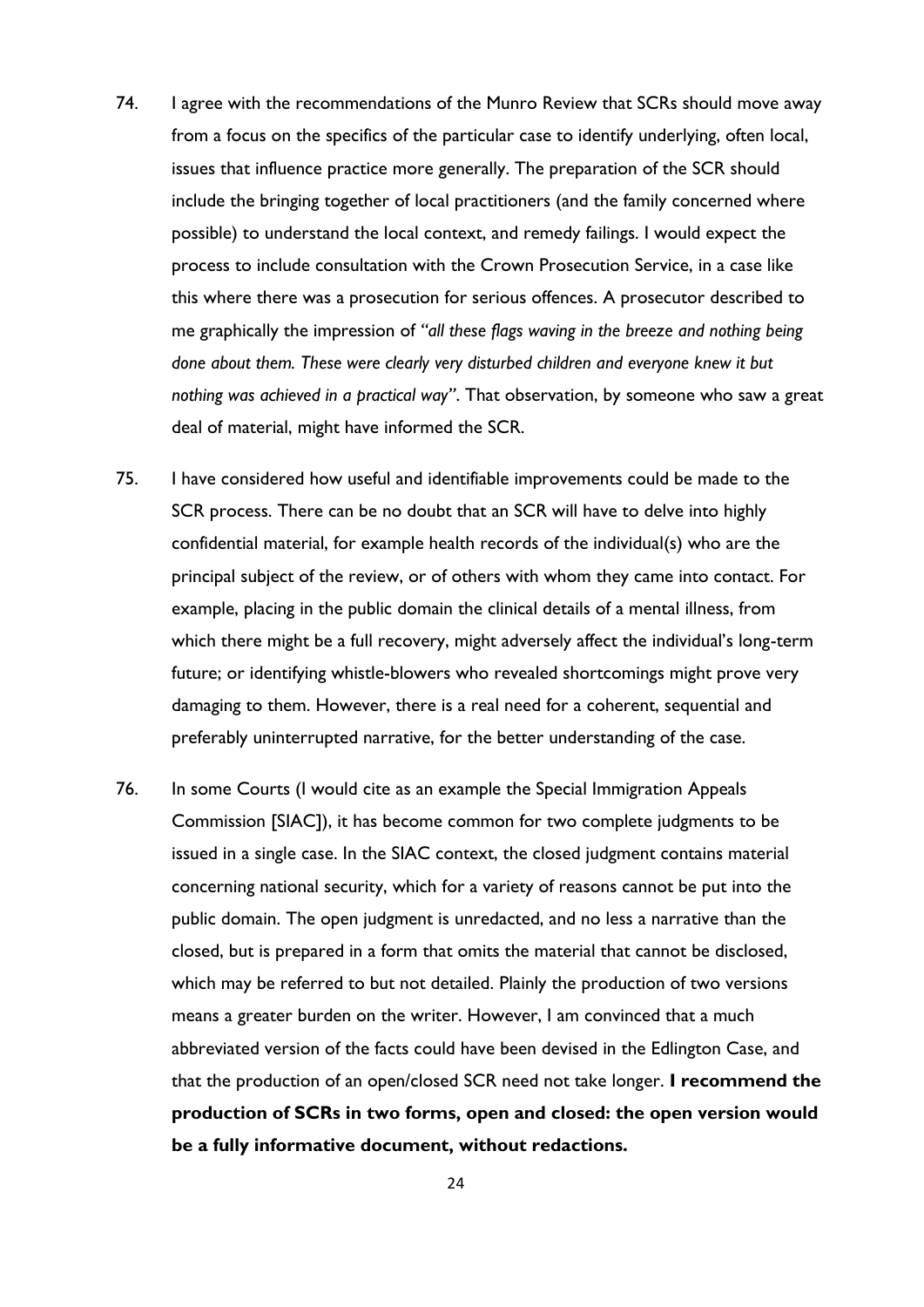- 77. There is a genuine question as to whether SCRs should continue to be commissioned and prepared on the instructions of LSCBs. Whilst this may be a matter for further discussion, if this is to continue there should be verifiable independent scrutiny and moderation of the SCR during its preparation and before publication.
- 78. In that context, I consider that SCRs would benefit from some oversight or contribution of expertise in the way the Court system could or could not have been used to alleviate the problems which had arisen. In every area of the country there is at least one designated family judge, a Circuit Judge who specialises in family and children's issues. These judges are expert in their field. **I recommend that a designated family judge should be asked to participate as an adviser in every SCR.** Not only would the judge concerned be able to provide expertise as to the role of the Courts. But he/she will have experience of the production of (1) relatively concise and focused narratives of factual assertions and findings, and (2) distilled conclusions of utility for the instant case and as precedents for the future.
- 79. The conclusions of an SCR should form part of a gathering body of knowledge and guidance for practitioners and, where they become necessary, for other SCRs. The use of precedent is of course well established in the Courts. A clear and properly reported decision can change practise considerably. For example, decisions by the Courts on the retail labelling of goods have changed the practice of retailers. This occurs methodically because cases affecting retailers are reported formally and contained in digests of cases. I am concerned that there is no efficient digesting, let alone digestion, of SCRs. **I recommend that under the guidance of the relevant Minister there should be established a Digest of open versions of SCRs. This is likely to lead to improved and recognised formats for such reports, a reduction in their length, and a significantly increased capacity for lessons from one SCR to be learned and applied by the material statutory services in other locations.**
- shared learning would be facilitated and that examples of good practice in one area 80. If the above recommendations are accepted and put into effect, I am confident that would be more likely to be replicated elsewhere.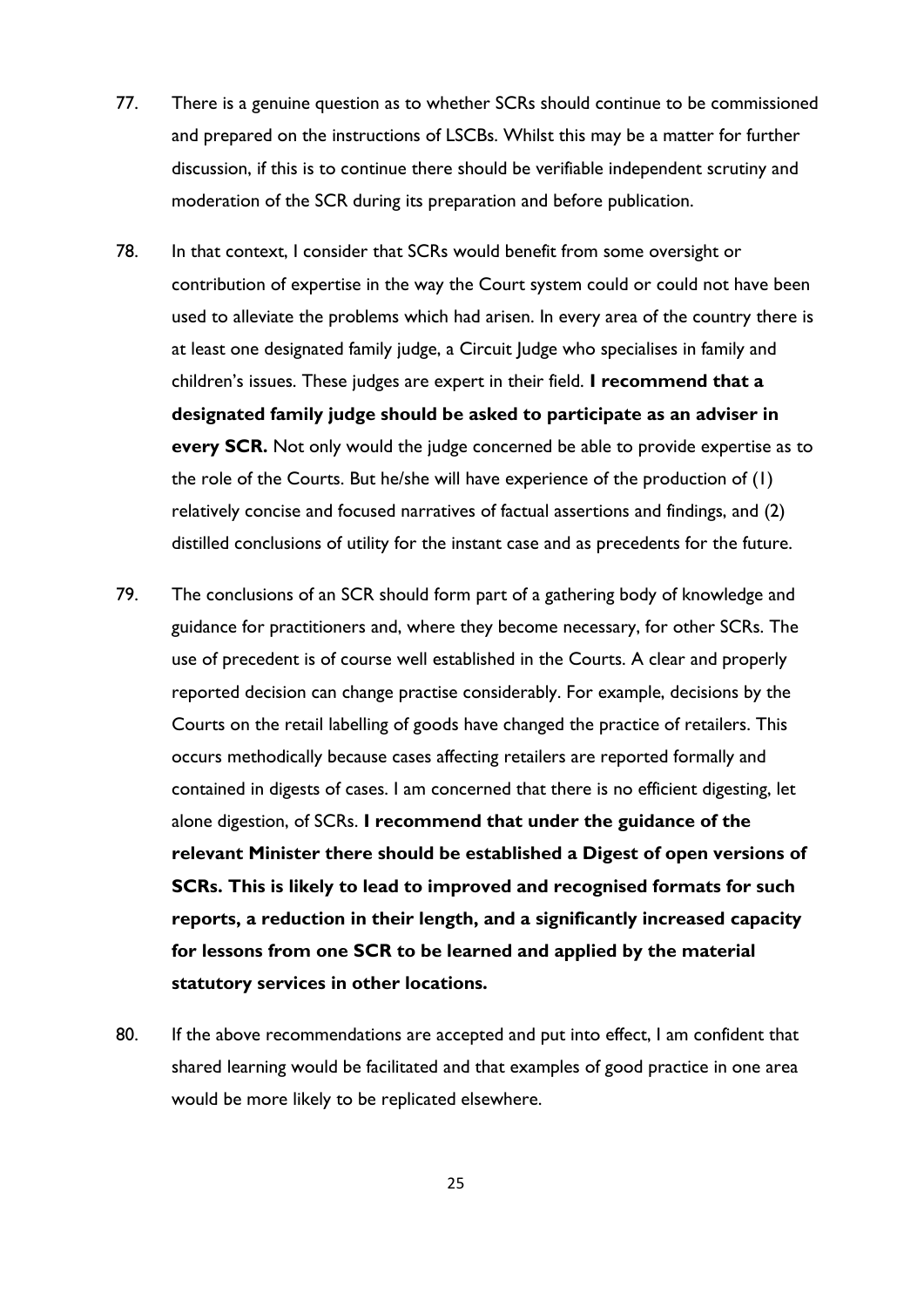#### <span id="page-25-0"></span>**Specific and singular issues affecting Doncaster**

- 81. I trust that it will be accepted that no political judgements are made in this section of my report: none are intended. The welfare of children is the paramount consideration underlying my comments.
- 82. The importance of general involvement and leadership from informed elected members cannot be over-stated. It did not occur in Doncaster before 2009, and is not being achieved now in a satisfactory or accountable way. The almost unchallenged description I have received discloses that in the period 2005-09 there was an unparalleled level of dysfunction in Doncaster. This was caused by an absence of professional leadership resulting from a series of interim Director appointments. Further, a lack of political vision for Children's Services caused by inter and intra Party conflict and the newness of the elected mayoral system provided an inadequate foundation for service management and development. The situation was compounded by high staff turnover, the unregulated and excessive use of agency staff, a breakdown of trust between partners characterised by an inadequate multi-agency safeguarding system, a lack of robust safeguarding policies and procedures to give guidance to staff, and poorly organised 'front door' and triaging arrangements which were unable to deliver even a basic assessment service.
- 83. The comments and conclusions in the previous paragraph are an accurate and credible summary of the views presented to me by responsible and thoughtful senior staff and others with material knowledge, who have been striving to develop the services since 2009.
- 84. Doncaster has some unusual political characteristics. It has a directly elected Mayor, who was co-operative with my task and extremely courteous in dealing with my inquiry. In 2012 the continuation of an elected mayoralty received strong majority support from the electorate.
- 85. In addition to the Mayor, there are 63 Councillors serving 21 wards. The Boundary Commission for England currently is reviewing the size of the Council. Hopefully there will remain a sufficient number of Councillors for elected members to be informed about and accountable for crucial front-line services. Following the 2012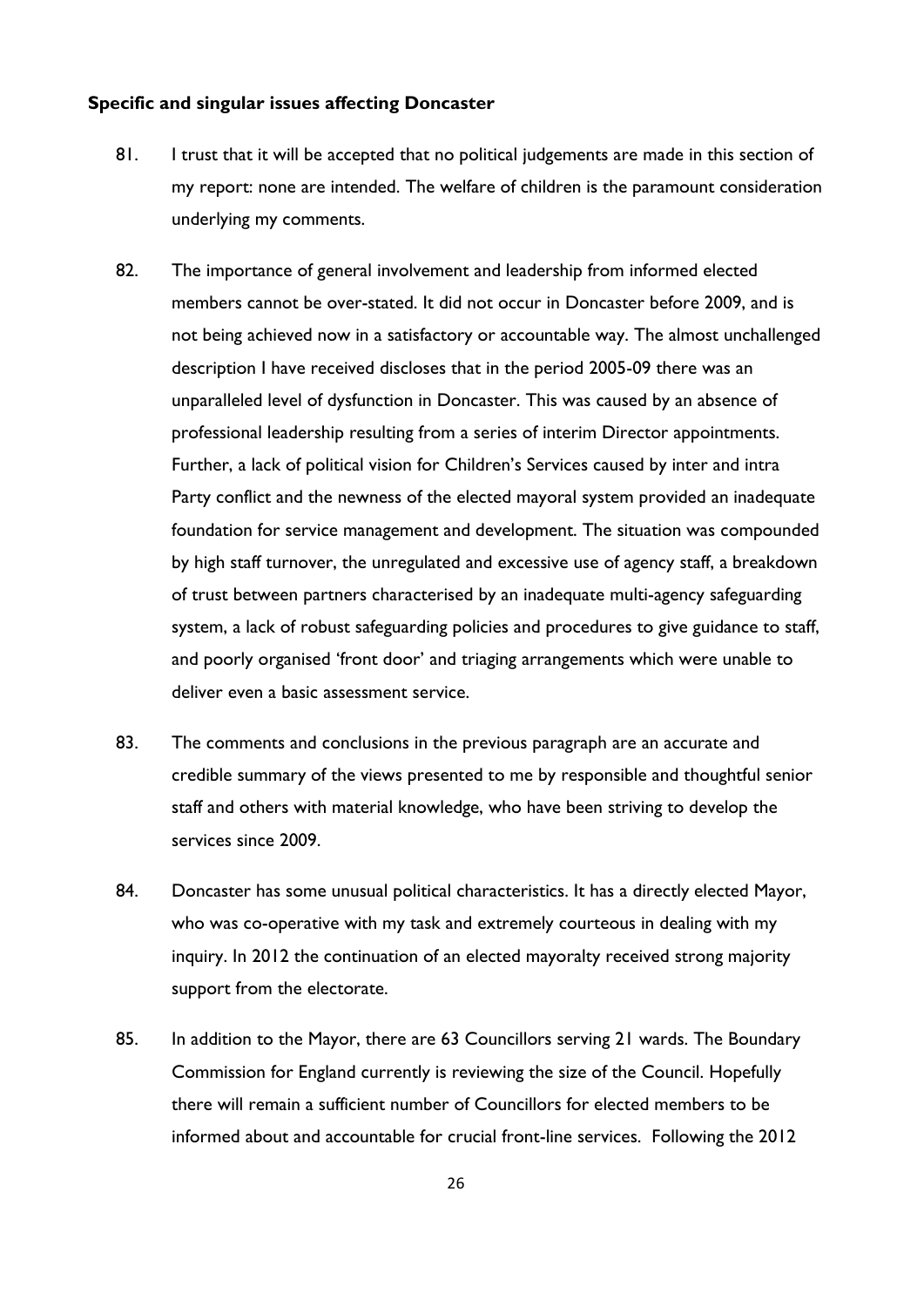consists of the Mayor, three Conservatives and two Liberal Democrats. This is a one-third election, 50 of those were elected as Labour, nine as Conservatives, three as Liberal Democrats, and one as Independent. One would therefore logically expect the Cabinet (which includes the Lead Member for Children's Services) to bear some relationship to the proportions of the political parties. In fact the Cabinet of six decidedly and evidently odd situation. The Council as a whole is responsible to the electorate for the services it provides. The Council as a whole should be well informed about Children's Services. My repeated questions as to how much attention is given in Council plenary meetings to those services were met with depressing answers, given the importance of those services and the widespread attention and criticism arising from the Edlington Case. I summarise the effect of the answers I was given.

- 86. The average Doncaster Councillor is poorly informed about the Edlington case and about the improvements or otherwise in children's services. Although there are periodic presentations about those services to the plenary Council, they are brief and little written information is given to members prior to such presentations. The potential for well-targeted, pertinent questioning is extremely limited as a consequence. That there is a Lead Member for Children's Services in the Cabinet is not especially reassuring. Hard as he may work, it is impossible for one Councillor to acquire and retain, with an appropriate critical faculty, all the necessary information and keep the Council as a whole properly informed.
- 87. An Overview and Scrutiny Schools, Children and Young People Panel has been established by the Council and is chaired by an experienced Labour Party Councillor. Very helpfully, she provided me with a summary of the work done by the Scrutiny Panel in the period 2010-12. Their work programme is well directed and looks closely at issues relating to the safeguarding and welfare of children. The Panel's work is clearly beneficial, and should strengthen political accountability for Children's Services. Although I was surprised to be told that the Panel had not considered the SCR of the J children, nor specifically addressed how such a case would be dealt with in future, this turned out to be incorrect. A report on the SCR was presented and considered by the Scrutiny Panel in private session on the 28 January 2010. This was followed by meetings between Panel members and several social workers and managers, and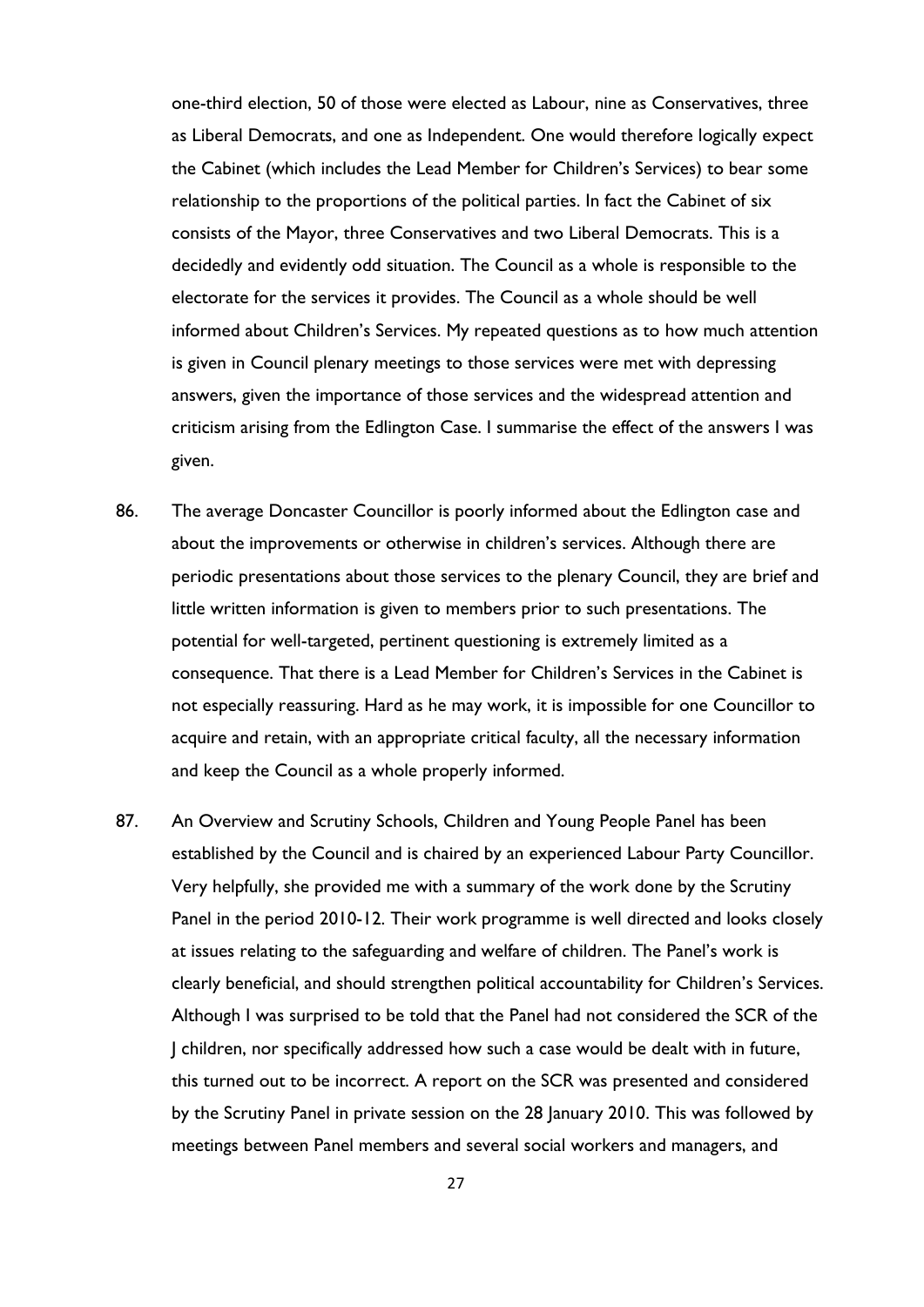actions were set and (I am told) followed. I am surprised that the new Panel Chair was not made aware of these steps on appointment. The Panel has many opportunities to improve its knowledge base, share useful and necessary information, and develop further its already useful role.

88. The above is a factual account of the Council arrangements at present. The level of knowledge of Councillors about their Children's Services, potentially affecting the 72,000 child inhabitants of their area, is extremely disappointing and must be improved. **I recommend that steps be taken urgently to ensure that Doncaster Councillors are given far more opportunity to understand and scrutinise those services. This will involve training, which I am sure will be welcomed by most if not all. At the very least there should be regular and quite detailed briefing sessions to the full Council, with papers in advance. Social workers and senior staff in the service should be encouraged to discuss the service (but not individual named cases) with Councillors where they feel it would assist Members to be briefed in that way. In summary, every Councillor should be given the opportunity to develop a questioning and critical faculty about the services.** 

**I recommend too that the Doncaster Scrutiny Panel should receive enhanced training, so that it can provide Council colleagues with better informed views and a more rigorous critical faculty.** 

 Manchester and the London Borough of Newham. All of those are local authorities 89. If this can be achieved, Doncaster will bring itself into line with other local authorities, where Children's Services are given a more appropriate ranking among issues discussed by and considered by the Council with a useful knowledge base. I have looked at the practices of some of those Councils. A good deal can be learned from, for example, Liverpool (where much progress has been made since the Bulger Case), with difficult demographic issues, in particular the great annual rate of change in their population.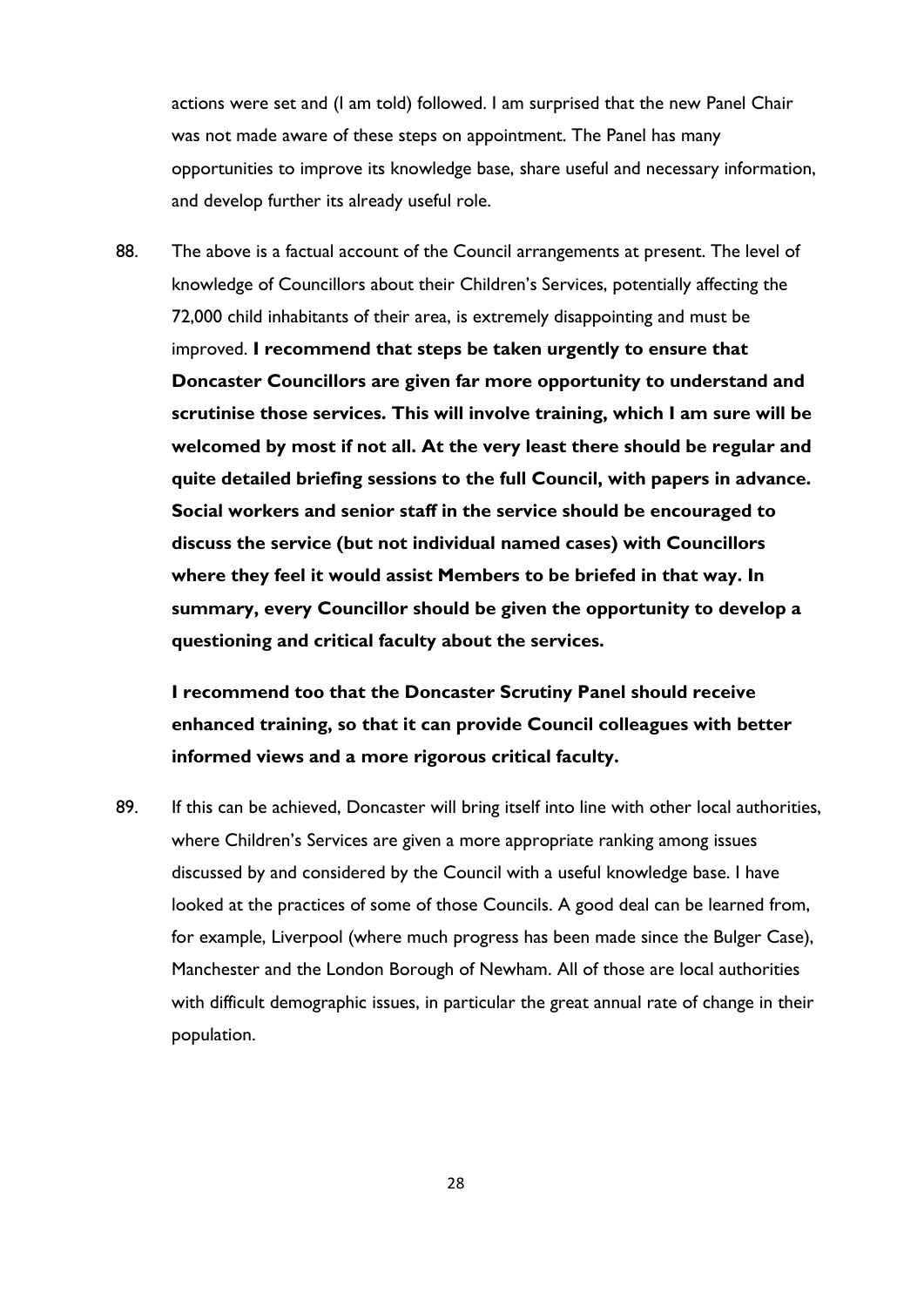#### <span id="page-28-0"></span>**Progress to date**

- 90. It should be emphasised that Doncaster today is not faced with the shambolic situation of 2009. The DSCB has been revitalised under the leadership of an independent Chair appointed in July 2009. Appropriate sub-committees of staff cover the full range of responsibilities. Much more effective partnership work is now evident especially in and combining education, health, policing and social policy. There is a considerable way to go before Doncaster can be comparable with the best performing local authorities, but there can be reasonable measure of optimism and a sense of achievable ambition, despite a rising rate of referrals year on year.
- These issues are being addressed. 91. There remain weaknesses. The strength of the management team is to an extent dependent on high quality individuality and inspiration rather than embedded systems. Weaknesses at middle management level are hindering progress and obstructing support for accelerated change. There are continuing concerns about the consistency of standards and practice within teams, the quality of supervision and professional support, and the under-development of a performance culture across the service.
- 92. The DSCB has produced the '*Doncaster Multi-Agency Pathway to Provisions Thresholds Guidance*', more briefly described as the threshold document. This is a short document, intended as a toolkit for practitioners working with children, young people and their parents/carers. It is intended to enable practitioners to identify the level of need, and to enable the most appropriate referrals. Four threshold levels are listed, with indicators of issues triggering the introduction of services. The | boys would have fallen into the most acute category, described as Level 4. This group are described as being in need of specialist services, some needing intensive help and support. Once a statutory assessment has been performed (which can and should happen extremely quickly in acute cases), specialist services should be available.
- 93. There are various versions of threshold guidance used in different local authorities, and I have seen a few. There may be some need for regional variation, though I find that difficult to envisage. **I recommend that there should be consensus nationally about the most appropriate form of the threshold guidance, which ideally should be adopted nationally for all councils and children, and**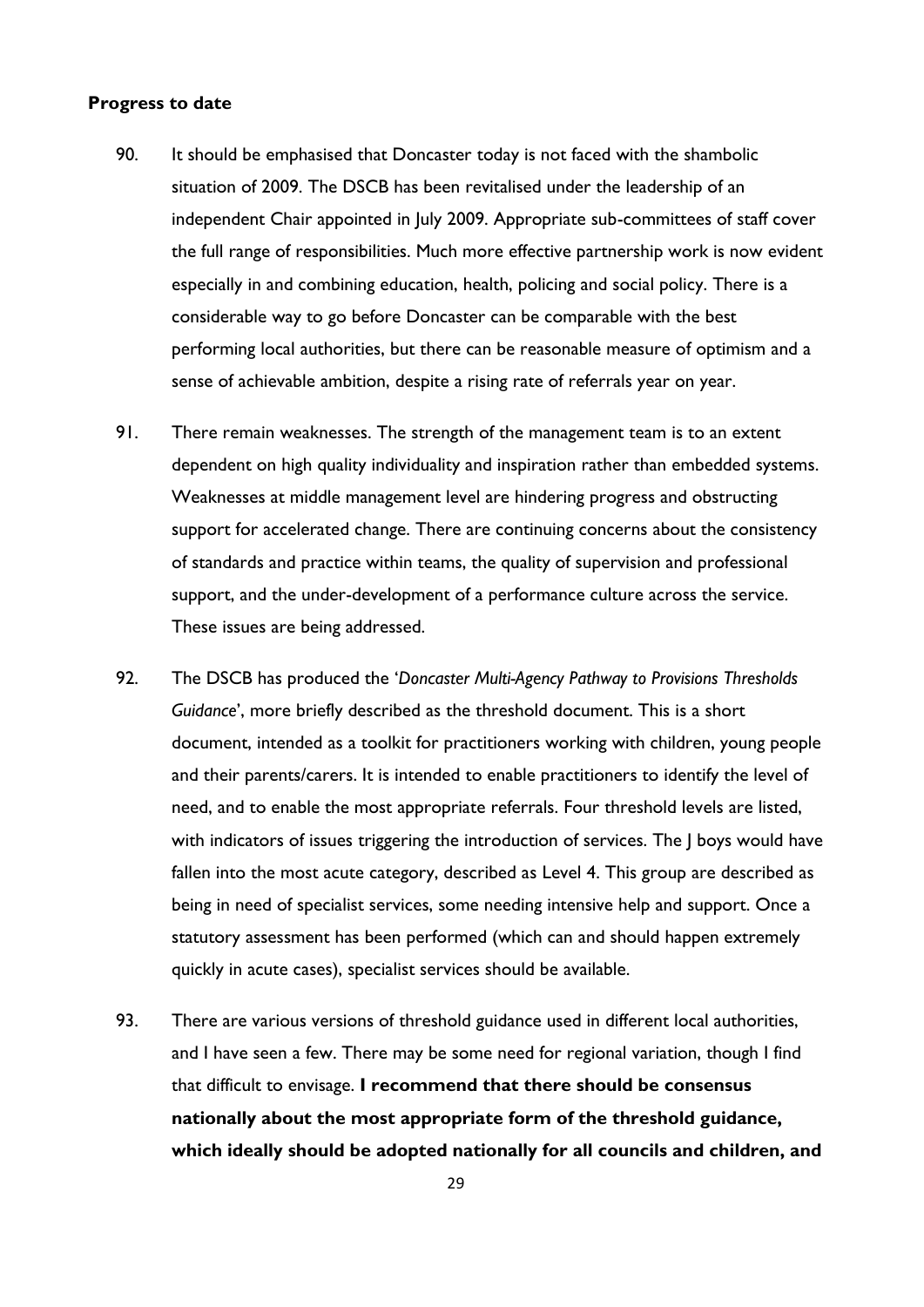**thus would be familiar to professionals wherever they worked**. I have no criticism of the Doncaster version: it is an excellent tool, and is familiar to all practitioners.

- 94. Information sharing is absolutely essential for continuing improvement. The basic requirement is for partner agencies, subject only to necessary gateways, to have arrangements that facilitate the sharing of information to meet the needs and welfare of children. Data protection laws are sometimes cited as an obstruction: where this is believed to be the case, advice should be taken. Additionally, in Doncaster as elsewhere, it is unacceptable for partner agencies to be prevented from necessary information sharing by incompatible computer systems.
- 95. Information sharing must include the Crown Prosecution Service when prosecution is under consideration. In the case of [J1] and [J2] the senior prosecutor involved had undergone specialist youth training provided by the CPS. She could reasonably have expected co-operation. However, she and her team had to resort to obtaining material from the Council by Court Order, after a policy change by the Council early in the preparation of the prosecution case. This is an example of why **I recommend that, nationally, there be a continuous learning programme on the subject of sharing information in the interests of child safeguarding: this could be achieved by e-learning.**
- 96. I have repeatedly asked those involved in or with the Doncaster Children's Service to assess improvement, based on 2008 being rated at zero percent and perfection 100 percent. Within a response range from 25 percent to 70, the main consensus is slightly under 50. This shows how far there still is to go.
- 97. Specific and clearly identifiable improvements have occurred in partnership working. Nevertheless there are weaknesses. In the following sections I address some specific areas in which improvements can and should be prioritised.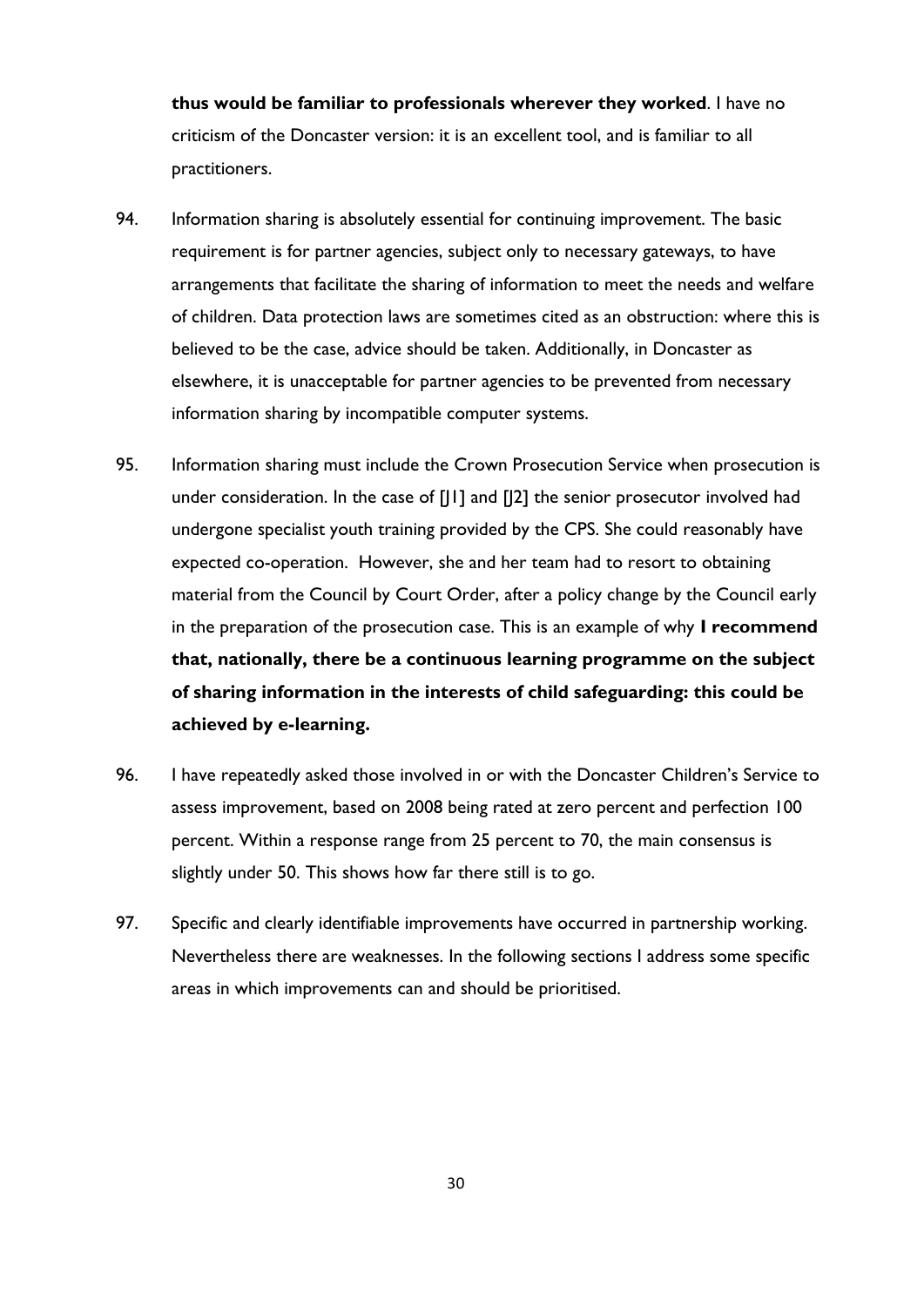#### <span id="page-30-0"></span>**School exclusions**

- 98. The exclusion of children, especially primary school children, should be a last resort. Every exclusion imposes an obligation on another part of education services. The result of exclusions, if not correctly managed, can quickly lead to the child concerned not being educated at all. The provision of education to the J boys became vestigial after only a short time. They were roaming the streets, and not receiving anything like the schooling to which they were entitled and upon which such stability as they might acquire could be founded.
- more than a useful discussion of this subject whilst in Doncaster. 99. In this context, since the Edlington Case there have been considerable improvements in the Doncaster local authority area, though I am left unsure how universal and robust they are. My short timescale of 30 days' work did not permit me to carry out
- 100. In June 2012, the Doncaster exclusion process required the excluding school to be responsible for providing schoolwork for the first five days of the exclusion. Thereafter responsibility passed to the local authority generally, away from the excluding school.
- 101. Recently some very useful work has been done on behalf of the present Government which seems to me to provide a template for the future, and to be of general application.
- 102. On the 1 September 2011, the current Secretary of State for Education Michael Gove, in a speech at the Durand Academy in Stockwell, London, spoke of an 'educational underclass'. He was referring to pupils who are outside the mainstream education world. He asked Charlie Taylor, the Government's Expert Adviser on Behaviour, to review pupil referral units and other alternative provision, taking the high quality education for all pupils and best value as the starting points.
- 103. Mr Taylor produced two published reports, both admirably short and accessible. They now provide the paradigm for all local authorities wrestling with the undoubted challenges of excluded children and others not able to enjoy standard school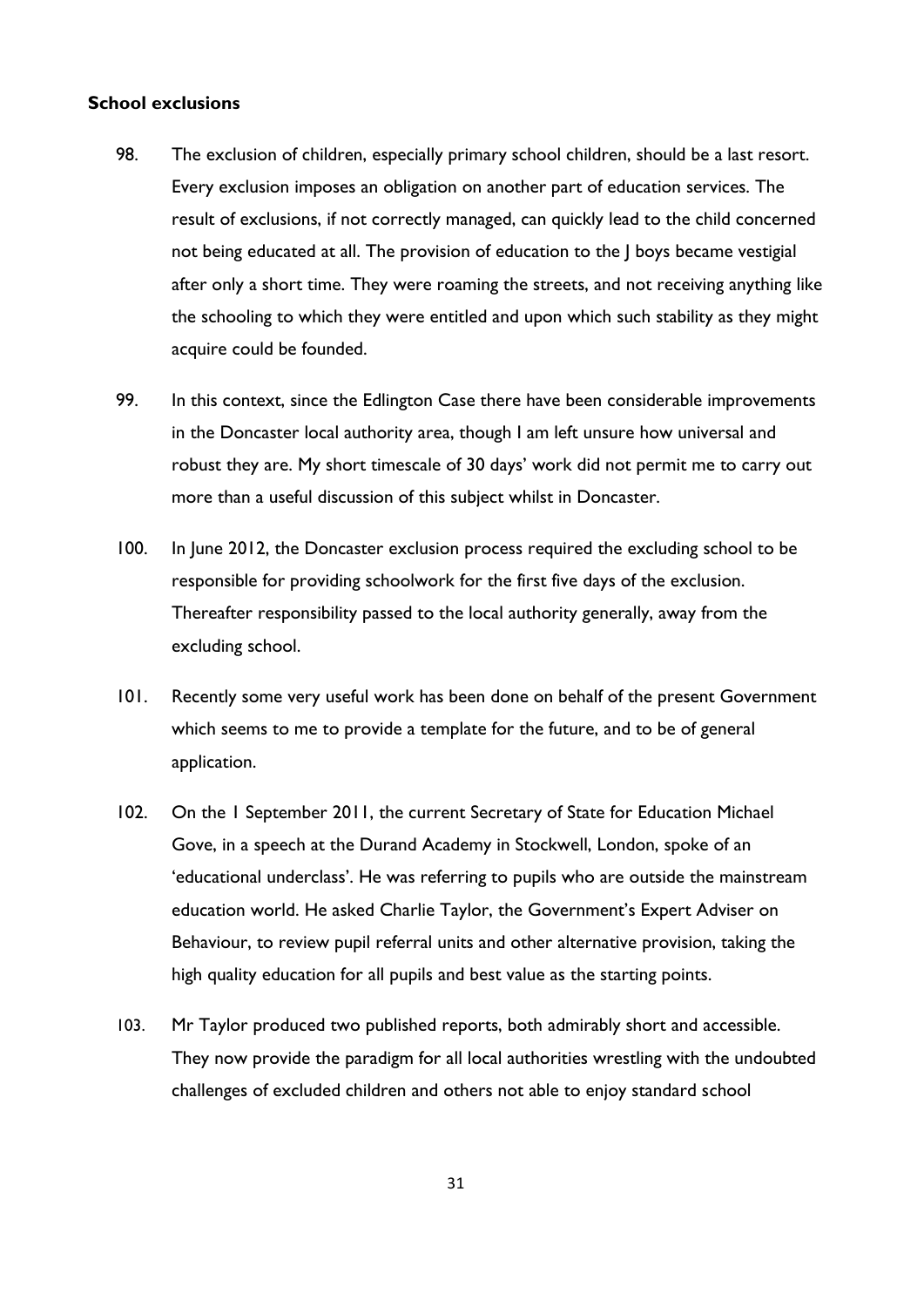provision.19 His recommendations included:

 **Recommendation 1**: That AP [Alternative Provision] policy and practice, nationally and locally, has an increased focus on effective assessment and identification of children's needs. This should take place as early as possible and before a child's behaviour has deteriorated to the extent that permanent exclusion is the only option.

 **Recommendation 2**: That information is shared between schools and providers and that locally this leads to clear and realistic plans with baselines against which to measure progress (including towards reintegration into mainstream schooling, further education, or employment). Where children have Special Educational Needs, these plans will link to 'Education, Health and Care Plans' on which DfE is expected to provide more guidance in due course.

 **Recommendation 3**: All children who are referred to AP should continue to receive appropriate and challenging English and Maths teaching. All providers should offer this provision, or arrange it in partnership with other providers or the school if the child is educated in more than one place.

 **Recommendation 4**: That schools, Local Authorities [LAs] and PRUs as commissioners should set up local systems for quality assuring the AP in their area, so they can place children in the right provision.

 **Recommendation 6**: That schools rather than LAs should be responsible for commissioning AP and PRU services.

 **Recommendation 7**: That over the mid-term LAs should work with schools to begin to devolve the funding they currently use for this purpose to schools.

 **Recommendation 8**: That head teachers or senior managers from schools should sit on the management committees of their local PRU.

 **Recommendation 9**: That when schools decide to send a pupil to AP they share all relevant information with providers, agree the nature of the intervention and set targets for the pupil. Progress should be regularly monitored and plans put in place for the next stage in the child's life.

 **Recommendation 10**: That schools look at using money they currently spend on AP to build up their capacity for managing pupils' behaviour.

 **Recommendation 12**: That the regulations on how long pupils can stay in AP are relaxed. Children directed to AP by the school should be able to stay for as long as is necessary, providing the placement is appropriate, is meeting the child's needs and that progress is regularly monitored.

 **Recommendation 13**: That schools work in partnerships with PRUs and LAs to develop funding systems for AP that enable them to use provision flexibly and responsively whilst still supporting sustainability and growth of quality.

 **Recommendation 14**: That the Government should set clear standards for the commissioning and use of AP by schools.

<sup>&</sup>lt;sup>19</sup> Charlie Taylor's reports on *improving alternative provision* and *improving school attendance*.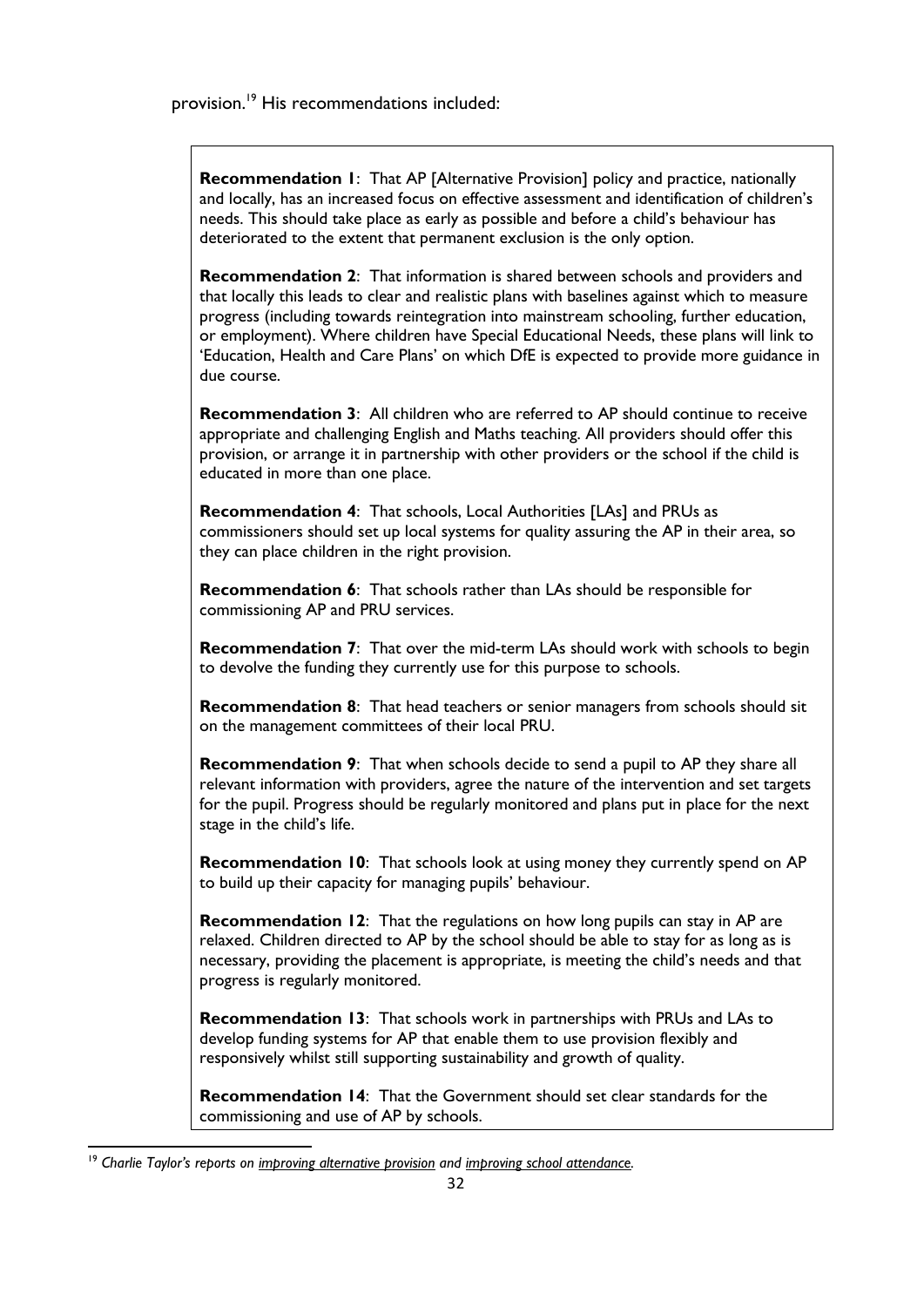**Recommendation 15**: As part of the new strengthened section 5 inspection, Ofsted ensures that inspectors continue to pay close and consistent attention to how well schools take account of the needs of children in AP.

 **Recommendation 16**: That when Ofsted inspects an AP provider they look at sufficient provision to evaluate pupils' experiences.

 **Recommendation 17**: That the DfE and Ofsted should consider setting up a more structured approach to monitoring alternative provision as part of Ofsted's survey programme.

 **Recommendation 18**: That as part of the development of the new inspection arrangements for independent schools, Ofsted seeks to ensure stronger alignment with the section 5 arrangements in the reporting and judgements, to assist parents and those commissioning provision for pupils to make suitable choices about AP.

 **Recommendation 19**: Ofsted should ensure that any concerns identified by inspectors regarding alternative provision are fed into the risk assessment for schools.

- that the principles underlying them were accepted and being brought into effect. 104. I draw particular attention to Recommendation 6. The key to these recommendations is the retention of responsibility for excluded children in the hands of the excluding school. Under Mr Taylor's recommendations, this includes responsibility for funding. In discussing this matter with head teachers and others in Doncaster, I was assured
- 105. I endorse strongly Mr Taylor's advice. **I recommend the adoption as fully and quickly as possible of Charlie Taylor's recommendations to the Secretary of State on school exclusions.** I understand that this process is under way. In Doncaster and elsewhere, uninterrupted accountability is necessary to ensure what I suggest are the following fundamentals:
	- (a) All children, including and perhaps especially those excluded from school, should be entitled to continuing and proportionate education, to as near as full-time as is possible;
	- (b) Where a child is excluded, the excluding school should retain the responsibility for the education of the child, including the cost implications; and
	- (c) There should be an underlying assumption that special provision outside the mainstream of the school should be provided on the same campus as the school itself, save in exceptional circumstances.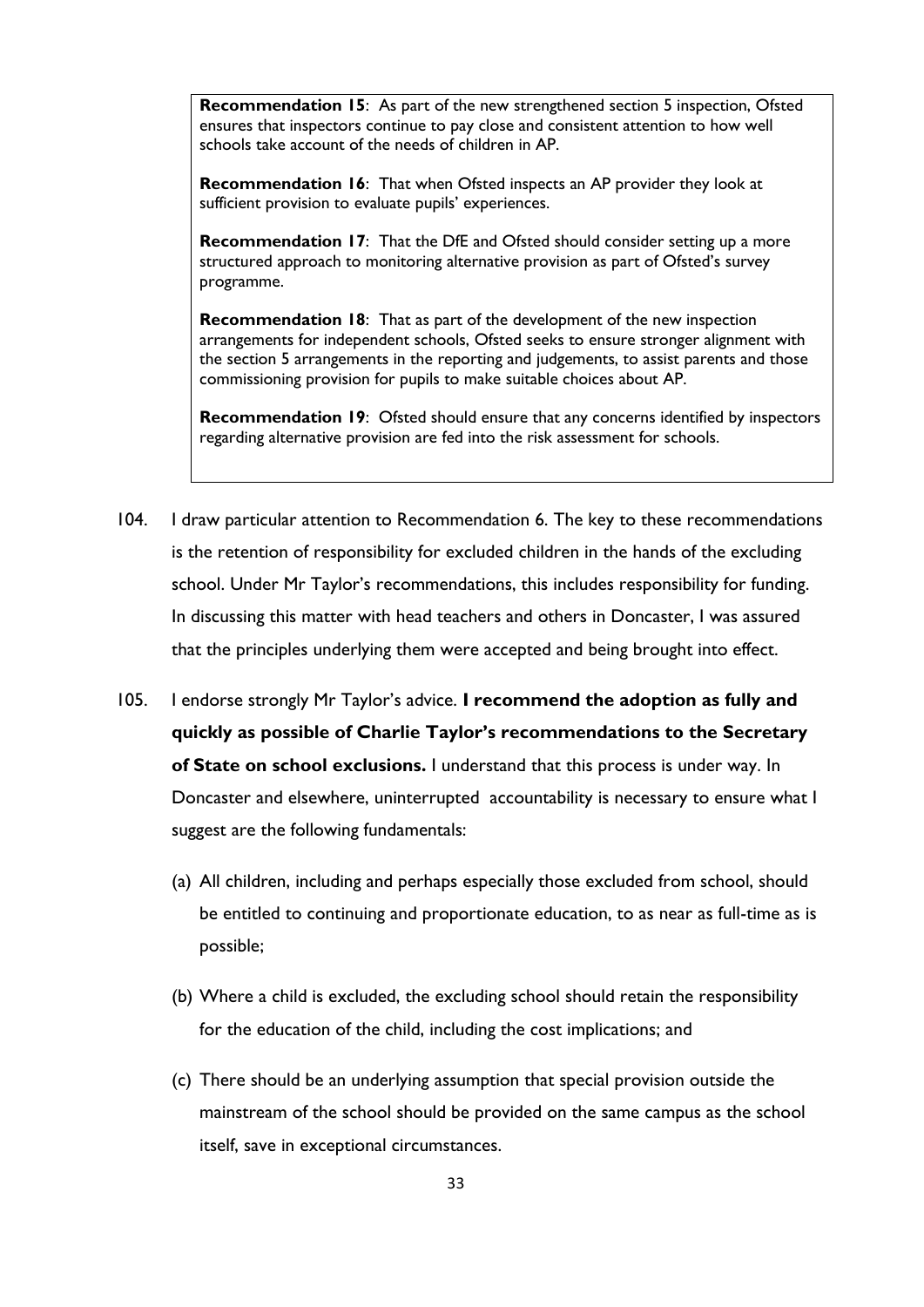106. Had these and other provisions been in place in Doncaster in 2007-08, I am reasonably certain that a much more structured approach would have been taken to the issues presented by the J children. The seriousness of their and their family's challenge probably would have been recognised, and it is possible that [V1], [V2] and [V3] would not have been attacked and traumatised.

#### <span id="page-33-0"></span>**Training of teachers**

- 107. In all postgraduate teacher training there is a component dealing with child development, safeguarding and protection. Inevitably, the content of the teaching varies from course to course.
- 108. As part of a whole system approach towards children presenting with safeguarding issues, teachers should understand readily that they have an ethical duty to share information. Just as medical practitioners may be held accountable for failures to share material information, so should teachers.
- 109. In order to ensure that all newly trained teachers have a sufficiently focused view of such issues, **I recommend that teachers should be familiarised with the kind of threshold guidance referred to in paragraph 93 above; and that continuing professional development courses for teachers should be required to include a refresher component on safeguarding at least once in every three years.**

#### <span id="page-33-1"></span>**Health**

- 110. An issue that has been of great interest to me in this inquiry has been the monitoring of basic child health. For the older amongst the general population it was commonplace to be lined up for a nurse or doctor to carry out a basic, annual examination. If done correctly, this included weighing and measuring, and looking in the mouth. Pupils were barefoot, so that the feet could be seen. Any statutory or government requirement for such examinations was abandoned decades ago.
- 111. Current requirements seem to involve only an examination of children on reception at primary school. Although I am unconvinced about the universality of such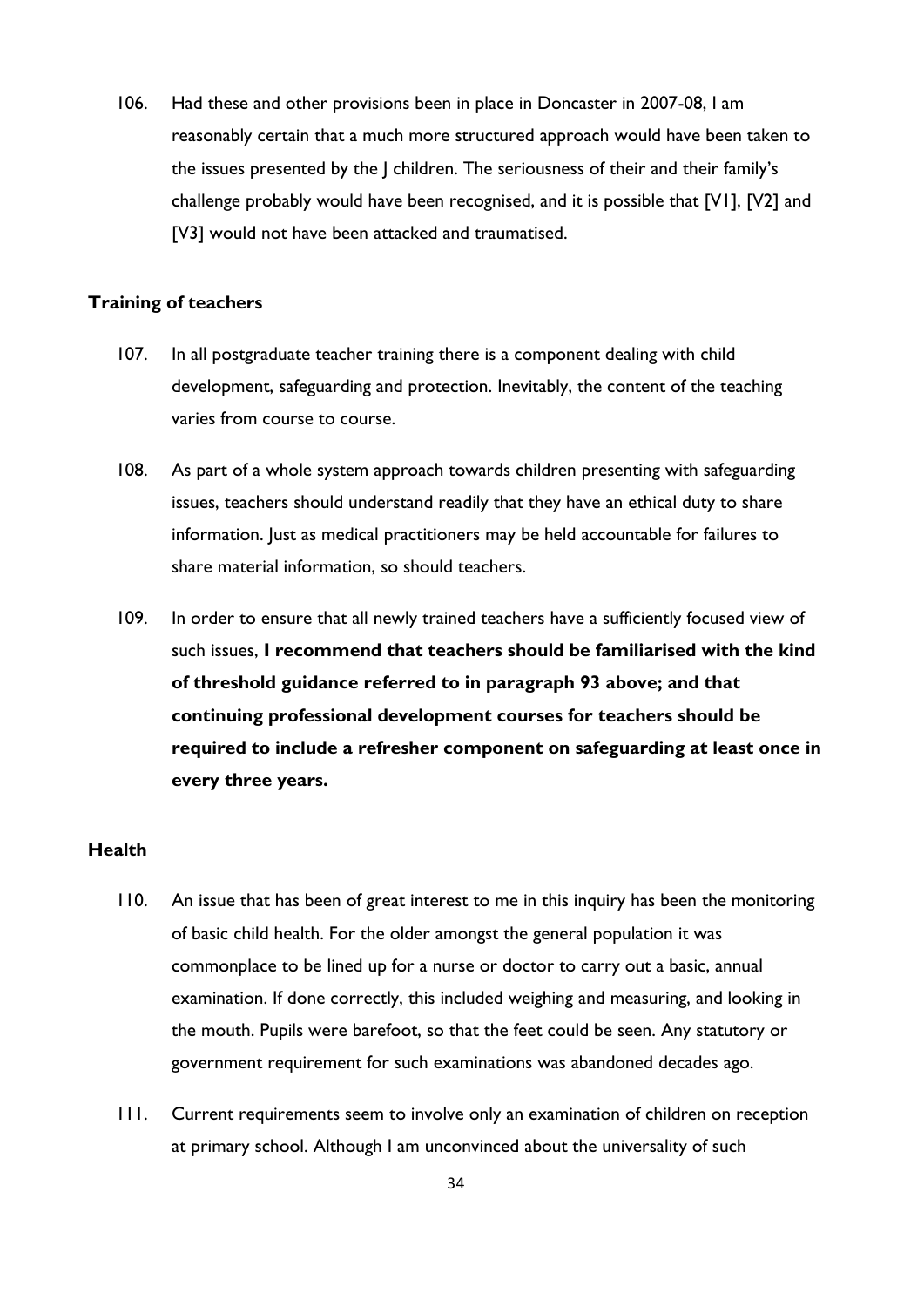secondary education, in year 7. examinations, I understand that some areas provide an examination on entry to

- 112. One interlocutor from the voluntary sector, a specialist in assisting families and achieving better results for problem families, suggested that many of the most difficult cases could be identified as early as during pregnancy; but that this predictive approach depended on high quality training and co-operation among professionals.
- 113. I have not seen and am not in possession of the medical records of [11] and [12]. I am aware that during 2009 they had been seen once by a member of a CAMHS High Risk Assessment Team, but not for a full clinical assessment of any kind. Nevertheless the background justifies the conclusion that there is no certainty that they were wellnourished, or in good general physical shape, or had sound dental health.
- 114. Almost every one of the several clinicians at various levels with whom I have discussed the issue, and very senior local authority managers with some responsibility for children, advised me that there would be great benefit and potential substantial value in the introduction of routine, compulsory, annual medical examinations for all school pupils up to at least year 11. Such examinations would include, as well as weighing and measuring, a basic inspection of oral health (which would not necessitate a dentist or qualified dental nurse save on secondary referral), of the feet, and of sight. **I recommend that annual medical examinations at school be introduced for every child up to and including year 11.**
- 115. The reasons for the above recommendation are in my view self-evident. Poor development is likely to be evidenced by such examinations. Obviously poor oral health is easily observed and may provide evidence of poor nourishment. Poor care of the feet is likely to provide an indication of unsatisfactory family hygiene. Each such examination is unlikely to take up more than five minutes. If it is universal there is no need for embarrassment or any sense of discrimination as between one child and others.
- other services. A refusal of co-operation by parents would trigger further enquiry. 116. Examinations would not be a perfect way of discovering poorly cared for children. They would, however, at least provide an amber light leading to the involvement of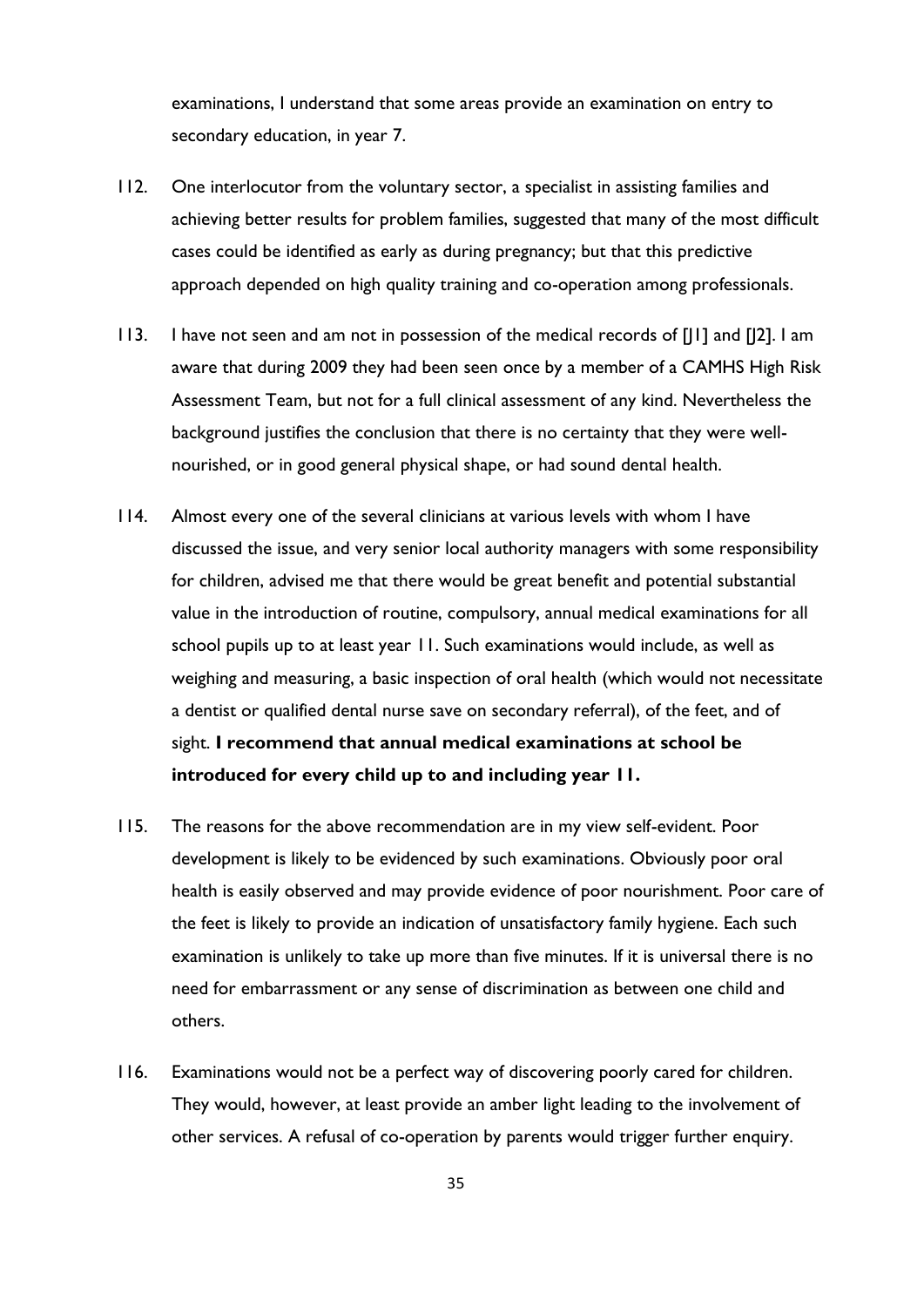The relationship between basic physical neglect and poor behaviour is sufficiently clear to justify whatever initial expense is involved. In any event, the discovery in a local authority area through such checks of a single family with issues such as afflicted the J family would justify the cost to the public as compared with the enormous cost of possibly avoidable provision in the criminal justice system and/or mental health services during later life.

117. Linked to this issue is the provision of school nurses. In 2000, I chaired an inquiry and wrote a report on the safety of children in the NHS in Wales<sup>20</sup>. With my expert advisers I found:

 In most areas of Wales, school nurses are employed by the local NHS Trust, and have responsibility for a number of schools. However, in at least one area they are employees of the local authority and funding is found from the education budget. The former course seems much more satisfactory to the Review Panel. Where school nurses function well, they work within the primary health system but are employed by NHS Trusts. For many children, they are the first port of call for physical and mental health issues. The role of a good school nurse has developed far beyond the old notion of a school matron with a cabinet of ointments, unguents and sticking-plasters. A school nurse may be asked to deal with everything ranging from bruises and grazes to eating disorders, pregnancy and the discovery of cancer.

 The Review was impressed by the dedication and sense of purpose of school nurses. We were less impressed by the variable knowledge of the presence of a school nurse, and of his or her potential, among pupils in schools. We were shocked by the under-valuation of their role by health organisations, the almost complete lack of a career path for them, and the relatively poor availability of training courses. We are aware that specialist pathways within the Degree in Community Health Studies have been developed recently and this first school that, if ever there was an area of primary healthcare that can give demonstrable value for money by effective early intervention, this is it. nurse graduate should qualify in 2002 from the University of Glamorgan. We are convinced

 Unfortunately, ambitious school nurses and those who realistically need to maximise their earning potential tend to move to other jobs in order to do so. A programme in every Trust to ensure the constructive management of this part of the NHS would be beneficial. This should no longer be a Cinderella service.

118. I remain of the broad view expressed there. Since that report there have been significant changes in school nursing, not only in Wales. The school nurse qualification is now well-regarded, and its expertise acknowledged. For the purposes of the present report I have discussed the issue extensively beyond Doncaster. I believe that some local authorities have established sound programmes.

 $\overline{a}$ <sup>20</sup> 'Too Serious a Thing'; now most easily found via [www.trosgynnal.org.uk.](http://www.trosgynnal.org.uk/)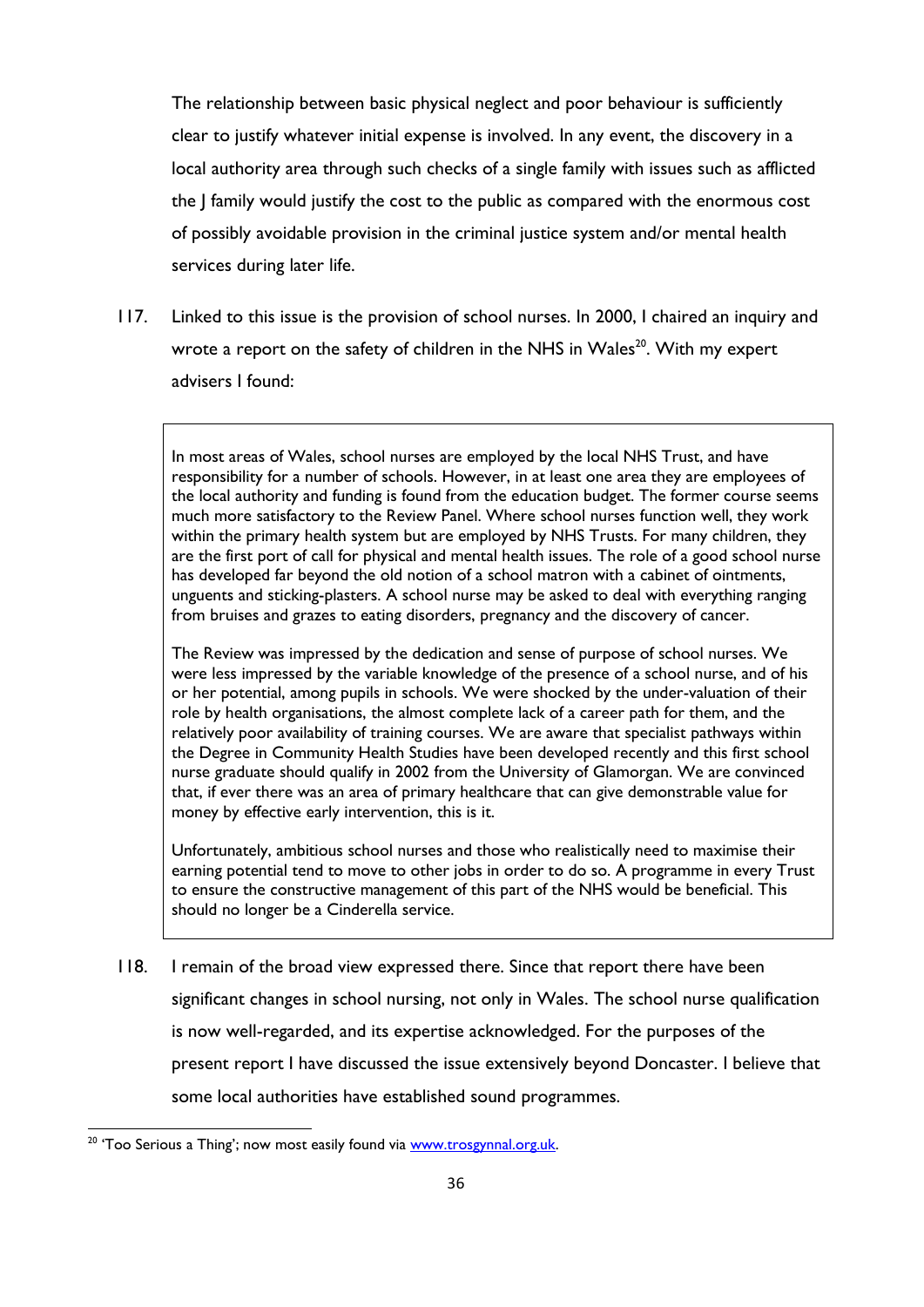- 119. For example, in the London Borough of Newham (which has a similar size of population to Doncaster), the school nursing service is part of an integrated health visiting/school nursing team. They are split into localities. Each of 7 teams in the Borough consists of a clinical team leader, school nurses, associate school nurses, health visitors, community staff nurses, nursery nurses and administrators. Qualified school nurses are linked with associate school nurses, and each school has a named school nurse contact. The service is provided to pupils between reception and year 11. Key performance indicators have demonstrated positive outcomes. All children with a child protection plan receive appropriate health input from a named school nurse. Outcomes have included improved health outcomes for children, including those with complex or special care needs; and improved access and attendance to education for children and young people with additional physical and developmental or cognitive needs.
- 120. I do not offer Newham as the model. It may be that in Doncaster or elsewhere there can be a higher proportion of fully qualified school nurses, or a lower caseload per nurse than exists in London. In an ideal world, there would be a school nurse available for part of each day in every school. However, the management and team structure in Newham provides an example of a system that is working and can be used as a basis for discussion. What is absolutely clear to me is that the availability of suitably qualified and/or experienced school nurses in all schools increases the prospect of identifying neglected children whose problems merit detailed and urgent attention. **I recommend that further attention be given to developing a good national standard for school nurse provision.**

#### <span id="page-36-0"></span> **The roles and responsibilities of Directors of Children's Services and Lead Members for Children's Services**

121. Both of these roles are required by statute to be provided by local authorities. In April 2012 the Department for Education issued Statutory Guidance on the roles and responsibilities of the DCS and  $LMCS<sup>21</sup>$  to replace previous Guidance issued in 2005 and 2009.

<sup>&</sup>lt;sup>21</sup> Statutory guidance on the roles and responsibilities of the Director of Children's Services and the Lead Member [for Children's Services.](https://www.education.gov.uk/publications/standard/publicationDetail/Page1/DFE-00034-2012)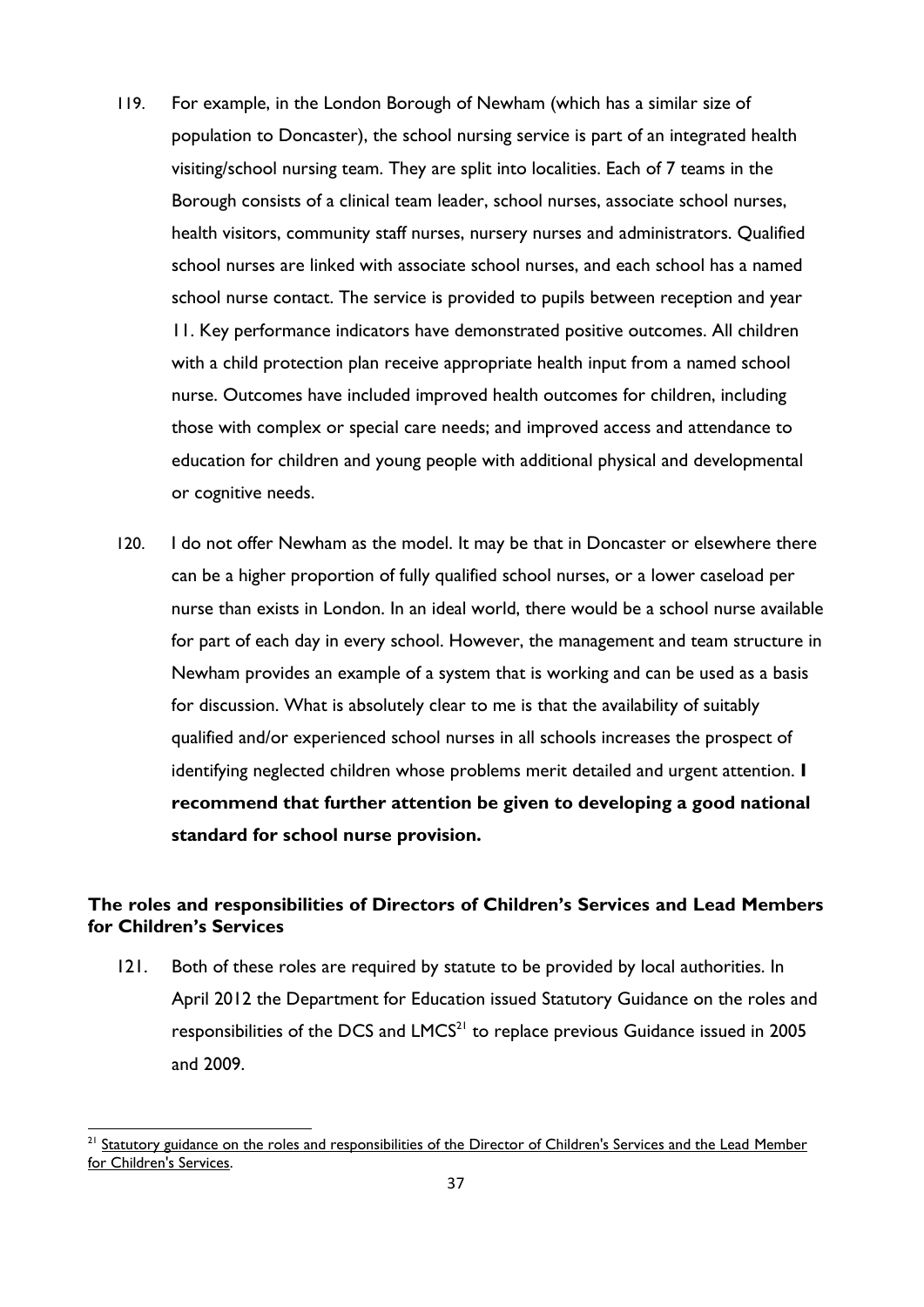122. There are key items in the Guidance, for the purposes of this report. Because of their importance, I set them out fully:

 **The DCS** has professional responsibility for the leadership, strategy and effectiveness of local authority children's services and, as such, this post should be at first tier officer level. The DCS is responsible for securing the provision of services which address the needs of all children and young people, including the most disadvantaged and vulnerable, and their families and carers. In discharging these responsibilities, the DCS will work closely with other local partners to improve the outcomes and well-being of children and young people.

 The DCS is responsible for the performance of local authority functions relating to the education and social care of children and young people. The DCS is responsible for ensuring that effective systems are in place for discharging these functions, including where a local authority has commissioned any services from another provider rather than delivering them itself. The DCS should have regard to the General Principles of the United Nations Convention on the Rights of the Child (UNCRC) and ensure that children and young people are involved in the development and delivery of local services.

#### **The Lead Member for Children's Services (LMCS)**

 Section 19 of the Children Act 2004 requires every top tier local authority to designate one of its members as Lead Member for Children's Services. The LMCS will be a local Councillor with delegated responsibility from the Council, through the Leader or Mayor, for children's services. The LMCS, as a member of the Council Executive, has political responsibility for the leadership, strategy and effectiveness of local authority children's services. The LMCS is also democratically accountable to local communities and has a key role in defining the local vision and setting political priorities for children's services within the broader political context of the Council.

 The LMCS is responsible for ensuring that the needs of all children and young people, including the most disadvantaged and vulnerable, and their families and carers, are addressed. In doing so, the LMCS will work closely with other local partners to improve the outcomes and well-being of children and young people. The LMCS should have regard to the UNCRC and ensure that children and young people are involved in the development and delivery of local services. As politicians, LMCSs should not get drawn into the detailed day-to-day operational management. They should, however, provide strong, strategic leadership and support and challenge to the DCS and relevant members of their senior team as appropriate.

#### **Ensuring a clear line of accountability**

 Integrating education and children's social care services under a single officer and a single member provides both a strategic and professional framework within which the safety and the educational, social and emotional needs of children and young people are considered together. The DCS and LMCS roles provide a clear and unambiguous line of political and professional accountability for children's well-being.

 The DCS and LMCS should report to the Chief Executive and to the Council Leader or Mayor respectively as the post holders with ultimate responsibility for the political and corporate leadership of the Council and accountability for ensuring that the effectiveness of steps taken and capacity to improve outcomes for all children and young people is reflected across the full range of the Council's business. The DCS and LMCS (in their respective roles) will also need to work closely with the Director of Public Health as the principal adviser on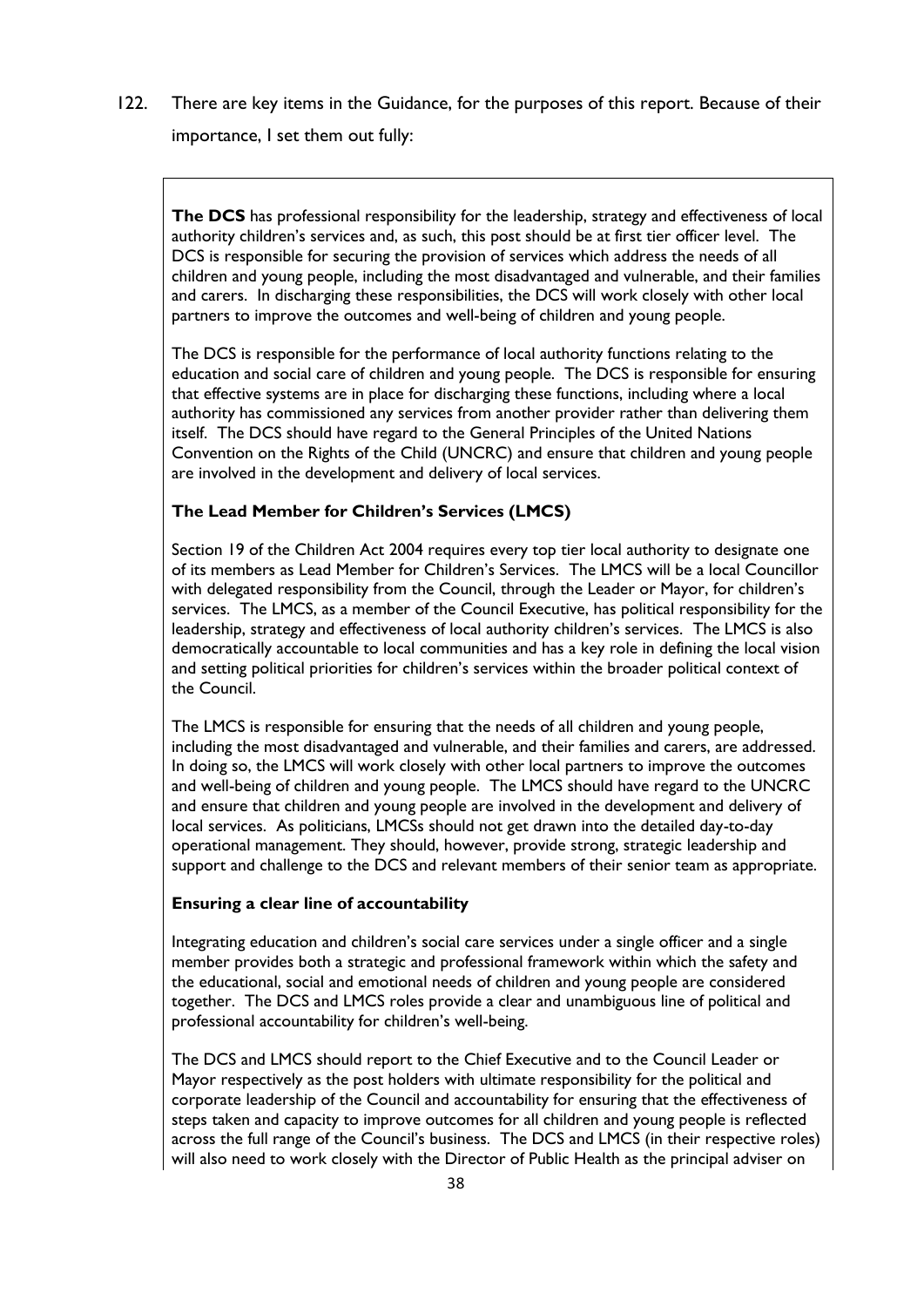health to officials and members.

#### **Local assurance**

 Local authorities will, as a matter of course, want to ensure their structures and organisational arrangements enable them to:

- fulfil their statutory duties effectively (including ensuring that children, young people and families receive effective help and benefit from high educational standards locally;
- be transparent about responsibilities and accountabilities; and
- support effective interagency and partnership working.

 A local authority should carry out effective assurance checks, integrated as part of their usual decision-making and scrutiny work, of their structures and organisational arrangements. Once any new arrangements are in place, local authorities should review their arrangements regularly to satisfy themselves that they continue to be effective.

 These assurances should be agreed within the Council. They should be subject to self- assessment within the local authority, and to peer challenge and review, as part of the process of securing continuous sector-led improvement in the quality of services. Where, as part of Ofsted's assessment of the quality and effectiveness of local authority leadership and management, inspectors identify an issue arising from the local authority's arrangements for discharging the DCS and LMCS functions, they may decide to look at the quality and effectiveness of the authority's assurance process.

 It is for each local authority to determine the precise nature of its own assurance process and how to provide transparency for local communities about which individuals are fulfilling the statutory roles of DCS and LMCS, taking account of local circumstances. However, in doing so, the following elements are likely to be essential in assuring that effective arrangements are in place:

- clarity about how senior management arrangements ensure that the safety and the educational, social and emotional needs of children and young people are given due priority and how they enable staff to help the local authority discharge its statutory duties in an integrated and coherent way;
- clarity about how the local authority intends to discharge its children's services functions and be held accountable for them from political, professional, legal and corporate perspectives (including where, for example, services are commissioned from external providers or mutualised in an arms length body);
- the seniority of and breadth of responsibilities allocated to individual post holders;
- the involvement and experiences of children and young people in relation to local services;
- clarity about child protection systems, ensuring that professional leadership and practice is robust and can be challenged on a regular basis, including an appropriate focus on offering early help and working with other agencies in doing so; and
- the adequacy and effectiveness of local partnership arrangements (e.g. the local courts, children's trust co-operation arrangements, Community Safety Partnerships, health and wellbeing boards, Youth Offending Team partnerships, police, probation, Multi-Agency Public Protection Arrangements and Multi-Agency Risk Assessment Conferences) and their respective accountabilities. authority's relationship with schools, the Local Safeguarding Children Board (LSCB), the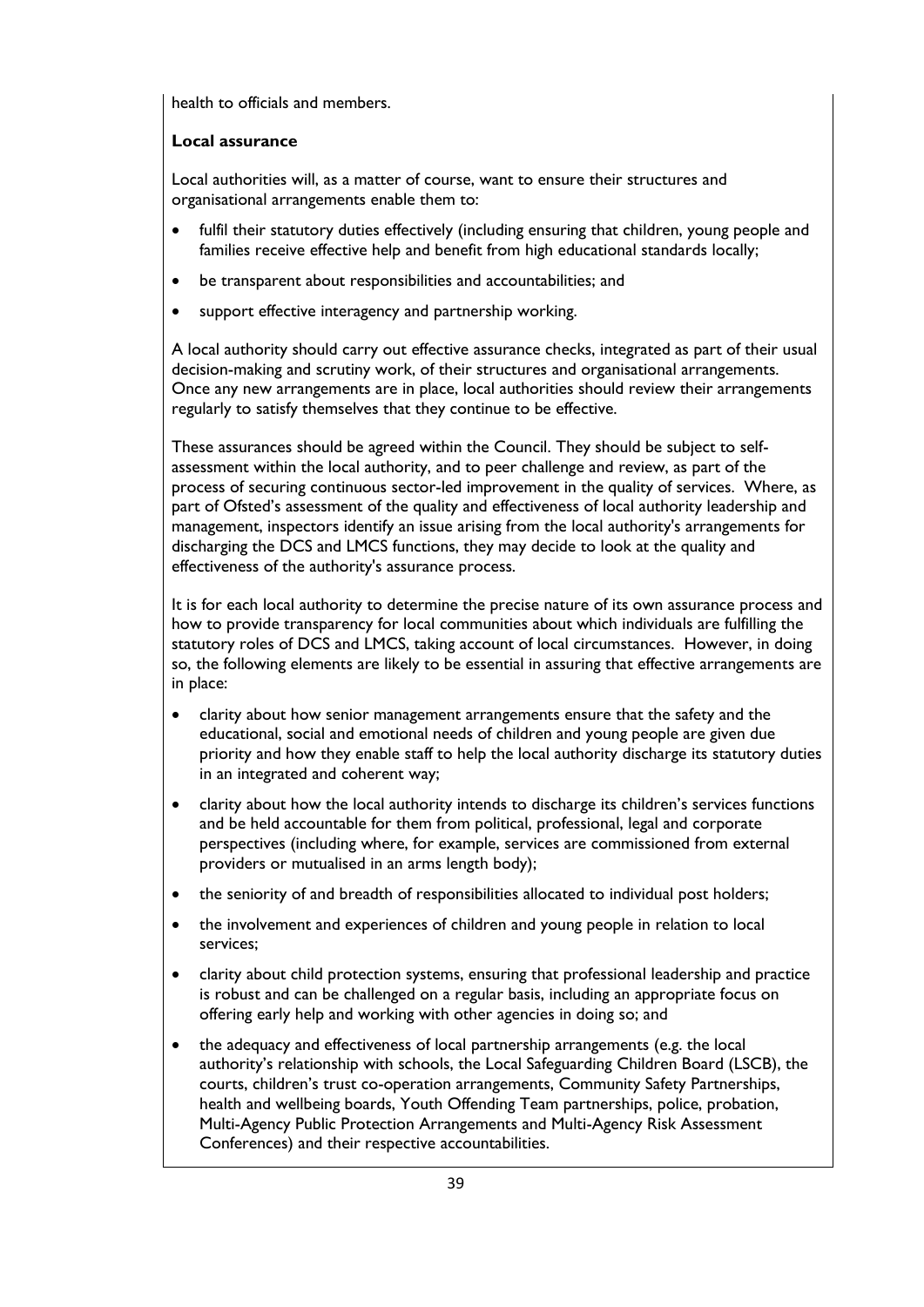#### **Roles and Responsibilities of the DCS and LMCS**

 The DCS and LMCS work together to provide strong, strategic local leadership and development of an increasingly autonomous and diverse education and children's services sector. Working with headteachers, school governors and academy sponsors and principals, the DCS and LMCS should support the drive for high educational standards for all children and young people, paying particular attention to the most disadvantaged groups. They should also ensure that children's services are integrated across the council, for example to support a smooth transition from children's to adults' services. The DCS and LMCS should involve and listen to parents, carers, children and young people. The DCS and LMCS have a key role in ensuring that the local voluntary and community sector, charities, social enterprises, the private sector and children and young people themselves are included in the scope of local authority planning, commissioning and delivery of children's services where appropriate.

 Section 10 of the Children Act 2004 places a duty on local authorities and certain named partners (including health) to co-operate to improve children's well-being. The DCS and LMCS must lead, promote and create opportunities for co-operation with local partners (for example, health, police, schools, housing services, early years, youth justice, probation, higher and further education, and employers) to improve the well-being of children and young people.

 The DCS will also help join up local commissioning plans for clinical and public health services with children's social care and education, where appropriate, to address the identified local needs through the JSNA and joint health and wellbeing strategy. The DCS will make a key contribution to ensuring effective working relationships between the health and wellbeing board and the LSCB. The DCS is responsible for any agreements made under section 75 of the National Health Service (NHS) Act 2006 between the local authority and NHS relating to children and young people – for example, pooled budgets for commissioning and/or delivering integrated services covering children's health, social care and education.

#### **Safeguarding**

 Section 11 of the Children Act 2004 requires local authorities and other named statutory partners to make arrangements to ensure that their functions are discharged with a view to safeguarding and promoting the welfare of children. There is a similar requirement imposed on schools.

 This should ensure that safeguarding is integral to all that local authorities, schools and other named partners do. The DCS and LMCS should ensure that there are clear and effective arrangements to protect children and young people from harm.

 Local authorities are also required to set up a LSCB to coordinate the effectiveness of arrangements to safeguard and promote the welfare of children and young people in that area.

 The DCS should always be a member of the LSCB and will be held to account for the effective working of the LSCB by their Chief Executive, including where the LSCB has an independent chair. The LMCS should be a "participating observer" of the LSCB; they may engage in discussions but not be part of the decision making process in order to provide the LMCS with the independence to challenge the DCS (and others) when necessary. The DCS also has a crucial role in ensuring collaboration and dialogue with the family courts so that high quality local authority assessments and other evidence contribute to effective and timely court processes for children.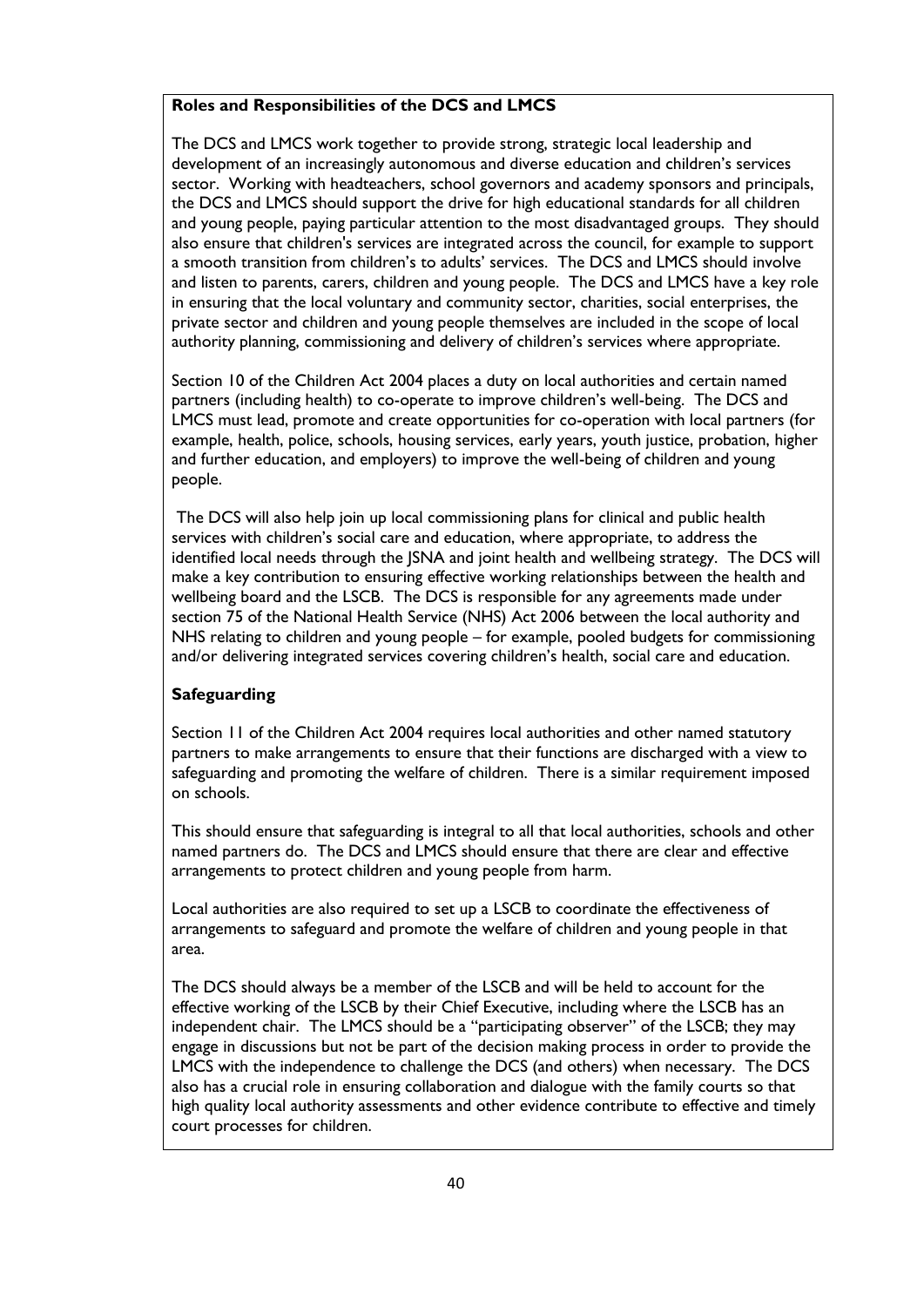#### **Vulnerable children and young people**

 Local authorities should work with partners to promote prevention and early intervention and offer early help so that emerging problems are dealt with before they become more serious. This will help to improve educational attainment, narrow the gaps for the most disadvantaged and promote the wider well-being of children and young people, including at key transition points. They:

- must ensure arrangements are in place for alternative provision for children outside mainstream education or missing education (e.g. due to permanent exclusion or illness) to receive suitable full-time education;
- should ensure there is coherent planning between all agencies providing services for children involved in the youth justice system (including those leaving custody), secure the provision of education for young people in custody and ensure that safeguarding responsibilities are effectively carried out; and
- should understand local need and secure provision of services taking account of the benefits of prevention and early intervention and the importance of cooperating with other agencies to offer early help to children, young people and families.
- 123. In my judgement this Guidance is of immense value, provided that it is followed in Doncaster and elsewhere. The essential message is clear: the machinery should be in place for closer co-operation between agencies than has existed in many places in the past; and that such machinery should be able to identify, assess and address potentially very serious challenges (as the J family undoubtedly were) before the situation becomes critical.
- 124. Therefore **I recommend that Doncaster and every other local authority should be able to demonstrate that it is fully aware of and has complied with the April 2012 Statutory Guidance on the Roles and Responsibilities of Directors of Children's Services and Lead Members for Children's Services.**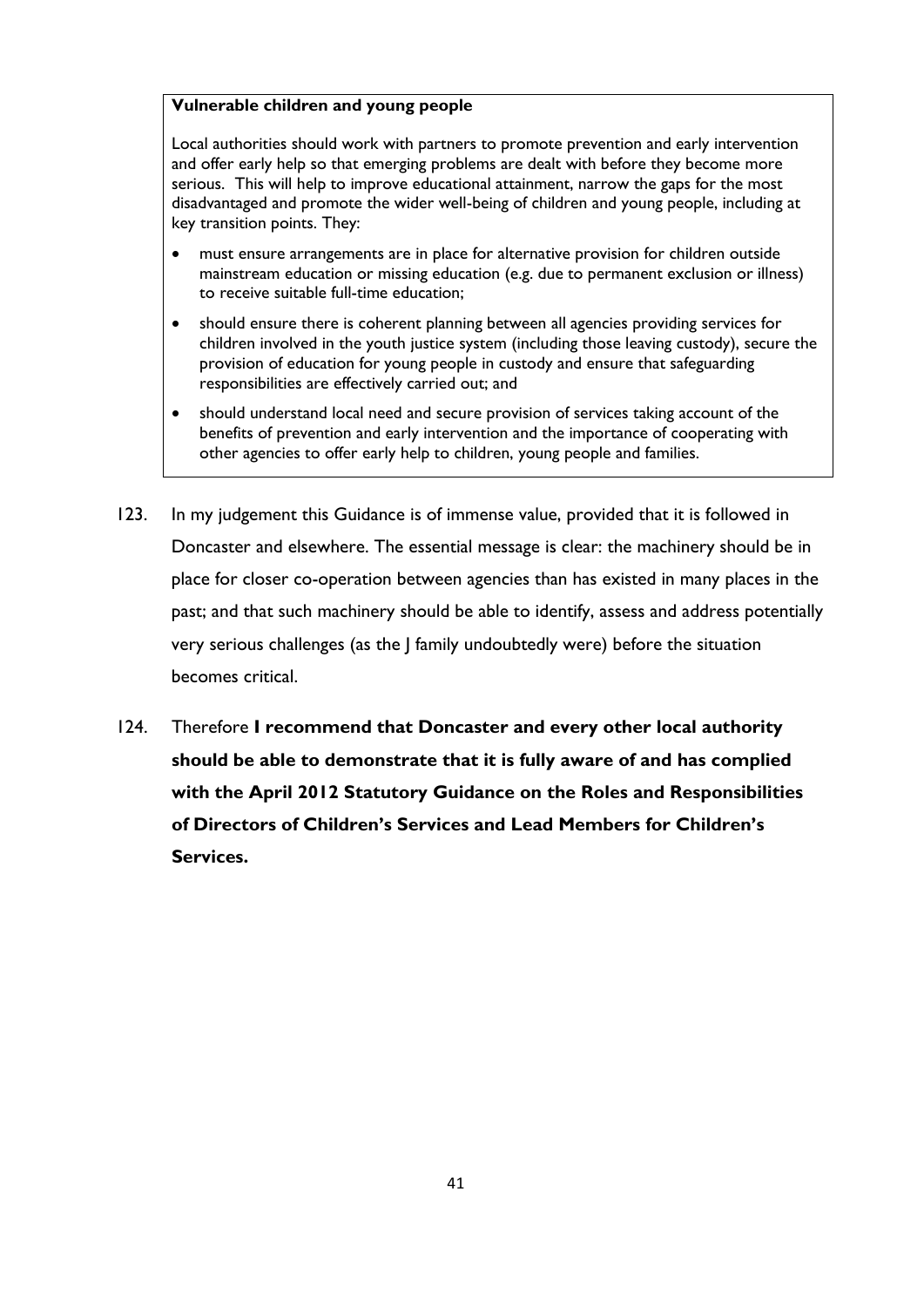#### <span id="page-41-0"></span>**Fostering and placements**

- placement in the circumstances not least because they lived near the home of the 125. One of the most concerning aspects of the Edlington Case is the indifferent application by social workers in the material Duty and Assessment Team [DAS] of the standards within the Framework for the Assessment of Children in Need and their Families (2000) applicable at the time<sup>22</sup>. Despite considerable activity by the local Youth Offending team, and the police specifically, the DAS failed to recognise the high risk of offending. There were plenty of meetings, but wholly inadequate action. When finally it was agreed to activate the care system, the decision was made to place [J1] and [J2] in the foster care of a well-meaning couple, but they were not a suitable father who had caused much of the difficulty for the boys but whom they chose to be with if they could gain access to him. There seems to have been an assumption that the boys needed comfortable care, but insufficient attention paid to their escalating pattern of violence.
- 126. The foster care provided was for respite purposes. Given the nature of the boys' difficulties and behaviour, there should have been a much more effective assessment of their individual needs, and a long-term solution. Nobody in social services had contact with the father, and there was apprehension about contact with the mother. There are lessons to be drawn from the case, about how essential it is to engage with a family however discouraging the prospect. There is merit in following what has been described to me as the 'Hackney Model', referred to at paragraph 41 above.
- 127. One is left with the clear conclusion that the boys should have been separated, and removed from proximity to either parent, probably to a secure environment (such as a local authority secure children's home).
- 128. I was told on several occasions, sometimes by seasoned professionals devoted to maintaining family relationships, that the 'care model', involving removing the most troubled children from home, is too often treated as the absolute last resort. In some cases, I was urged, it should be considered and employed at an earlier stage, for the benefit of the child and the safety of the public.

 $\overline{a}$ 

 $^{22}$  I acknowledge that for this section I was assisted by an article by Hilary Searing, to be found at [www.radical.org.uk/barefoot/doncaster.htm.](http://www.radical.org.uk/barefoot/doncaster.htm)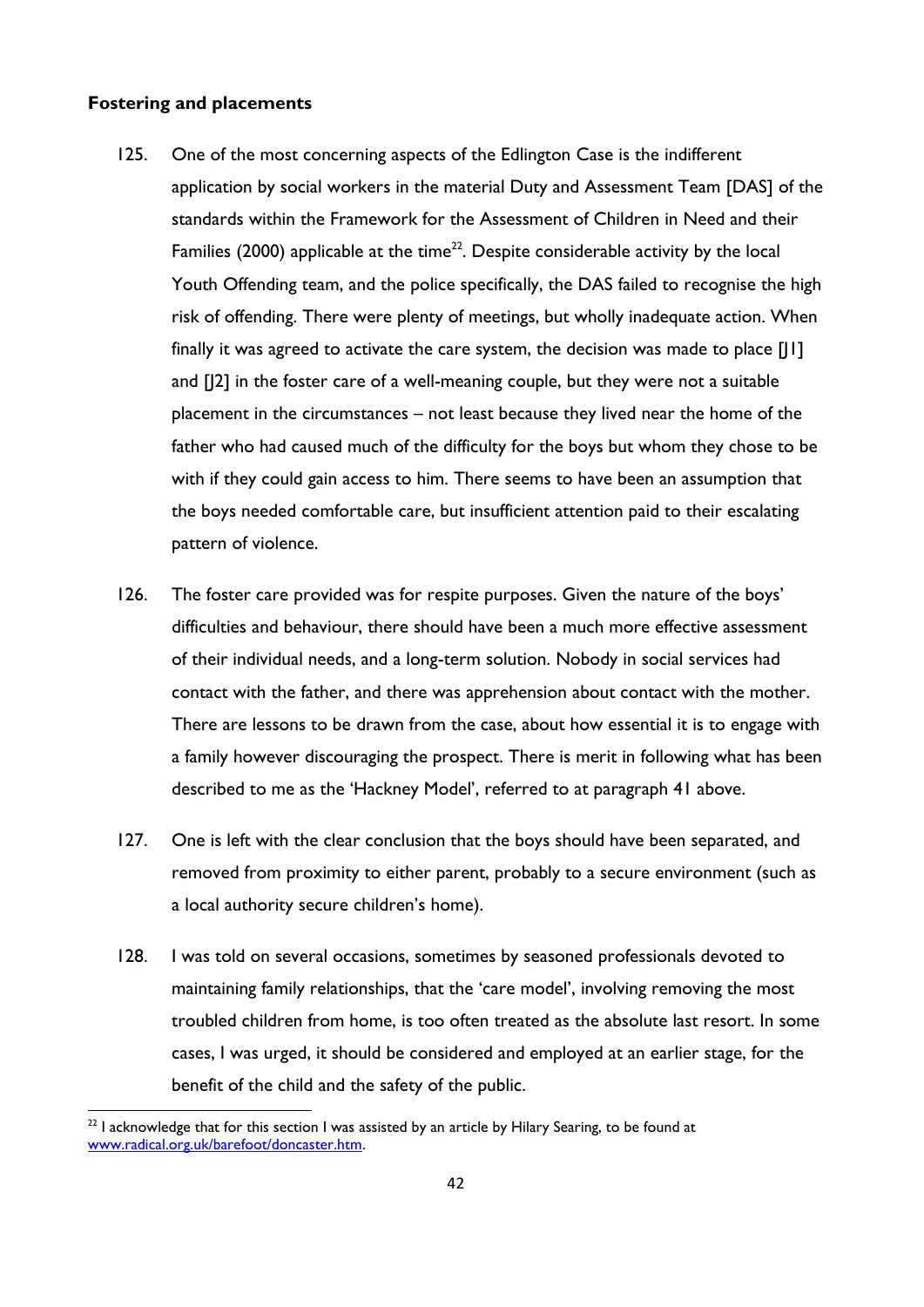- disasters, depends on improved co-ordination and information sharing between the 129. There is a perfectly respectable case, indeed a strong argument, to be made for a greater emphasis to be given by children's services to the interests of victims and potential victims of violent children. A clear message from this case, and I believe from others, is that there has been insufficient challenge by social workers, teachers and others to assurances given by parents in troubled and challenging families. The ability to make effective challenges with authority, and thereby to avoid future agencies.
- 130. Parents whose children present as abused, neglected or threatening to others, should be made to understand that there is a real limit to tolerance of their failings; and that residential placements away from the family may well be resorted to if identified difficulties are not resolved. Parents must be made to understand their responsibilities, and that sometimes removal from home may be the way to a better life in the interests of the welfare of the children concerned.
- 131. I have no doubt that prior to 2009 there was a low level of professional assertiveness by social work staff in Doncaster, probably because of the absence of any confidence in senior management. There is a convincing case to be made for senior managers to have a direct involvement in the more challenging cases, with their administrative functions redistributed as necessary. This approach is now understood in Doncaster. Whilst it may be invidious to single out individuals for comment, even brief contact with Doncaster Children's Services brings one into contact with Assistant Director Vicki Lawson. This dynamic senior manager involves herself in individual cases as well as performing her management role, and by all accounts is extremely capable in her overall responsibilities. My concern is that the individual and sometimes unusual approach that she offers successfully is difficult to translate into systemic professional practice. I deal below from paragraph 136 with the social work profession.
- 132. In making these comments I do not underestimate the difficulties facing practitioners. In Doncaster there are as many as 170 children being educated in PRUs, some of them offering a considerable and difficult challenge. In addition, Doncaster has an unusually high rate of elective home education, so officials informed me, some suspected to be of indifferent quality but far from easy to scrutinise. These and other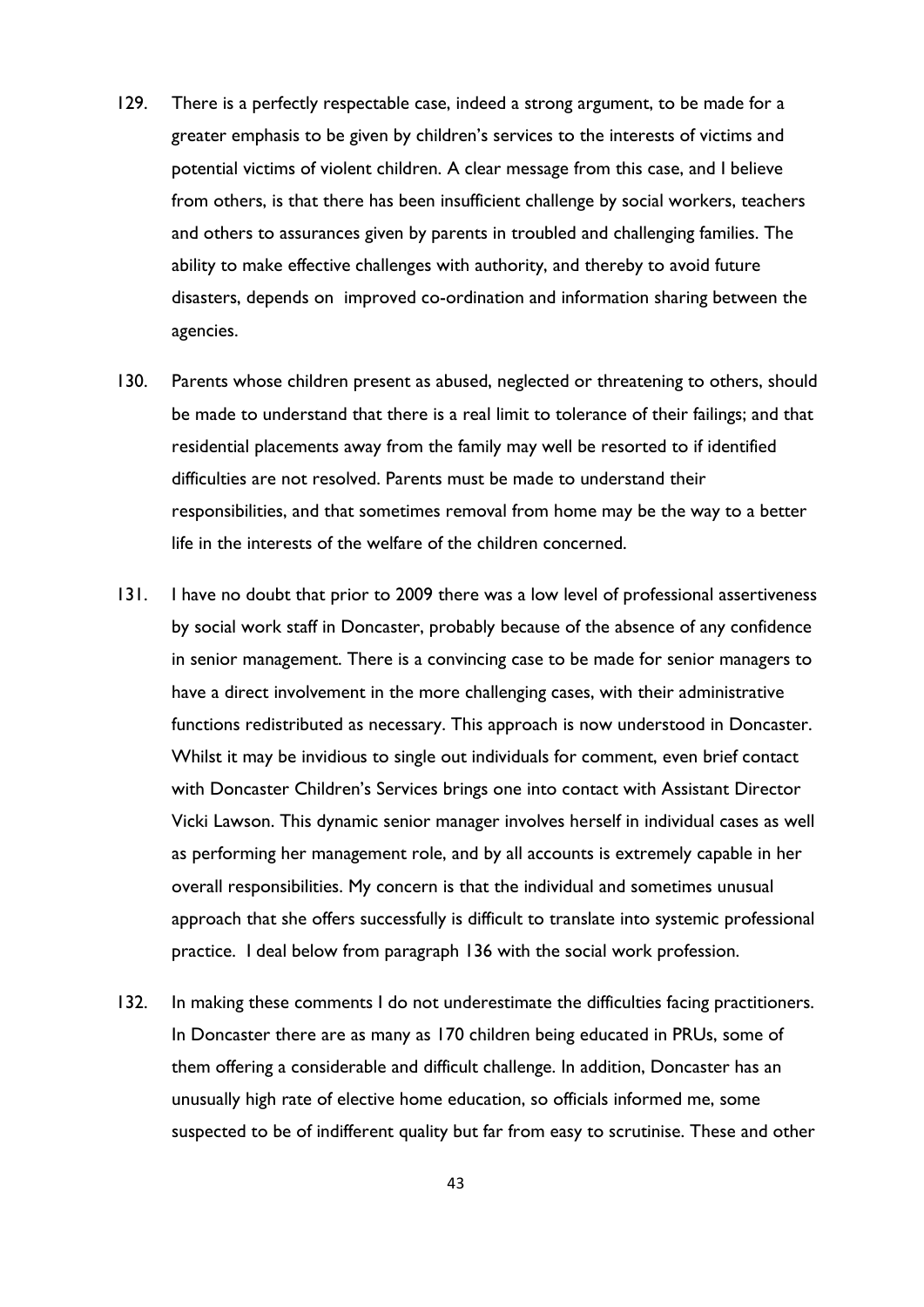topics of concern are being approached on a foundation of good practice and practical thought: for example, the referral and assessment services have been colocated with police, so that combined strategy meetings can occur at very short notice, and serious failures avoided.

#### <span id="page-43-0"></span>**A Parenting Code**

- 133. During the preparation of this report a number of people have reflected to me that although local government and the Courts intervene in families in often seismic circumstances, there is very little straightforward and accessible guidance in everyday use for parents. Of course, there are many books on parenting, but few have a mass audience let alone mass appeal. Good parenting does not lend itself as a subject for reality TV shows, yet parenting impacts everyone. To drive a motor vehicle one is required to read and digest the Highway Code, and pass a formal written test before becoming a fully licensed driver. Nothing similar to the Highway Code exists for parents.
- 134. It would be unrealistic to suggest that there should be a parenting test comparable with the driving test. However, in my view it is sensible to suggest the production of a free, short and accessible handbook analogous to the Highway Code, to be given to every new prospective and actual parent who comes to the attention of the health services. As well as basic advice on feeding, hygiene, development, play, how to deal with distress, education and sexual development, it could include details of statutory and voluntary agencies able to provide assistance. Given that the document would have to be updated periodically, re-issue could be managed via schools and the NHS.

# 135. Therefore I recommend that consideration be given to the creation and **provision of a concise national Parenting Guide.**

#### <span id="page-43-1"></span>**The social work profession**

136. In Doncaster there have been considerable improvements in the professional atmosphere in which social workers function. There, as in many other places, clever and well-qualified men and women become and practise as social workers. They have a range of experience, some young and recently qualified, others in a second career.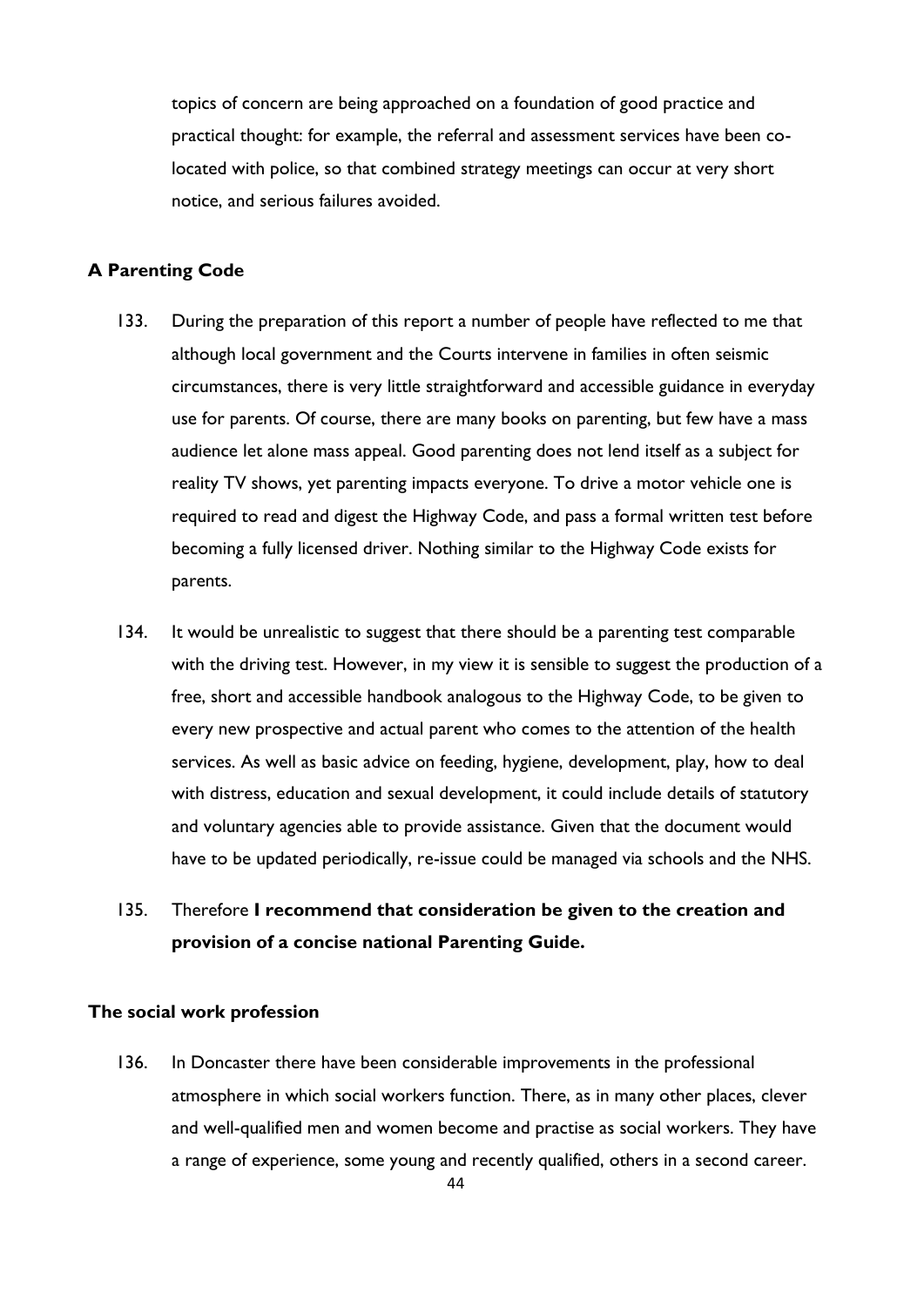As a practitioner group they appear to have high potential, and are showing success. Some agency staff are used, and they too are qualified and dedicated. The balance has shifted from temporary agency staff to full-time Council employment. They struggle against a heavy caseload, and the historical baggage of a formerly very poorly performing council and also the lingering effect of the Edlington Case.

- 137. Particular problems arise because there is considerable churn. The vacancy rate for social workers in June 2012 was 15-20 percent for qualified social workers. Many leave Doncaster after about two to three years, to work elsewhere. Doncaster does not have a good reputation among social work professionals because of past performance and events. I was told that there is an imbalance between newly qualified and more experienced staff. A 'grow your own' training programme has been established, with a university link. 360 degree appraisal of staff has been introduced for senior managers, but not yet for the rest of the professional staff. The 360 degree system, capable of being run online, is a useful method of peer review of performance.
- 138. It is interesting to contrast the very low mobility of the police as compared with social workers: of course, police force structure and conditions of service contribute to their stability. It does lead to local officers, as in Edlington, being the holders of the most reliable narrative concerning local problem families and children.
- 139. In the light of the above reflections **I recommend that the following improvements should be made a high priority in Doncaster:** 
	- **(a) The career structure of social workers in Doncaster should encourage workforce stability. This could be achieved in part by motivating the best staff to stay by an encouraging regime of grading and salary promotion.**
	- **(b) Promotion should not mean the automatic reduction in casework responsibilities for those promoted. It should be possible to reach a senior grade of management whilst still dealing entirely or mainly with casework.**
	- **(c) The existing mentoring arrangements should be improved so that every social worker, however experienced, has a mentoring partner**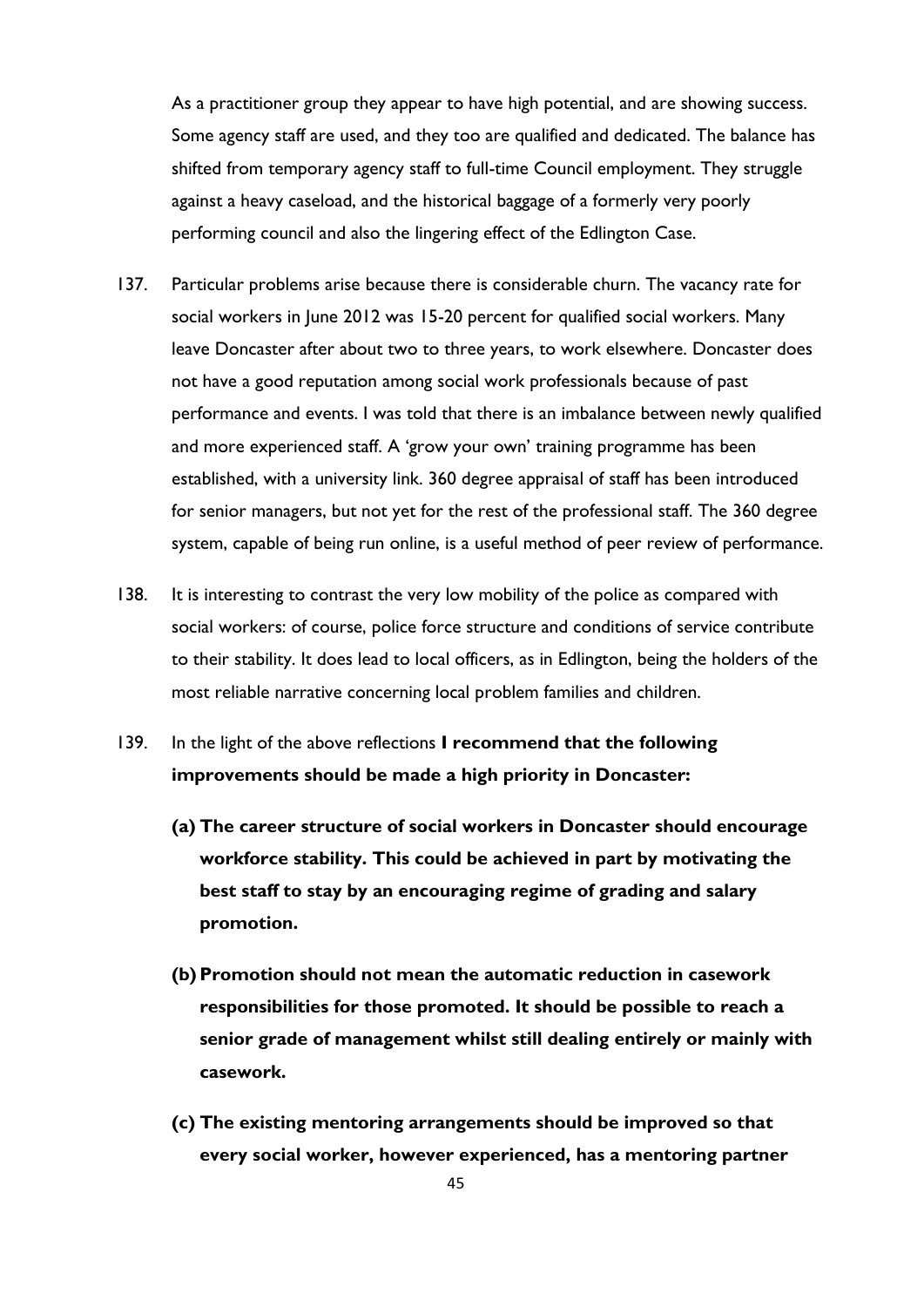**with whom there should be freedom of discussion about cases and other aspects of the work.** 

- **(d) Every Children's Services manager, without exception and up to Director level, should hold some direct casework responsibilities. One would reasonably expect the most senior staff to be dealing with some of the most difficult cases.**
- **(e) Continuous professional development for social workers at all levels should be active, with the occasional possibility for secondment and/or sabbatical leave for the purpose of broadening experience and skills.**
- **(f) Partnership with academic institutions, such as a nearby university, should be developed further, to ensure the integrity and appropriate range of CPD.**
- for England, who can be expected to provide significant professional leadership. The Supported Year in Employment [ASYE] for newly qualified social workers was 140. The Social Work Reform Board [SWRB], Chaired by Dame Moira Gibb DBE, has been working nationally for two years to implement earlier recommendations by the Social Work Task Force. Shortly there will be recruited the first Chief Social Worker College of Social Work is newly established. In September 2012, the Assessed and introduced. These and other changes highlight the drive towards real professionalism, in which social workers justifiably can assert that theirs is a profession as much as any other. However, in the SWRB report of June 2012, Dame Moira regretted that the progress on the ground was slower than desired, with a profound impact being caused by a significant reduction in available resources.
- 141. The SWRB report supported the view that social work calls for a particular mix of analytical skills, insight, common sense, confidence, resilience, empathy and use of authority. Social workers were said to be unlikely to develop these skills unless provided with high quality education and training that continues throughout their careers; access to research and its practical applications; high quality working conditions with appropriate coaching, mentoring and supervision, and respect. The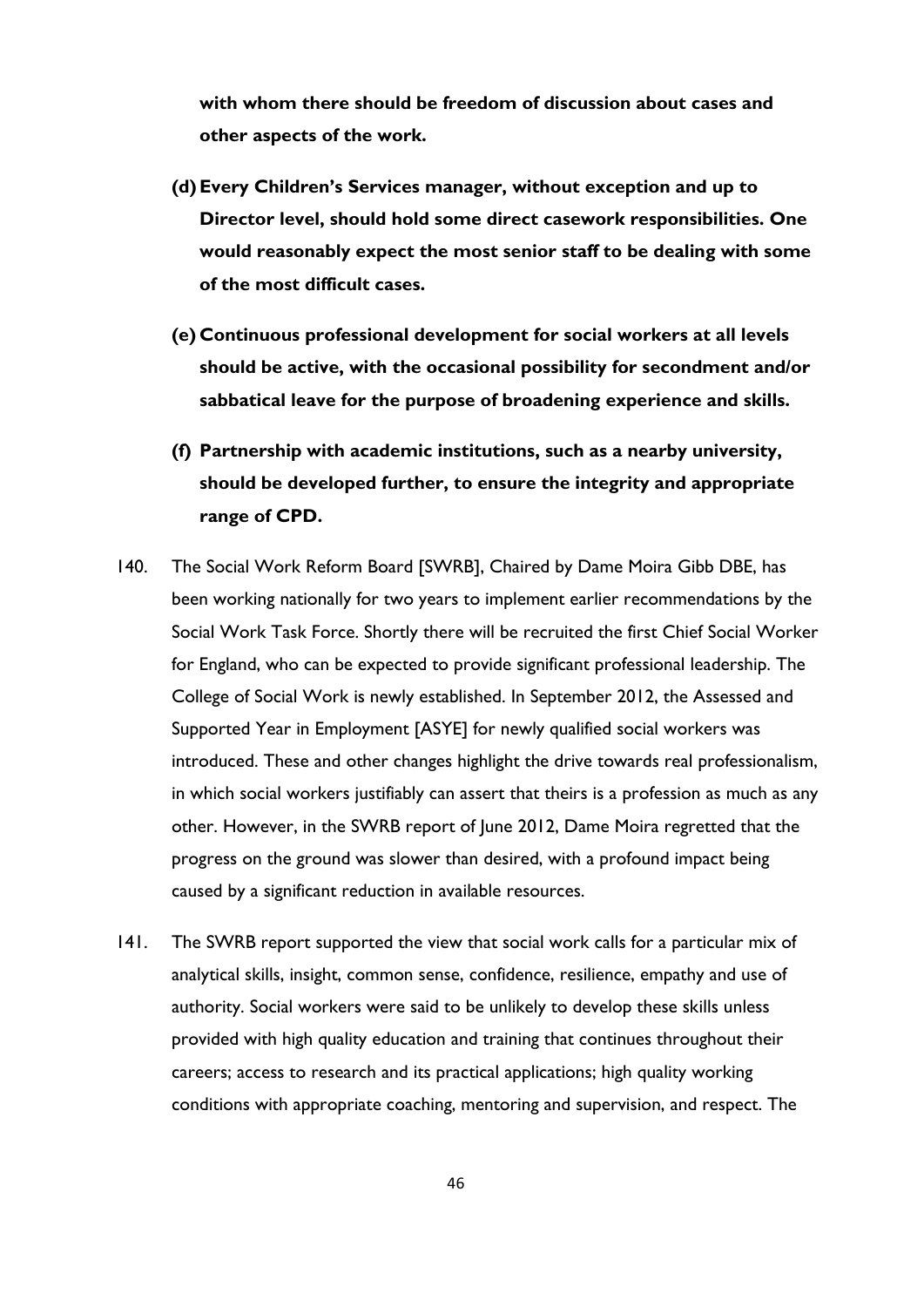SWRB supported Professor Eileen Munro's Review of Child Protection<sup>23</sup> and update, in which Professor Munro called for the development of training and career pathways for those working in child and family social work.

142. I agree entirely, and recommend that Doncaster should regard itself as an exemplar and pioneer in the development of steps towards a stable, expert and respected career professional workforce.

#### <span id="page-46-0"></span>**Cases from elsewhere**

- focal point. Such information as I received provided two conclusions: 143. For the preparation of this review I sought examples of comparable cases in the recent past. There were fewer than 10 of comparable seriousness, and no geographic
	- $f(t)$  the worst criminal acts by children almost inevitably are perpetrated by children who have been neglected and/or abused; and
	- (2) the most notable and consistent failure was the absence of effective early intervention.
- 144. Those two conclusions in my view assist in justifying my recommendations set out in Annex 3 below.

<sup>1</sup> <sup>23</sup> See footnote 9 above.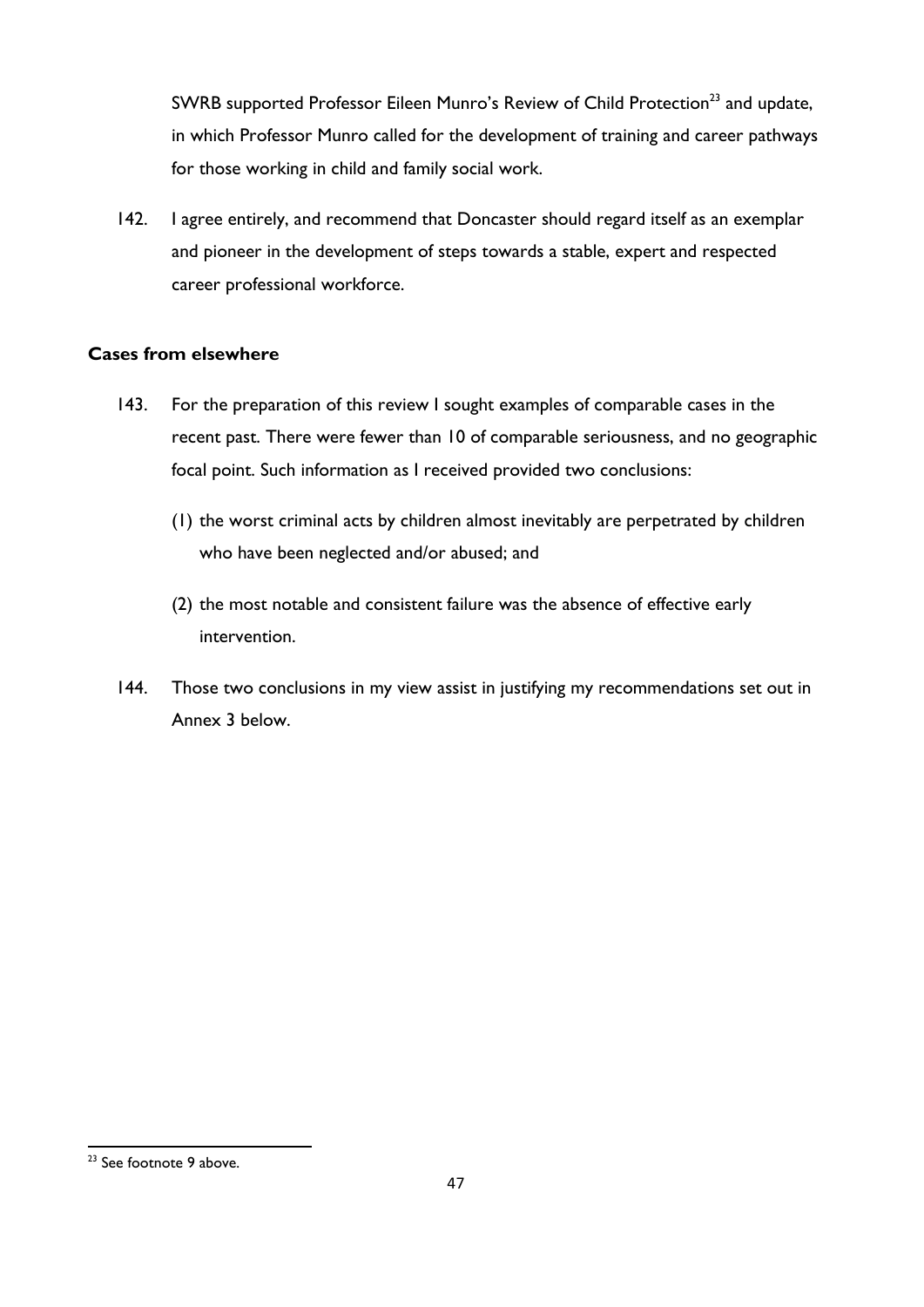#### <span id="page-47-0"></span>**Annex 1: Terms of reference**

#### Objective, scope and methodology of the review

 the event of further remedial action being required, to make recommendations accordingly. We would expect the review to draw out the **key improvements** needed in the Local The review's main **objective** is to give assurance that all the necessary lessons arising from the `J children' case have been identified and appropriate and sufficient action taken to ensure that all necessary improvements are embedded in the practice of the Council and its partners; and, in

Authority, the Police, NHS, the Local Safeguarding Children Board and other relevant agencies. The review would then test whether, and how effectively, these improvements have been made (in each individual organisation and in how they work together) through:

- (i) discussions with senior colleagues in the relevant organisations and, as appropriate, with relevant family members;
- (ii) reviewing the `J' SCR documentation, including progress reports prepared by Doncaster on the SCR's eighteen recommendations, and minutes of relevant meetings, including those of the Local Safeguarding Children Board (LSCB) and the Children's Board;
- (iii) reviewing actual files, systems and policies;
- (iv) examining the practice of social workers, police and health workers on the ground; and
- $(v)$  considering the wider improvement context, including the statutory interventions in children's services and where appropriate in corporate governance, and Ofsted inspection and other reports on Doncaster's performance since the `J children' incident.

 would expect the report to be published on a suitable date after completion. A **written report** to the Secretary of State would assess progress and make recommendations for further action to secure and embed the necessary improvements. The LSCB and the Children's Board (both of which include Council members or officers and partner organisations) would have an opportunity to comment on the report before it is finalised. However, the report is owned by the reviewer and does not require sign-off from any other body or individual. We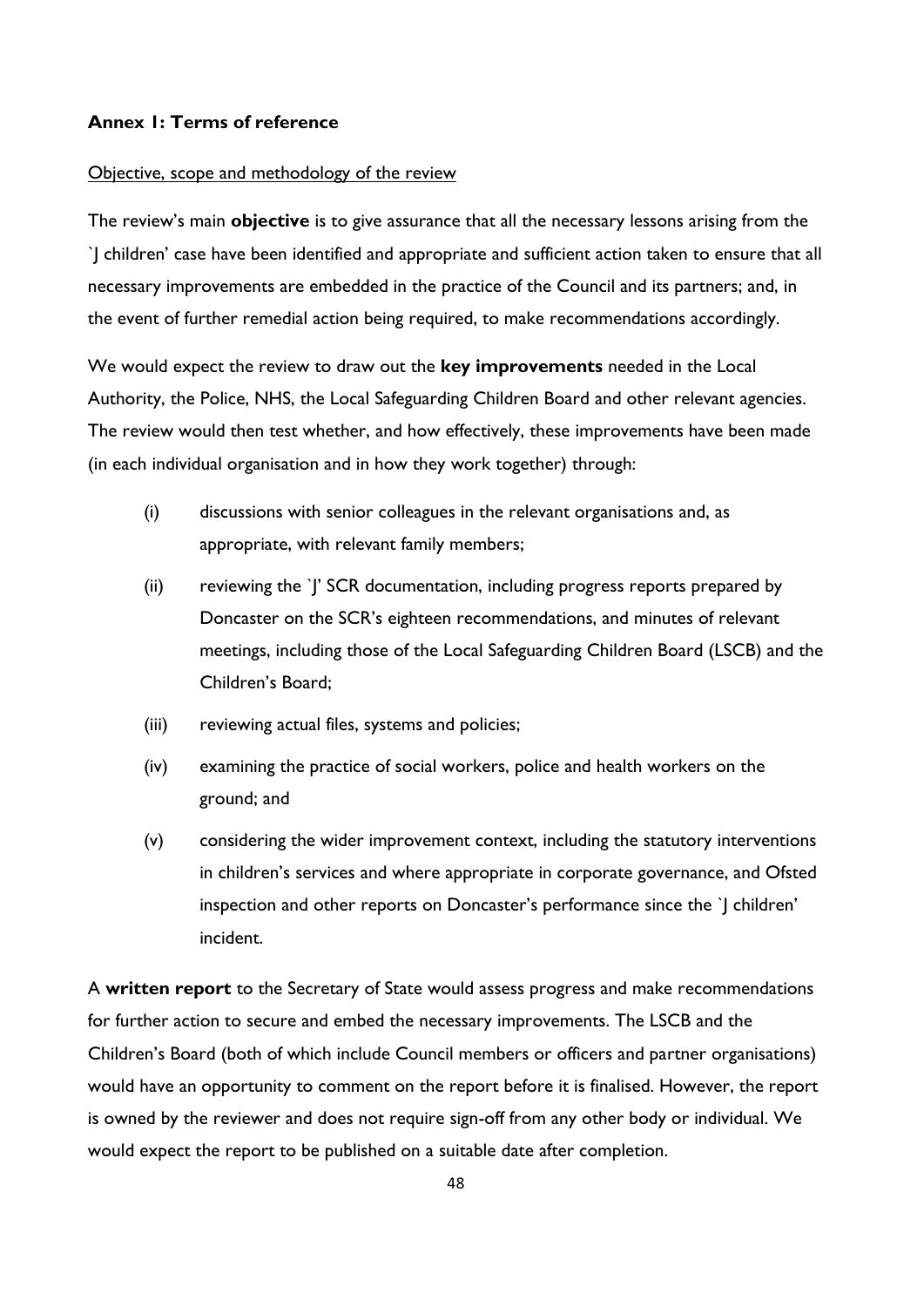The Secretary of State will consider the report when it is submitted and take such action as he deems appropriate at that stage in light of its recommendations. The report would also inform the wider review of progress in Doncaster due to be undertaken later in the year as part of the Department's statutory intervention to secure safeguarding and children in care service improvements and help to determine any further action. DfE officials will discuss with the Council and the independent reviewer how to do that in practice.

In the event of the report making recommendations applicable to future cases concerning the safeguarding of children generally, the Secretary of State will give full consideration to such advice.

The estimated time for completion is 30 days.

The review will start in April and report by 30 September 2012.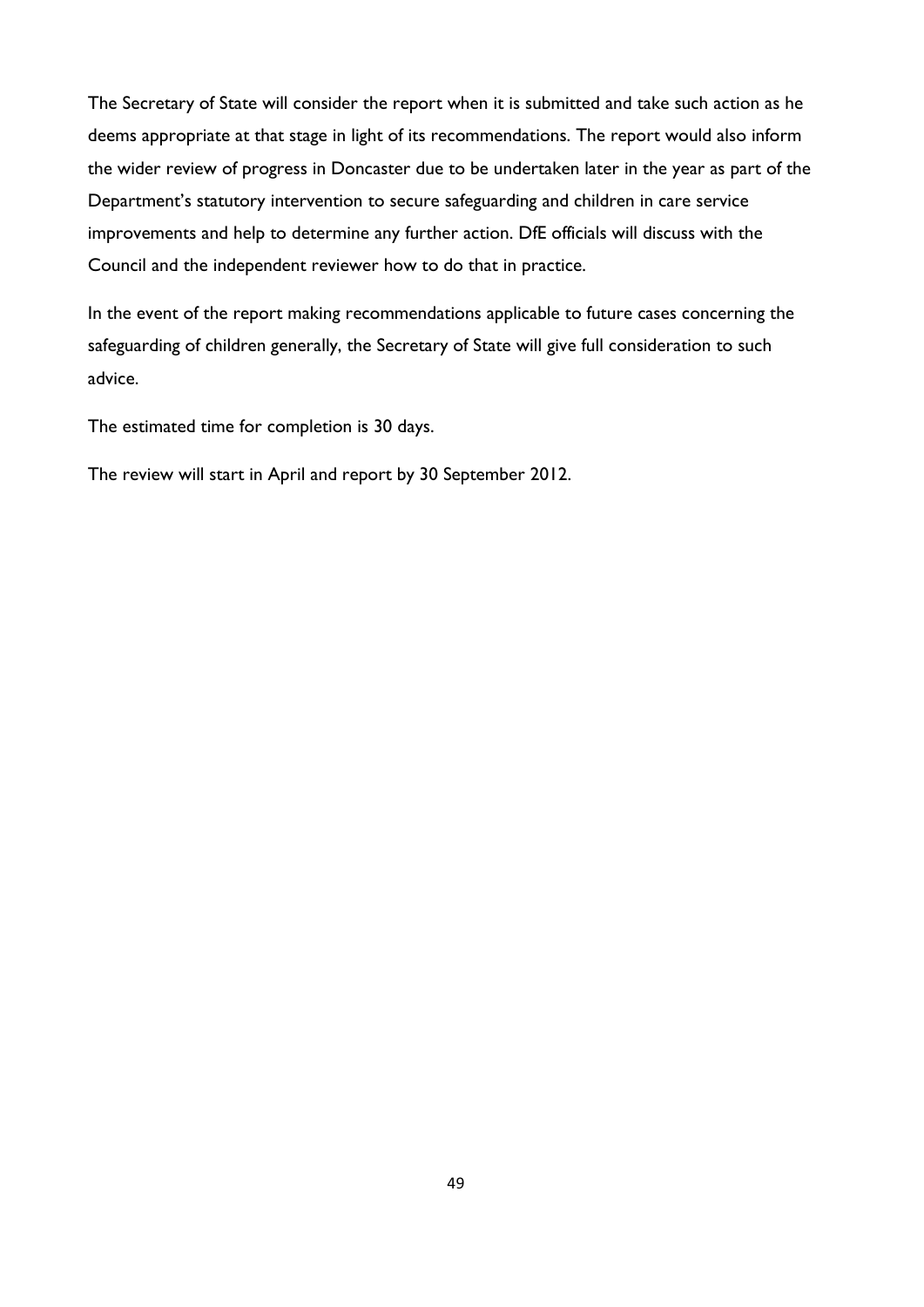# <span id="page-49-0"></span>**Annex 2: Scheduled events referring to [J1] and/or [J2]**

# *List of acronyms:*

| <b>ABC</b>      | Anti-social Behaviour Contract                                                                                                 |
|-----------------|--------------------------------------------------------------------------------------------------------------------------------|
| ABC+            | Anti-social Behaviour Plus programme                                                                                           |
| <b>CAMHS</b>    | Child and Adolescent Mental Health Service                                                                                     |
| <b>DAS</b>      | Duty and Assessment Service (part of Doncaster Children's Social Services)                                                     |
| <b>DCSS</b>     | Doncaster Children's Social Services                                                                                           |
| <b>DMBC</b>     | Doncaster Metropolitan Borough Council                                                                                         |
| <b>FIO</b>      | Family Intervention Officer working with the J family as part of a Family<br><b>Intervention Project</b>                       |
| <b>FIP</b>      | Family Intervention Project – one of 54 projects established nationally at the time<br>to tackle the most anti-social families |
| FJ              | Father of $[]$ and $[]$ 2]                                                                                                     |
| ΜJ              | Mother of [JI] and [J2]                                                                                                        |
| <b>PRU</b>      | Pupil Referral Unit                                                                                                            |
| SW <sub>8</sub> | Social Worker 8                                                                                                                |
| <b>TLDAS</b>    | Team Leader, Duty and Assessment Service                                                                                       |
| <b>YISS</b>     | Youth Inclusion and Support Service (part of Doncaster's Youth Offending<br>Service)                                           |
| <b>YOS</b>      | Youth Offending Service                                                                                                        |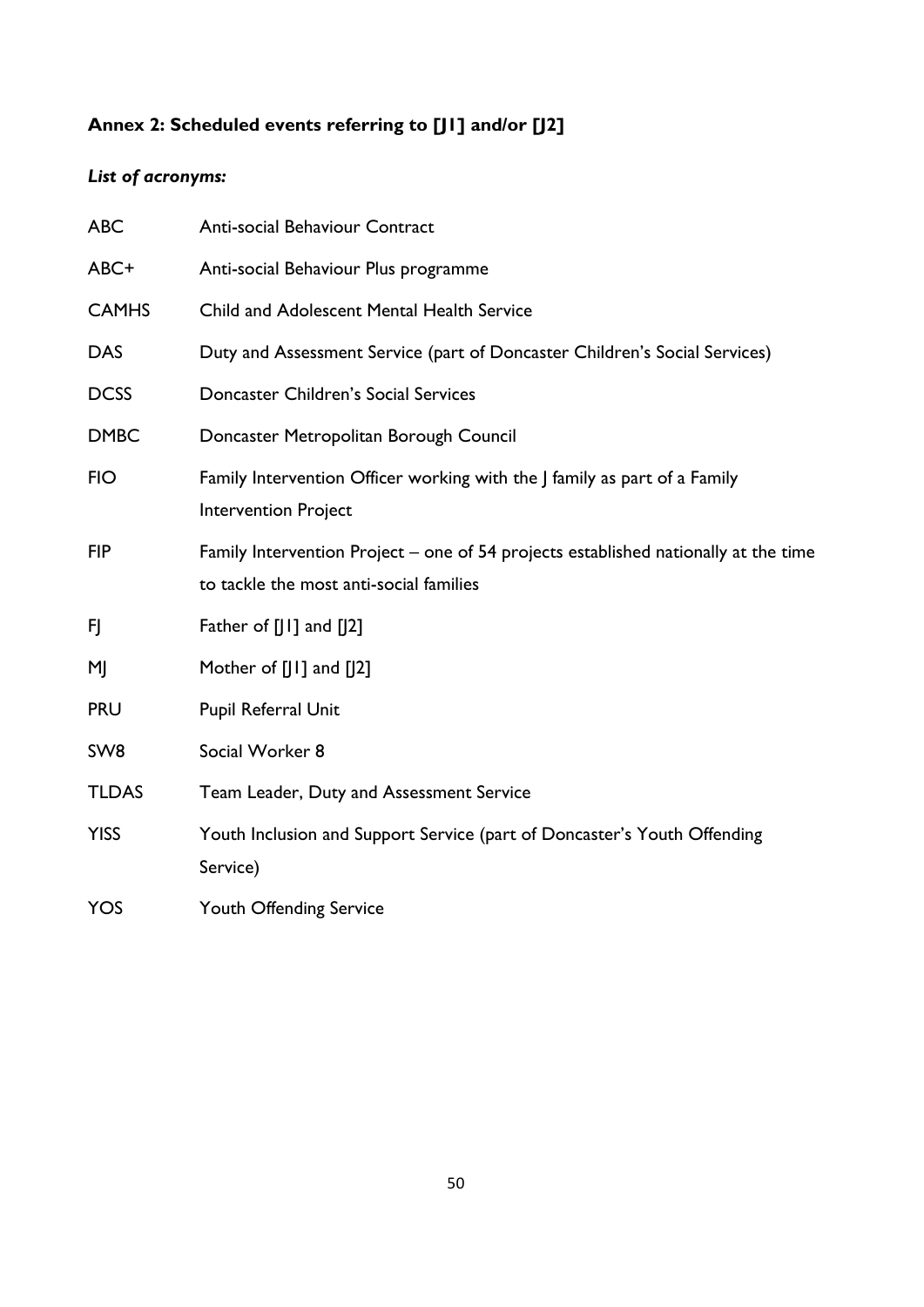*All events in this schedule relate to [J1] and/or [J2]. At the time of the assaults in April 2009, they were aged 10 and 11.* 

## **2005**

| <b>Agency/</b><br><b>Professional</b><br>contact | <b>Details of event</b>                                                                                                                                                                    |
|--------------------------------------------------|--------------------------------------------------------------------------------------------------------------------------------------------------------------------------------------------|
| School                                           | J child's behaviour becomes an increasing concern from the summer<br>term, assaulting other pupils and using offensive language to peers and<br>teachers.                                  |
| Police                                           | In the autumn, J child, together with another child, throws a brick at a<br>moving bus, shattering a window. No criminal prosecution is pursued as<br>J child is not yet ten years of age. |

| Agency/<br><b>Professional</b><br>contact | <b>Details of event</b>                                                     |
|-------------------------------------------|-----------------------------------------------------------------------------|
| School,                                   | J child returns to school (having been in a PRU) but a few weeks later he   |
| <b>Education</b>                          | hurts five people in a day. The school make a referral to the education     |
| Psychology                                | psychology service and he is subsequently visited at school around one      |
| Service                                   | week later.                                                                 |
| School                                    | Discussion about permanent exclusion of J child following threats to        |
|                                           | adults with a baseball bat. Multi-agency meeting decides to exclude J child |
|                                           | for the remainder of the term although it is clear they intend for him not  |
|                                           | to return to the school. An out of catchment area school is sought.         |
| <b>PRU</b>                                | The following day, J child was seen to have a bruise on his ear and said    |
|                                           | that FJ had hit him. This information was not passed on to any service.     |
| <b>PRU</b>                                | Nearly six months later, an initial assessment was undertaken because of    |
|                                           | concerns about J child's violence against other children. J child excluded  |
|                                           | from PRU before the end of the month due to his 'extreme behaviour'.        |
| Police                                    | J child assaults another child. The police are informed but no other        |
|                                           | services are told of this incident.                                         |
| School                                    | J child subject of a behaviour agreement at school and referred to the      |
|                                           | Family First (Early Intervention) Service to support the school with his    |
|                                           | behaviour. The work is not allocated until just over three weeks later      |
|                                           | and then has to be re-allocated to another worker who contacts MJ. The      |
|                                           | first meeting with J child takes place at school a month after that; he     |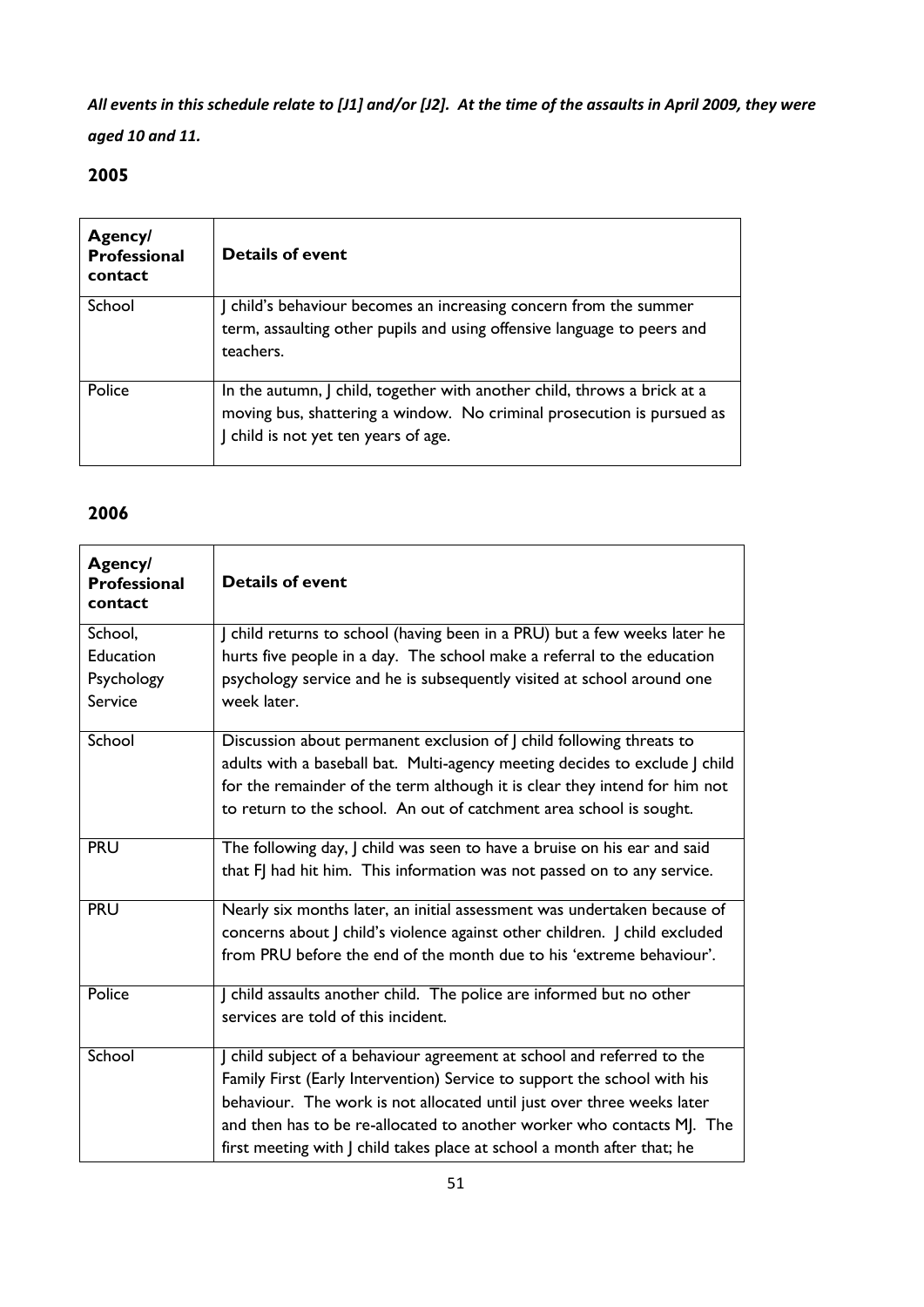|                        | agrees to attend a friendship behaviour group. J child participates well in<br>the six sessions and the case is closed approximately five months later.                                                                                                                                                                |
|------------------------|------------------------------------------------------------------------------------------------------------------------------------------------------------------------------------------------------------------------------------------------------------------------------------------------------------------------|
| Hospital and           | PRU makes a referral to DAS describing J child's history of violence                                                                                                                                                                                                                                                   |
| <b>Interim Tuition</b> | against other children and staff. Referral includes J child's own disclosure                                                                                                                                                                                                                                           |
| Service – PRU          | of being hit by FJ. Less than three months later, J child is transferred to<br>another setting. At the admissions meeting, MJ claims she can control<br>him at home and his disruption only occurs in school. This is apparently<br>not challenged in spite of the extensive evidence to contradict this<br>assertion. |
| School                 | J child makes sexualised comments to an adult and behaves in an                                                                                                                                                                                                                                                        |
|                        | 'uncontrolled and inappropriate manner'.                                                                                                                                                                                                                                                                               |

| Agency/<br><b>Professional</b><br>contact         | <b>Details of event</b>                                                                                                                                                                                                                                                                                                                                                                                                     |
|---------------------------------------------------|-----------------------------------------------------------------------------------------------------------------------------------------------------------------------------------------------------------------------------------------------------------------------------------------------------------------------------------------------------------------------------------------------------------------------------|
| <b>PRU</b>                                        | Staff note a burn mark on J child's shoulder. He provides an inconsistent<br>explanation. No referral or information is shared with other services.                                                                                                                                                                                                                                                                         |
| Doncaster<br>Children's Social<br>Services (DCSS) | Two weeks later, Families First is contacted regarding J child in the form<br>of a Request for Service from the Duty and Assessment Service (DAS).<br>The referral requests support for MJ in managing J child's behaviour. DAS<br>had completed an initial assessment that concluded there was no role for<br>them. A home visit did not take place until approximately seven weeks<br>later when MJ declines the service. |
| Police/RSPCA                                      | J child and another child reported taking ducklings from their nest,<br>standing on them, dropping bricks on them. Reported to police; police<br>records show RSPCA speak to family but RSPCA have no record of this.                                                                                                                                                                                                       |
| School/Police                                     | Over the next two months, there are a number of incidents of the J<br>children assaulting other children, including threatening the use of a knife,<br>throwing stones at children attending an after school activity and hitting<br>one child with a golf club. They also threaten an adult with a knife causing<br>a small cut to the hand.                                                                               |
| School                                            | Following a complaint to the school about J child's violent behaviour and<br>assault on another pupil, exclusion proceedings are initiated before the<br>summer break.                                                                                                                                                                                                                                                      |
| Police                                            | J child assaults another child, hitting him with a pole until the other child<br>is able to run away. J child is arrested and reprimanded having admitted<br>the offence.                                                                                                                                                                                                                                                   |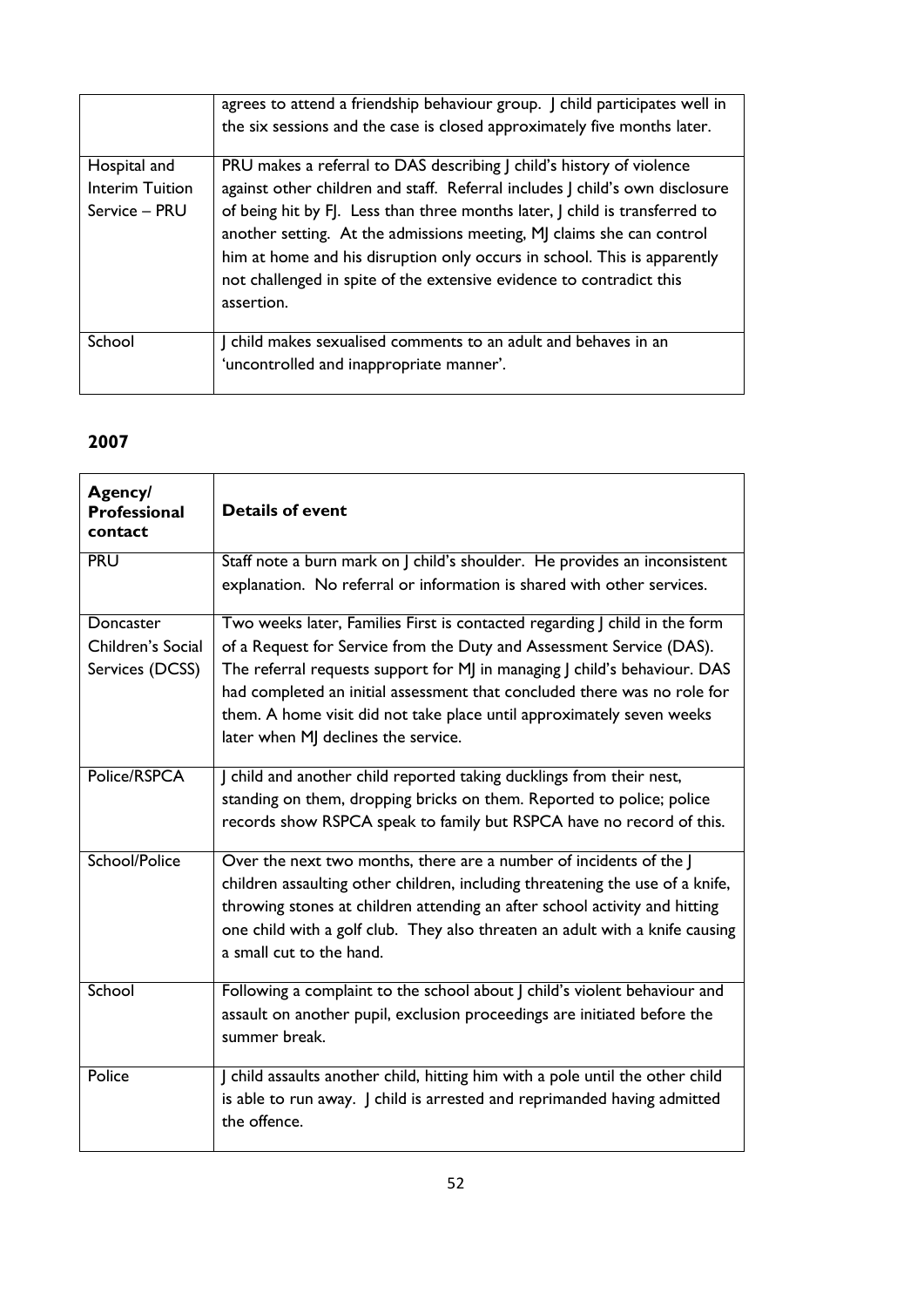| Youth Inclusion  | A few weeks later, I child is referred to the YISS by the anti-social              |
|------------------|------------------------------------------------------------------------------------|
| and Support      | behaviour coordinator. A referral is also made to the FIP and suggestion           |
| Services (YISS)  | of undertaking a family group conference.                                          |
|                  |                                                                                    |
| General          | Around the same time, the GP makes a referral to DAS describing the J              |
| Practitioner     | family's history of domestic violence and missed immunisations. An initial         |
| (GP)             | assessment is completed.                                                           |
|                  |                                                                                    |
| <b>YISS</b>      | YISS complete an ONSET <sup>24</sup> assessment with   child. This scores the risk |
|                  | of offending as high but does not identify him as vulnerable. It refers to         |
|                  | the death of a family member but no other agency appears to have                   |
|                  | information about this.                                                            |
|                  |                                                                                    |
| <b>YISS/DCSS</b> | A month later, there is a home visit by YISS key worker who only sees              |
|                  | MJ. YISS support plan for J child is discussed and a series of weekly              |
|                  | appointments are arranged. There is reference to 'current and previous'            |
|                  | domestic violence although this is not followed up. MJ apparently says             |
|                  | that the violence 'is not as bad at the moment'. The worker discusses J            |
|                  | child with the FIP who agrees to take the lead role in working together.           |
|                  | This is followed by a referral from YISS to DAS detailing concerns about           |
|                  | the   children.                                                                    |
|                  |                                                                                    |
|                  |                                                                                    |
| Police           | Over a three month period, the J children are involved in a number of              |
|                  |                                                                                    |
|                  | incidents including damaging a parent's car and the use of a ball bearing          |
|                  | gun. On one occasion, they call at a house to tell a parent that they have         |
|                  | stolen their child's bike and thrown the child in the pond where the child         |
|                  | has died. Although an argument had taken place, the rest of the story              |
|                  | was untrue. Two days after this, J children push another child into the            |
|                  | path of a moving car (that avoids hitting the child) and then punch the            |
|                  | child.                                                                             |
| GP               |                                                                                    |
|                  | GP makes a referral to DAS concerning domestic violence in the J family            |
|                  | and injuries to the children. According to a file note by the specialist           |
|                  | nurse, DAS had categorised the family as high risk and would allocate              |
|                  | within two weeks. This information was in MJ's records but not those for           |
|                  | the children.                                                                      |
| <b>YISS</b>      | A few days later, arrangements are made for J child to be assessed for the         |
|                  | mentoring scheme but he forgets the appointment.                                   |
|                  |                                                                                    |
| GP               | GP contacted DAS expressing concern that previous referral relating to J           |
|                  | children from almost three months ago has not been followed up.                    |

<sup>1</sup> <sup>24</sup> The ONSET referral and assessment framework was designed by the Centre for Criminology, University of Oxford for the Youth Justice Board.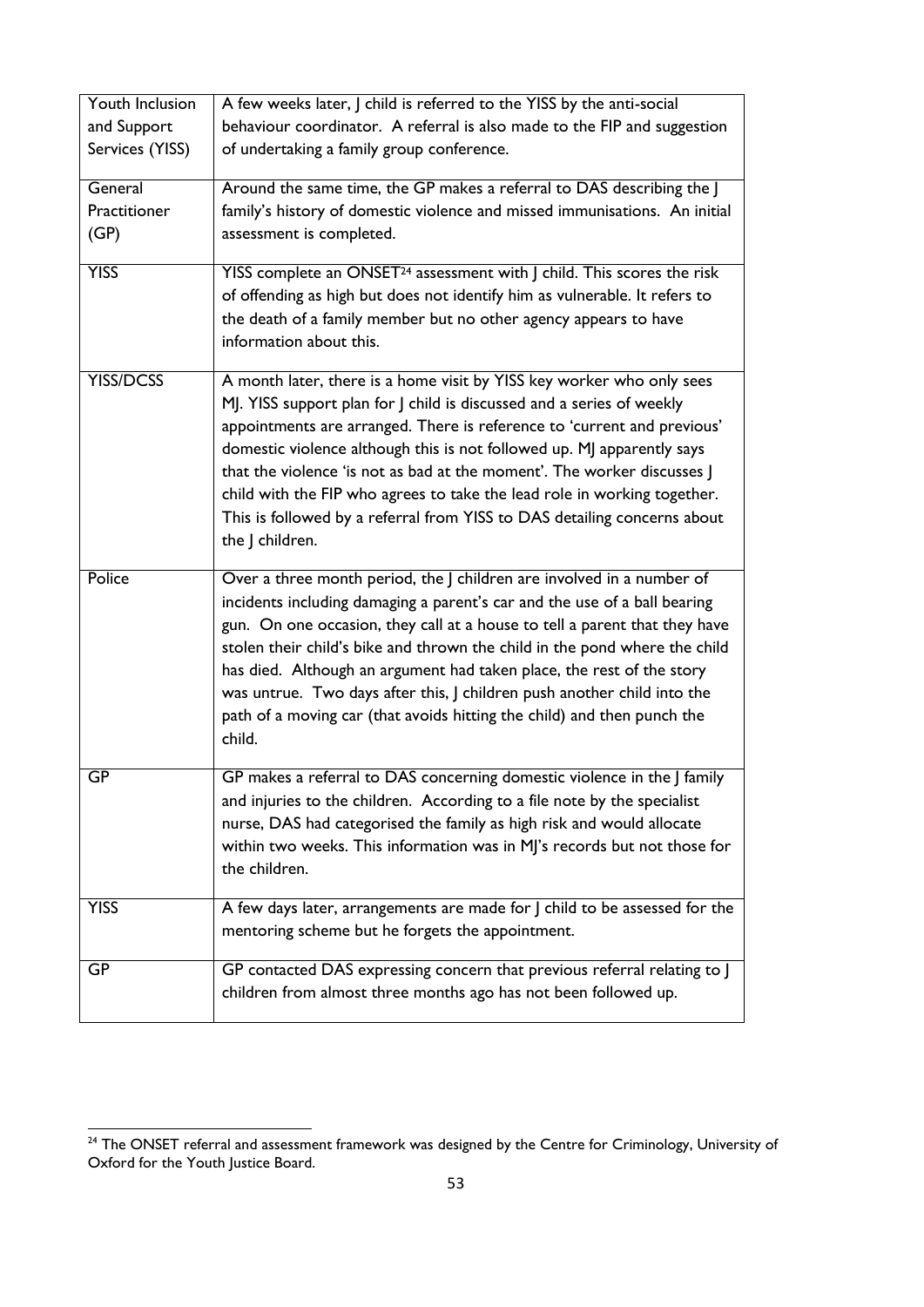| Doncaster      | A multi-agency 'family update meeting' discusses concerns about the         |
|----------------|-----------------------------------------------------------------------------|
| Directorate of | physical well-being of the J children. Domestic violence is suspected but   |
| Neighbourhoods | not confirmed. This reflects the extent to which the previous concerns      |
| and            | about the family are unknown to the current intervention team.              |
| Communities    |                                                                             |
|                |                                                                             |
| Police         | Two weeks later, J child sets fire to clothing at a retail store. DAS are   |
|                | informed four days after the incident by YISS who make a referral to the    |
|                | fire service for fire setter's awareness work which is provided a couple of |
|                | months later.                                                               |
|                |                                                                             |

| Agency/<br><b>Professional</b><br><b>contact</b> | <b>Details of event</b>                                                                                                                                                                                                                                                                                                                                                                                   |
|--------------------------------------------------|-----------------------------------------------------------------------------------------------------------------------------------------------------------------------------------------------------------------------------------------------------------------------------------------------------------------------------------------------------------------------------------------------------------|
| Family                                           | Early in the year, the J children are involved with the Anti-social                                                                                                                                                                                                                                                                                                                                       |
| Intervention                                     | Behaviour Plus (ABC+) programme and sign an Acceptable Behaviour                                                                                                                                                                                                                                                                                                                                          |
| Officer (FIO)                                    | Contract. MJ is keeping the children in the house at night in an effort to<br>keep them out of trouble.                                                                                                                                                                                                                                                                                                   |
| <b>PRU</b>                                       | The following day, J child tells his mentor that FJ has hit him around the<br>head and banged it on a wall. A few weeks later, the J children are<br>observed with bruising on their faces. J child speaks openly of getting<br>drunk on vodka and being hit with a golf club. J child says his bruising is                                                                                               |
| <b>Police</b>                                    | from a fight.<br>J child assaults another child and produces a pen knife.                                                                                                                                                                                                                                                                                                                                 |
|                                                  |                                                                                                                                                                                                                                                                                                                                                                                                           |
| Police                                           | The J children approach a parent with their children, attempt to punch<br>and hit one of the children with 'an instrument'. Later the same day, the J<br>children approach another parent with their children and try to hit one of<br>the children with a piece of plastic tubing. The following day, J child<br>throws a piece of concrete at young children playing, causing minor<br>injuries to one. |
| <b>PRU</b>                                       | J child is due to start at PRU at the beginning of the term although this is<br>not a full time placement. There are concerns at FIP that this may be<br>'over ambitious'. Within the first week J child had assaulted a pupil and<br>teacher. In spite of a policy to not exclude, J child is asked not to return<br>to the centre. This seems to be an informal exclusion.                              |
| <b>Police</b>                                    | Whilst 'trick or treating', one of the young people with J child is seen<br>holding a knife. Although the incident is reported to the police, the<br>householder does not want the police to take any further action.                                                                                                                                                                                     |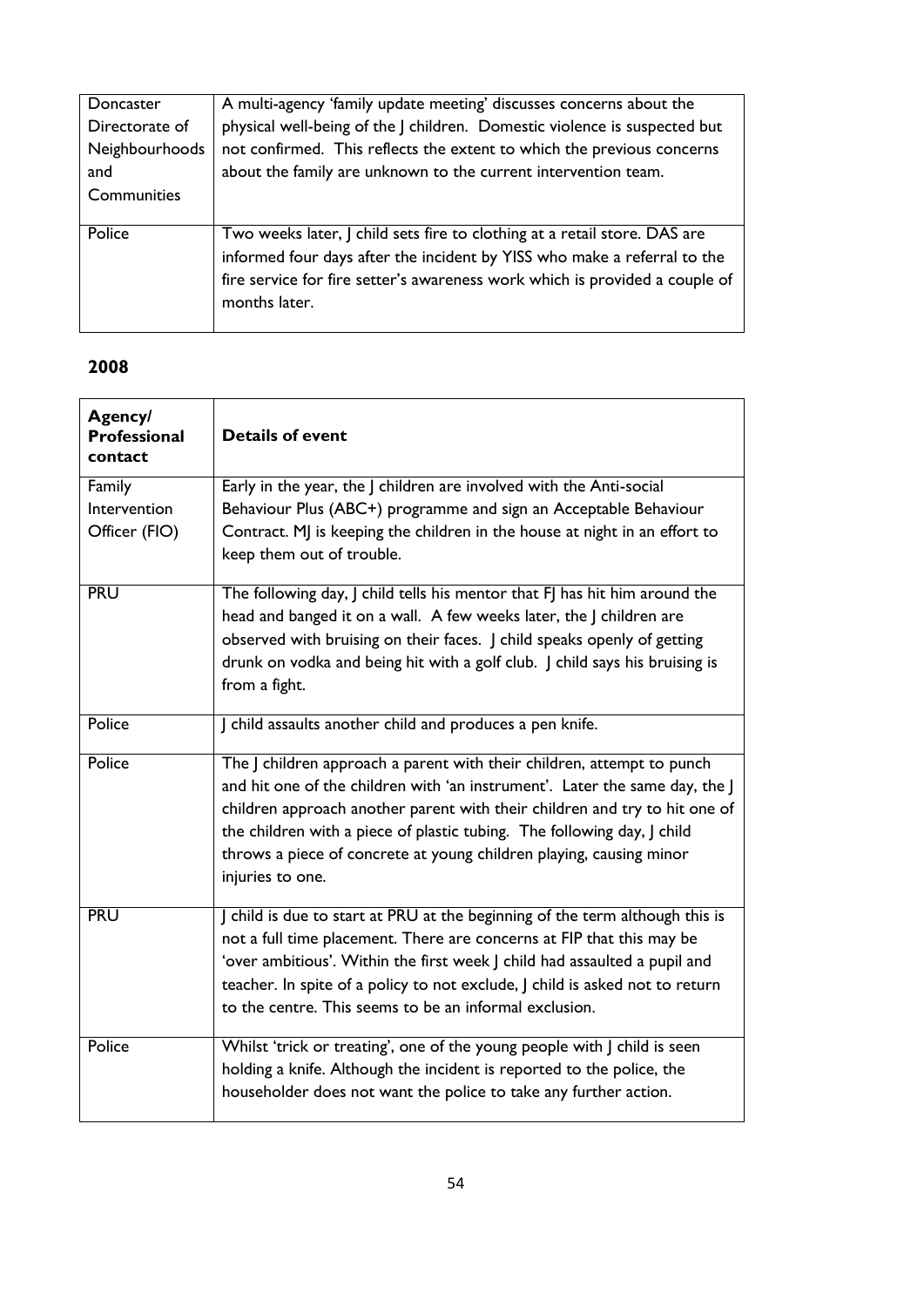| <b>FIO</b>                                                          | The same month, J child is noted as being 'unsettled for several days'<br>needing to be restrained on occasions. He speaks of problems at home,<br>FJ drinking and MJ becoming angry with him. MJ has told FIO that FJ has<br>hit J child for kicking doors and FJ was drunk and abusive over the<br>weekend.                                                                                    |
|---------------------------------------------------------------------|--------------------------------------------------------------------------------------------------------------------------------------------------------------------------------------------------------------------------------------------------------------------------------------------------------------------------------------------------------------------------------------------------|
| <b>FIO</b>                                                          | J children set fire to pallets which results in an adjacent building catching<br>fire. The following day J child is temporarily excluded having threatened<br>staff at the PRU with a knife. Several contacts are made with ABC in<br>relation to J child but the service is declined because of the child's age.                                                                                |
| <b>PRU/Police</b>                                                   | One week later, J child makes threats to set fire to the school but FJ<br>confiscates his lighter. When J child arrives at school he threatens staff<br>with a metal pole, makes racist remarks, kicks another pupil and assaults a<br>member of staff. Police support is requested. J child is temporarily<br>excluded.                                                                         |
| <b>FIO</b>                                                          | The following month, J child appears in Court and is made the subject of a<br>three month Action Plan Order <sup>25</sup> .                                                                                                                                                                                                                                                                      |
| Police                                                              | J child approaches another child and punches them. The police interview<br>him but he is below the age of criminal responsibility.                                                                                                                                                                                                                                                               |
| <b>FIO</b>                                                          | FIO sends email to DAS raising concerns about their lack of response to<br>the number of concerns being sent. Email states J child is being taken to<br>burgle properties, J children are out late in the evening, long standing<br>domestic violence. FIO makes it clear that 'the children are not safe and<br>we are failing in our statutory duty to protect them'. No recorded<br>response. |
| Doncaster<br>Directorate of<br>Neighbourhoods<br>and<br>Communities | Three days later, Neighbourhood Manager circulates an email confirming<br>DAS are going to hold an initial child protection conference in relation to<br>  children.                                                                                                                                                                                                                             |
| <b>PRU</b>                                                          | J child grabs teacher's shirt, tries to punch the teacher and is suspended.                                                                                                                                                                                                                                                                                                                      |

**.** 

 $^{25}$  An Action Plan Order is a community sentence which is available for any juvenile who has been convicted of an offence which the court considers serious enough to merit a community sentence. It aims to provide a short, but intensive and individually tailored response to offending behaviour.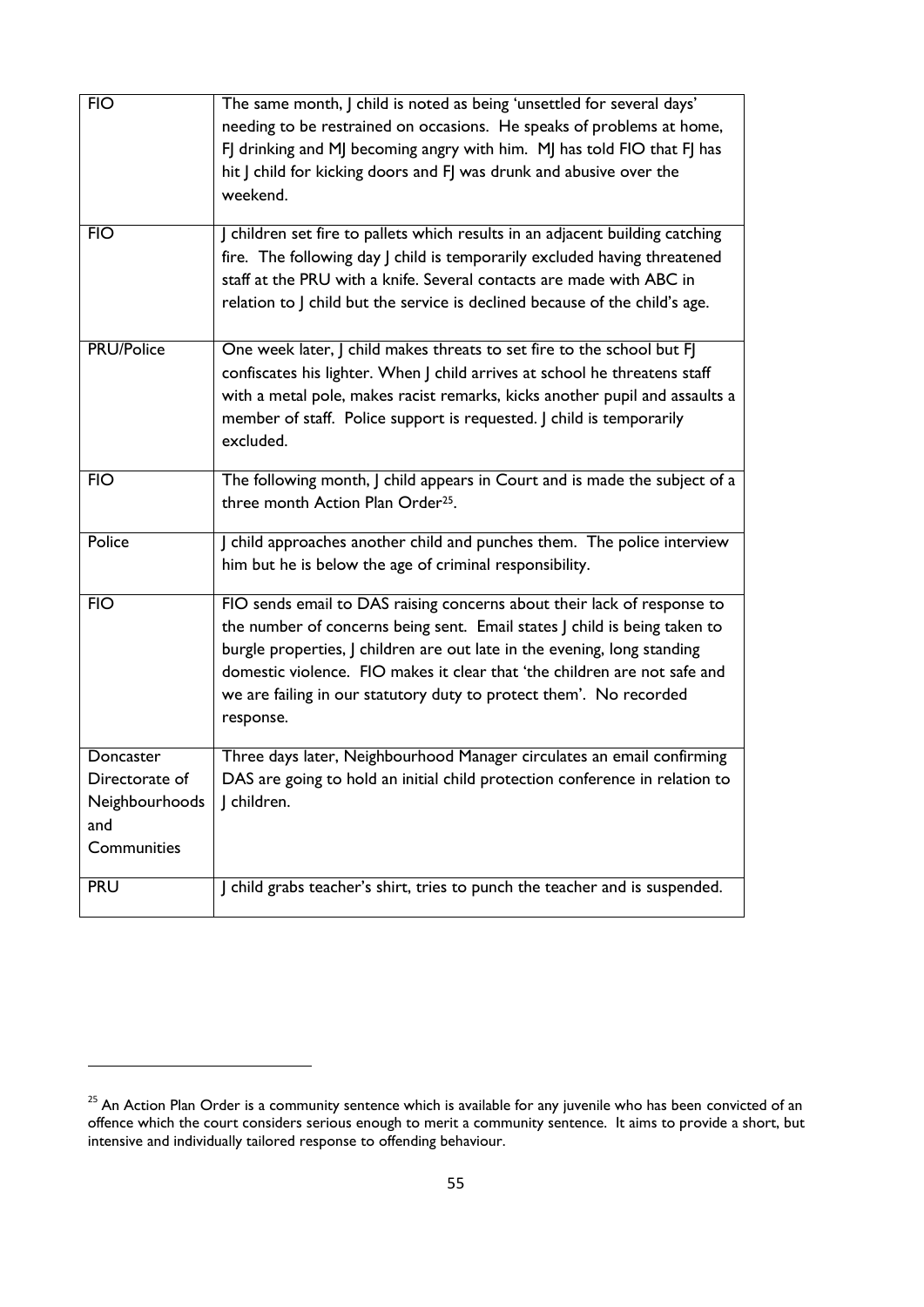| <b>PRU/DAS</b>     | J child attends PRU with bruising to his arms, claims the other J child<br>caused it, and a scratch on neck caused by a dog. Rolled up his sleeves<br>and showed the bruising which is not his normal behaviour. A referral is<br>made to DAS, but this is not recorded at DAS. FIO tells SW that referral<br>sent and SW8 planned to phone PRU to advise them to contact SW8 if<br>any further concerns. |
|--------------------|-----------------------------------------------------------------------------------------------------------------------------------------------------------------------------------------------------------------------------------------------------------------------------------------------------------------------------------------------------------------------------------------------------------|
| $\overline{FO}$    | Record of meeting with ABC+ team regarding J children refers to a                                                                                                                                                                                                                                                                                                                                         |
|                    | worker finding a strong smell of cannabis at the house. Not reported to<br>anyone else.                                                                                                                                                                                                                                                                                                                   |
| Doncaster          | Towards the end of the year, a multi-agency meeting is told that J child                                                                                                                                                                                                                                                                                                                                  |
| Directorate of     | has been involved in a sexualised assault. It was agreed he would be                                                                                                                                                                                                                                                                                                                                      |
| Neighbourhoods     | referred for an Acceptable Behaviour Contract (ABC). Not reported to                                                                                                                                                                                                                                                                                                                                      |
| and                | police.                                                                                                                                                                                                                                                                                                                                                                                                   |
| Communities        |                                                                                                                                                                                                                                                                                                                                                                                                           |
| <b>DCSS/Police</b> | Police informed DAS that FJ had received an historical caution due to                                                                                                                                                                                                                                                                                                                                     |
|                    | admitted participation in an assault on a child.                                                                                                                                                                                                                                                                                                                                                          |
| Police             | J child detained in a retail store for behaving in a disorderly way and<br>spitting at staff; MJ and FJ involved, assaulting and abusing staff.                                                                                                                                                                                                                                                           |
| <b>DCSS/FIO</b>    | At a meeting at the PRU, it is revealed that SW8 and TLDAS (Team                                                                                                                                                                                                                                                                                                                                          |
|                    | Leader, Duty and Assessment Service) are to leave the Department, the                                                                                                                                                                                                                                                                                                                                     |
|                    | core assessment is still not completed and the J children are 'felt to be at                                                                                                                                                                                                                                                                                                                              |
|                    | risk of emotional and physical harm'. One week later, a meeting about J                                                                                                                                                                                                                                                                                                                                   |
|                    | children included MJ. Child protection conference will go ahead; mother                                                                                                                                                                                                                                                                                                                                   |
|                    | says she won't be able to attend. TLDAS says in light of MJ's statement                                                                                                                                                                                                                                                                                                                                   |
|                    | that MJ will have nothing further to do with FJ, TLDAS believes a child in<br>need plan would be enough                                                                                                                                                                                                                                                                                                   |
| <b>PRU</b>         | J child reports staying alternate nights with FJ but MJ denies this. This                                                                                                                                                                                                                                                                                                                                 |
|                    | information is not shared elsewhere.                                                                                                                                                                                                                                                                                                                                                                      |
| <b>PRU</b>         | PRU report describes J child as a boy who has no fear of the police or                                                                                                                                                                                                                                                                                                                                    |
|                    | consequences of his actions.                                                                                                                                                                                                                                                                                                                                                                              |
| <b>DCSS</b>        | At the end of the year, TLDAS 'allowed' to go upstairs to speak with                                                                                                                                                                                                                                                                                                                                      |
|                    | children during a home visit.                                                                                                                                                                                                                                                                                                                                                                             |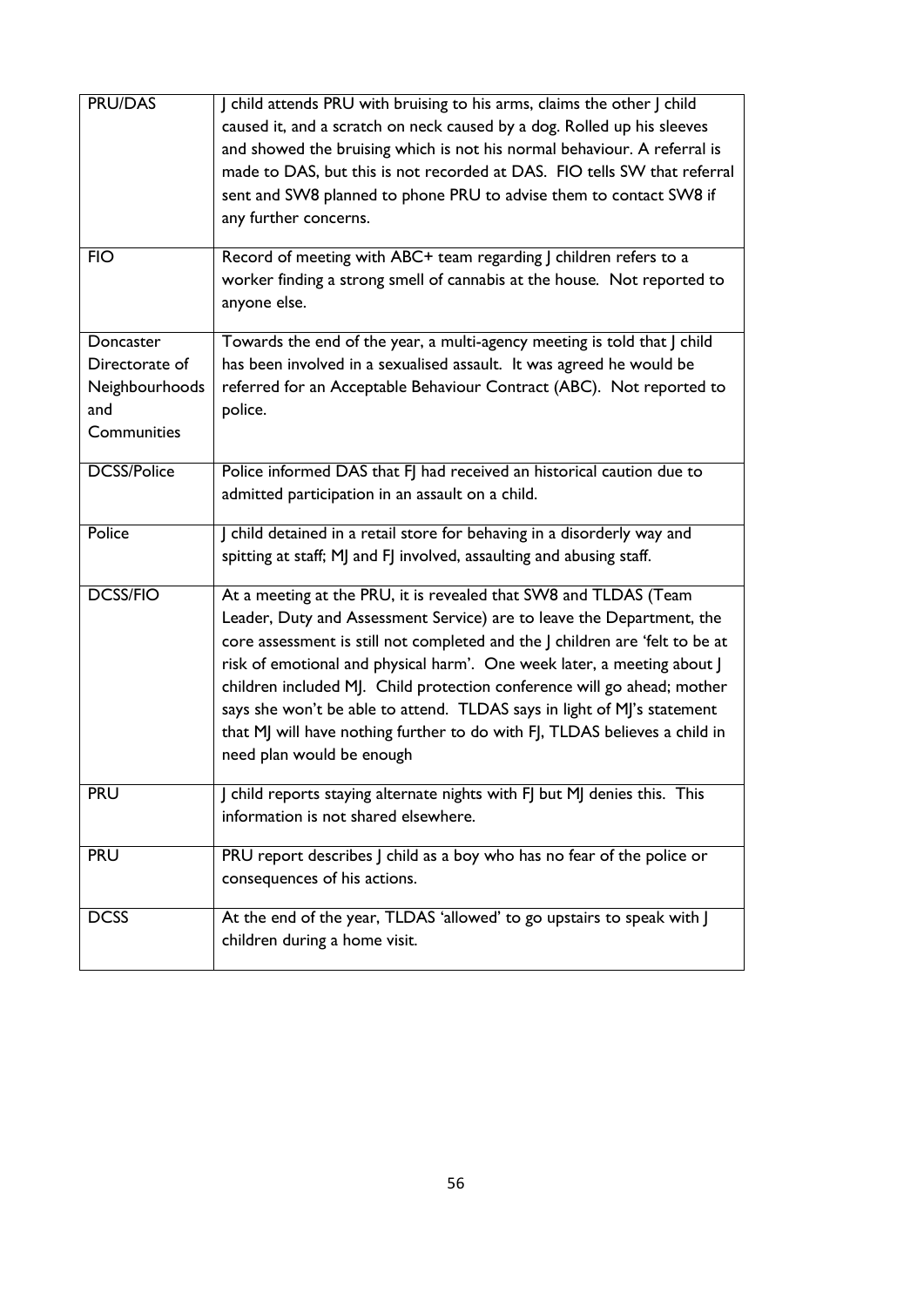| Agency/<br><b>Professional</b><br>contact                            | <b>Details of event</b>                                                                                                                                                                                                                                                                                                               |
|----------------------------------------------------------------------|---------------------------------------------------------------------------------------------------------------------------------------------------------------------------------------------------------------------------------------------------------------------------------------------------------------------------------------|
| <b>DCSS</b>                                                          | At initial child protection conference at the beginning of the year, J<br>children become the subject of a child protection plan – categories of<br>physical abuse and neglect. TLDAS becomes the key worker although<br>due to leave the service in less than two weeks.                                                             |
| Criminal<br>Court/PRU                                                | J child appears in Court on charges relating to a previous assault and is<br>made the subject of a supervision order. He is allowed to return to PRU<br>but mother was called to collect him.                                                                                                                                         |
| <b>DCSS</b>                                                          | First core group meeting is held the following week. J child not attending<br>education. FIO recorded that core group agreed situation is improving<br>and mother coped extremely well with meeting.                                                                                                                                  |
| <b>PRU/FIO/Police</b>                                                | During the same week, J child has a knife at the PRU on two occasions.<br>The police are called. PRU is worried about staff and other's safety and<br>refers to CAMHS. J child continues with unpredictable behaviour and is<br>subsequently excluded until CAMHS complete their assessment.                                          |
| Child and<br>Adolescent<br><b>Mental Heath</b><br>Service<br>(CAMHS) | A meeting of CAMHS later that month concludes there are no defined<br>mental health problems but acknowledges J child poses a risk to others.<br>Statutory visit to J child by CAMHS required under supervision order but<br>J child fails to attend subsequent appointments. This is not co-ordinated<br>with Child Protection Plan. |
| <b>DCSS</b>                                                          | Student social worker undertakes first home visit after J child appeared at<br>court for an assault on a teacher and had his supervision order extended.<br>J child was visibly distressed and became verbally angry but agreed to<br>cooperate and a further appointment was arranged.                                               |
| <b>PRU</b>                                                           | J child tells staff his mother thinks he stayed at a friend's house the night<br>before but he had been out stealing with two other young people.                                                                                                                                                                                     |
| Youth Offending<br>Service (YOS)                                     | Risk of serious harm assessment concludes J child is low to medium risk<br>of harm to others. It includes information about his behaviour at school<br>and use of knives. Action taken to reduce the risk included: referral to<br>CAMHS, alteration to school timetable, securing knives at school and<br>home.                      |
| <b>PRU</b>                                                           | J child reports he is going to Blackpool in school holiday with MJ's<br>boyfriend to beat people up and steal money.                                                                                                                                                                                                                  |
| <b>YISS</b>                                                          | J child accepted at the YISS panel having been the subject of eight anti-<br>social reports.                                                                                                                                                                                                                                          |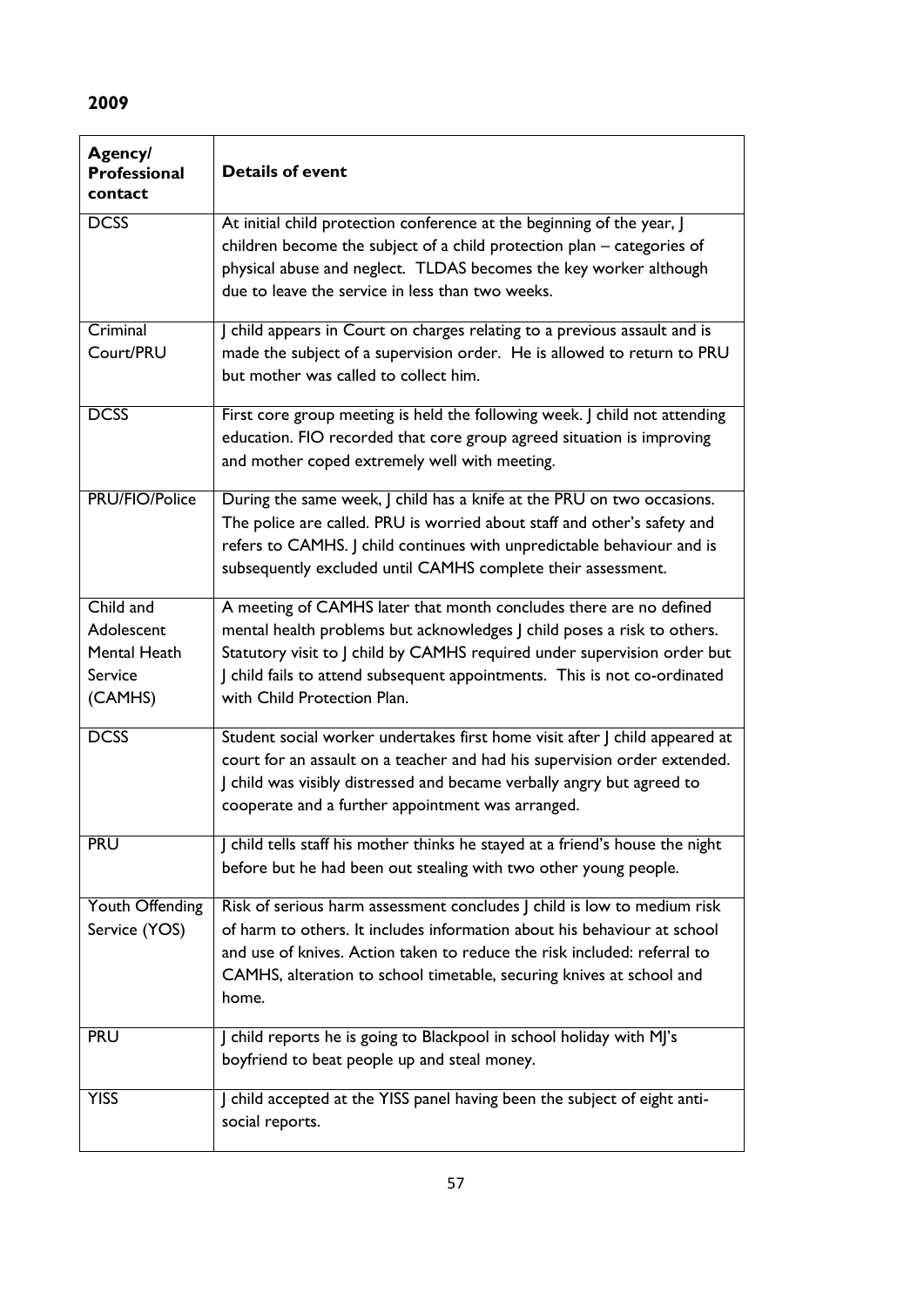| Police            | J children arrested for breaking into retail premises and causing damage.   |
|-------------------|-----------------------------------------------------------------------------|
| <b>PRU</b>        | J child appears in new clothes which he says are stolen. He has money       |
|                   | from stealing jewellery with which he plans to buy cannabis.                |
|                   |                                                                             |
| Not specified     | Reports that J children are left unsupervised at home; further reports of   |
|                   | anti-social behaviour including stone throwing and verbal abuse.            |
|                   |                                                                             |
| <b>PRU/Police</b> | Later that month, I child arrested by police at PRU having kicked and hit   |
|                   | three staff.                                                                |
|                   |                                                                             |
| <b>DCSS</b>       | Second core group meeting about J children held approximately one           |
|                   | month after the first – social worker does not attend due to illness.       |
|                   |                                                                             |
| <b>DCSS</b>       | Two weeks later, the J children are placed with respite foster carers in an |
|                   | area close to FJ. PRU were not informed by social worker.                   |
|                   |                                                                             |
| <b>DCSS</b>       | The following week, a review child protection conference is told: home      |
|                   | conditions are chaotic, heightened risk of assault on J children from       |
|                   | community unprepared to accept continued disruption. Funding being          |
|                   | considered for private psychological assessment of J child. Child           |
|                   |                                                                             |
|                   | protection plans continue. Referral to Education Psychology Service of J    |
|                   | child.                                                                      |
| <b>PRU</b>        | Over the next few days, J children are violent at PRU causing injuries to a |
|                   | teacher and pupils. One makes verbal threats, throws chairs, leaves the     |
|                   | building taking keys, and sets off a fire extinguisher; behaviour described |
|                   |                                                                             |
|                   | as beyond control and he is excluded for a day.                             |
| <b>DCSS</b>       | Third core group meeting one month after the second. J children going       |
|                   | missing from foster placement regularly returning home. Behaviour is        |
|                   | deteriorating. YISS involvement is due to end.                              |
|                   |                                                                             |
| School of         | A few days later, J children attack V3.                                     |
| V3/Police         |                                                                             |
|                   |                                                                             |
| <b>DCSS</b>       | J children go missing from foster placement on three occasions and are      |
|                   | returned.                                                                   |
|                   |                                                                             |
| Police            | One week after their attack on V3, the J children assault VI and V2.        |
|                   |                                                                             |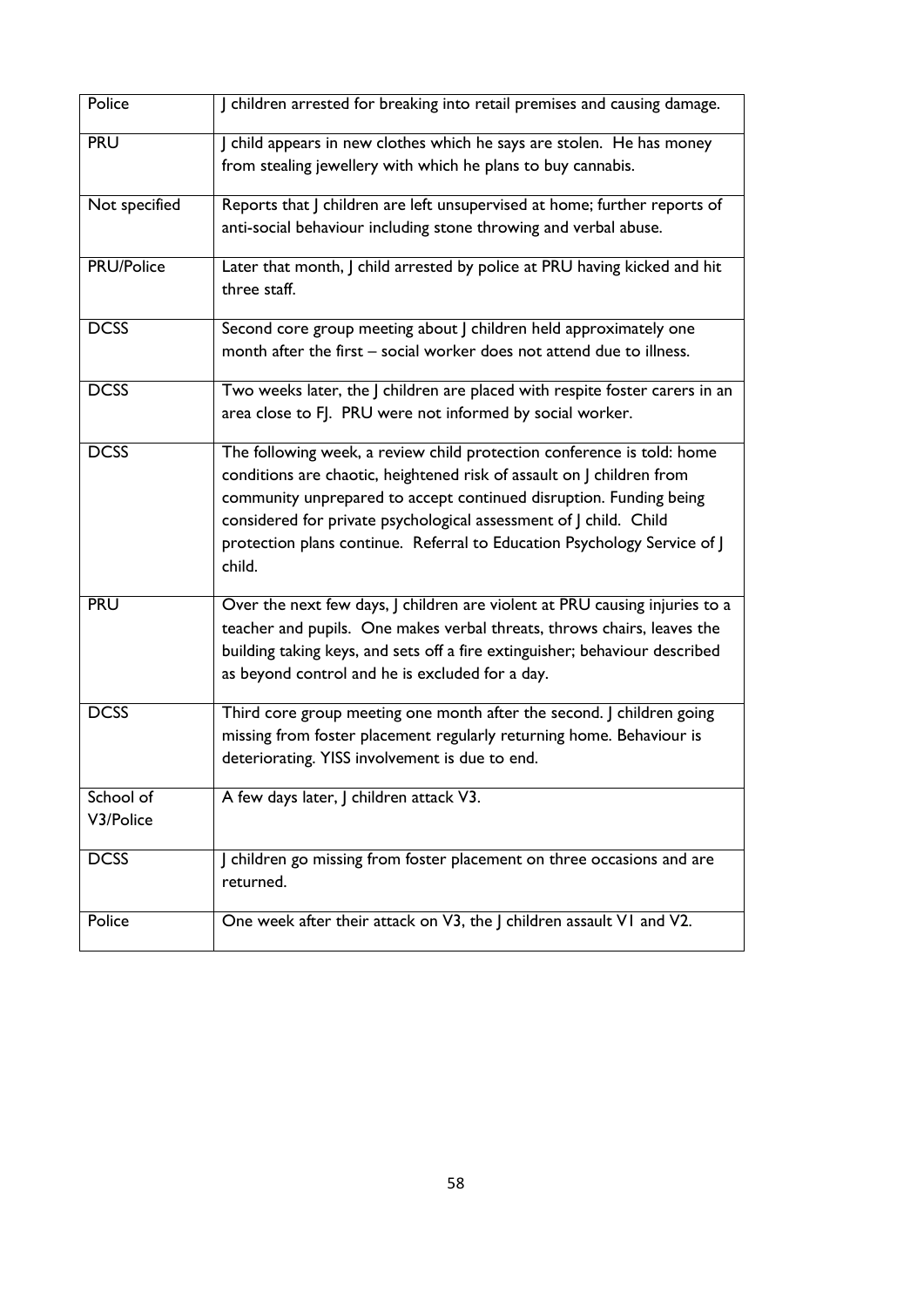#### <span id="page-58-0"></span>**Annex 3: Recommendations**

- 1. I recommend that compliance with the Troubled Families Programme should be the subject of an annual report in Doncaster and elsewhere, with a simple scoring system devised so that comparison can be made of the performance of the local authorities included.
- 2. I recommend that Doncaster and all local authority Children's Services should continue to develop the best possible triage arrangements. This will include fast and profoundly co-operative inter-disciplinary co-working, excellent written and electronic document trails, and a demonstrable ability to respond to urgent situations efficiently.
- 3. I recommend that the links between children's services generally and CAMHS should be developed to achieve the best potential effect of full assessments of conduct disorder and the use of available treatment.
- 4. I recommend that Ministers and local authorities consider steps to ensure that the knowledge held by housing providers becomes a standard part of developing intelligent systems for dealing with casework and is recognised by other agencies as an important source of early warning information about families facing problems.
- 5. I recommend that a radical look be taken at the way interventions are assessed and dealt with. For example, for cases where there have been three police reports of criminal behaviour (or comparable trigger events) on the part of a child in a given period, consideration should be given to placing the burden on the parents and the child's legal representatives in any ensuing Court proceedings to show that the child's welfare and best interests are served by leaving him/her in the family home.
- 6. I recommend that all agencies involved in child safeguarding in Doncaster be required to demonstrate compliance with at least the standards described in the Learned Lessons Review of January 2012; and to respond effectively to the Ofsted report on its inspection of October 2012.
- 7. I recommend the production of SCRs in two forms, open and closed: the open version would be a fully informative document, without redactions.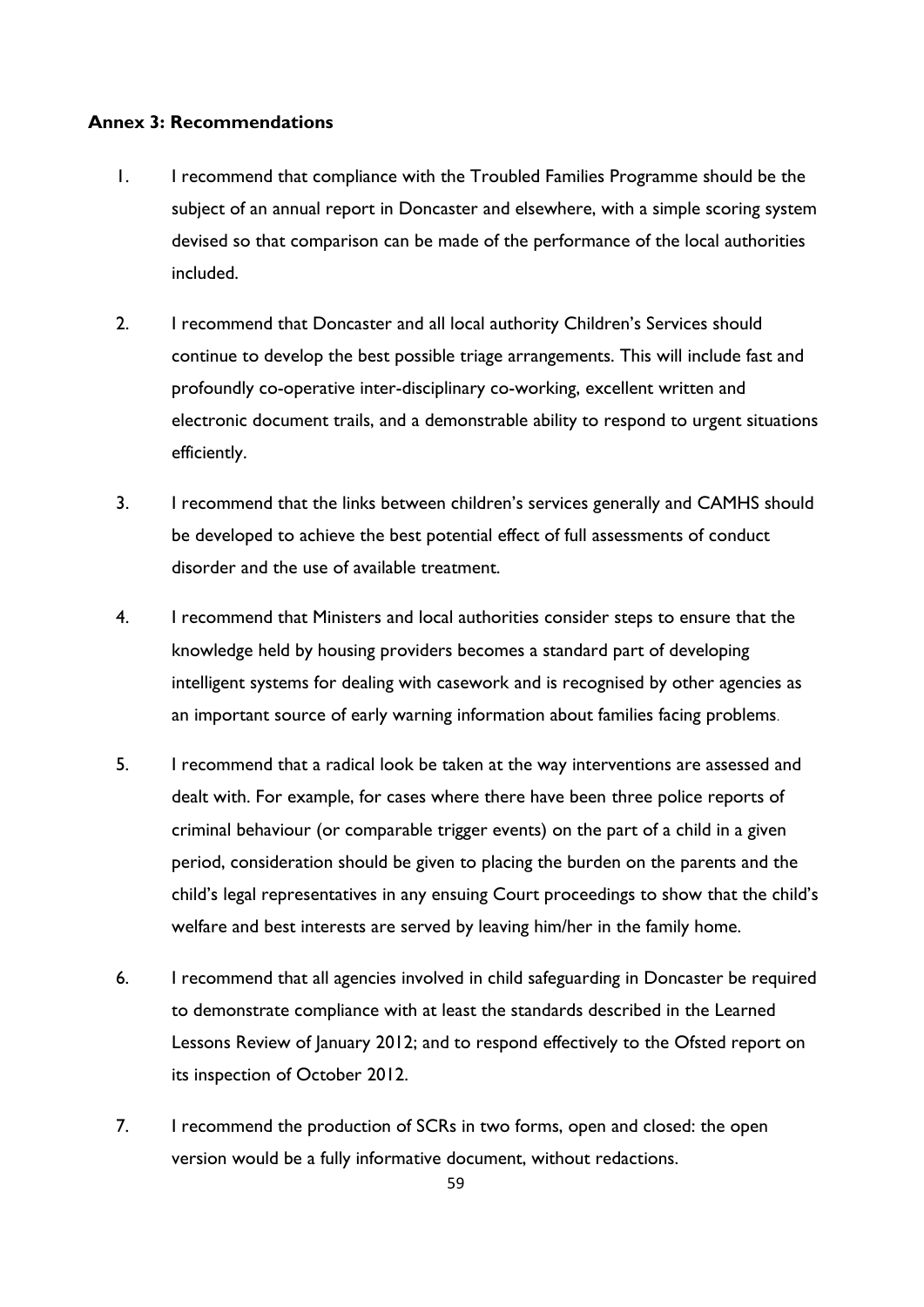- 8. I recommend that a designated family judge should be asked to participate as an adviser in every SCR.
- 9. I recommend that under the guidance of the relevant Minister there should be established a Digest of open versions of SCRs. This is likely to lead to improved and recognised formats for such reports, a reduction in their length, and a significantly increased capacity for lessons from one SCR to be learned and applied by the material statutory services in other locations.
- 10. I recommend that steps be taken urgently to ensure that Doncaster Councillors are given far more opportunity to understand and scrutinise those services. This will involve training. At the very least there should be regular and quite detailed briefing sessions to the full Council, with papers in advance. Social workers and senior staff in the service should be encouraged to discuss the service (but not individual named cases) with Councillors where they feel it would assist Members to be briefed in that way. In summary, every Councillor should be given the opportunity to develop a questioning and critical faculty about the services.
- 11. I recommend that the Doncaster Scrutiny Panel should receive enhanced training, so that it can provide Council colleagues with better informed views and a more rigorous critical faculty.
- 12. I recommend that there should be consensus nationally about the most appropriate form of the threshold guidance, which ideally should be adopted nationally for all councils and children, and thus would be familiar to professionals wherever they worked.
- 13. I recommend that, nationally, there be a continuous learning programme on the subject of sharing information in the interests of child safeguarding: this could be achieved by e-learning.
- 14. I recommend the continued adoption of Charlie Taylor's recommendations to the Secretary of State on school exclusions.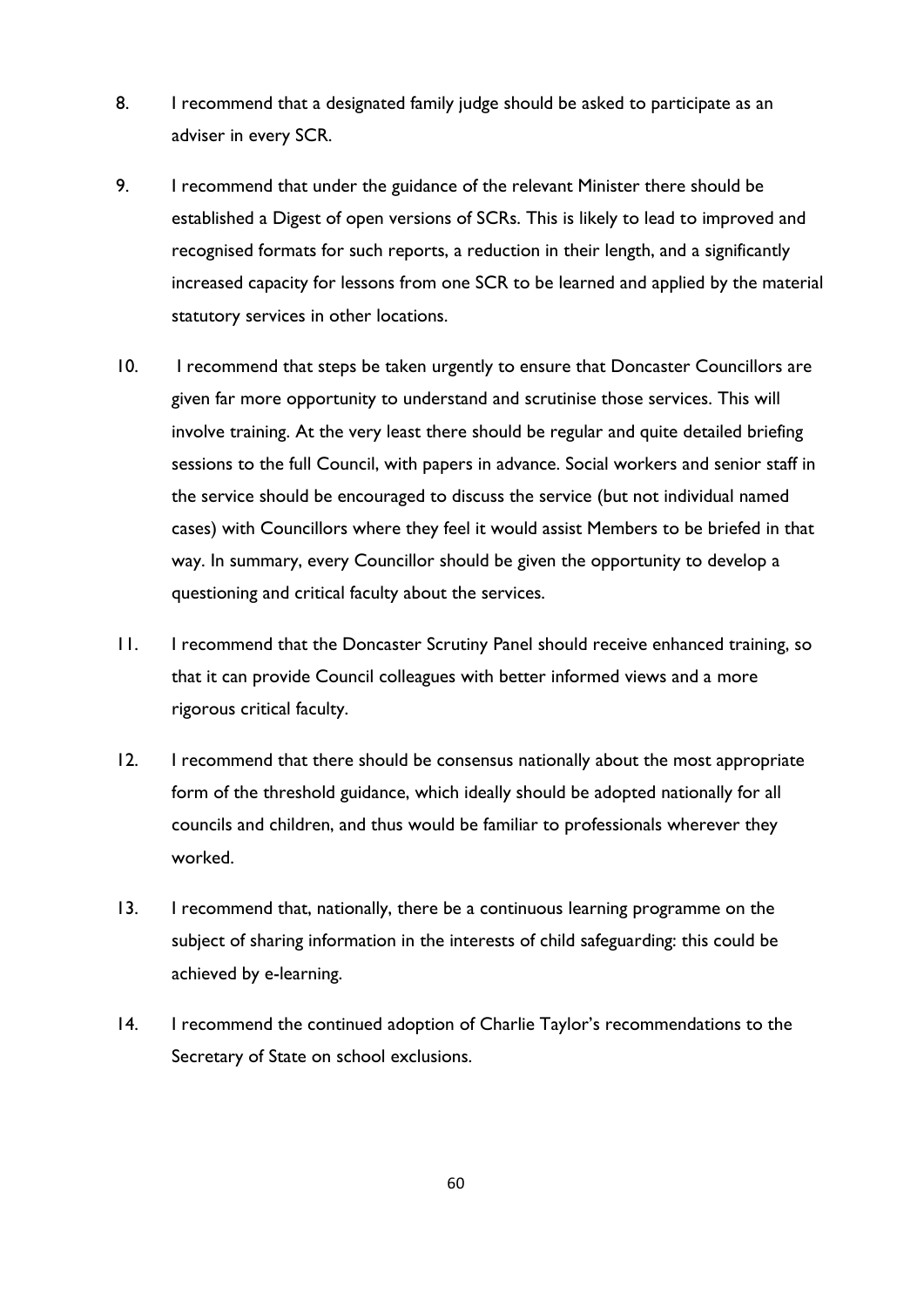- 15. I recommend that teachers should be familiarised with the current threshold guidance; and that continuing professional development courses for teachers should be required to include a refresher component on safeguarding at least once in every three years.
- 16. I recommend that annual medical examinations at school be introduced for every child up to and including year 11.
- 17. I recommend that further attention be given to developing a good national standard for school nurse provision.
- 18. I recommend that Doncaster and every other local authority should be able to demonstrate that it is fully aware of and has complied with the April 2012 Statutory Guidance on the Roles and Responsibilities of Directors of Children's Services and Lead Members for Children's Services.
- 19. I recommend that consideration be given to the creation and provision of a concise national Parenting Guide.
- 20. I recommend that the following improvements should be made a high priority in Doncaster:

 (a) The career structure of social workers in Doncaster should encourage workforce stability. This could be achieved in part by motivating the best staff to stay by an encouraging regime of grading and salary promotion.

(b) Promotion should not mean the automatic reduction in casework responsibilities for those promoted. It should be possible to reach a senior grade of management whilst still dealing entirely or mainly with casework.

(c) The existing mentoring arrangements should be improved so that every social worker, however experienced, has a mentoring partner with whom there should be freedom of discussion about cases and other aspects of the work.

(d) Every Children's Services manager, without exception and up to Director level, should hold some direct casework responsibilities. One would reasonably expect the most senior staff to be dealing with some of the most difficult cases.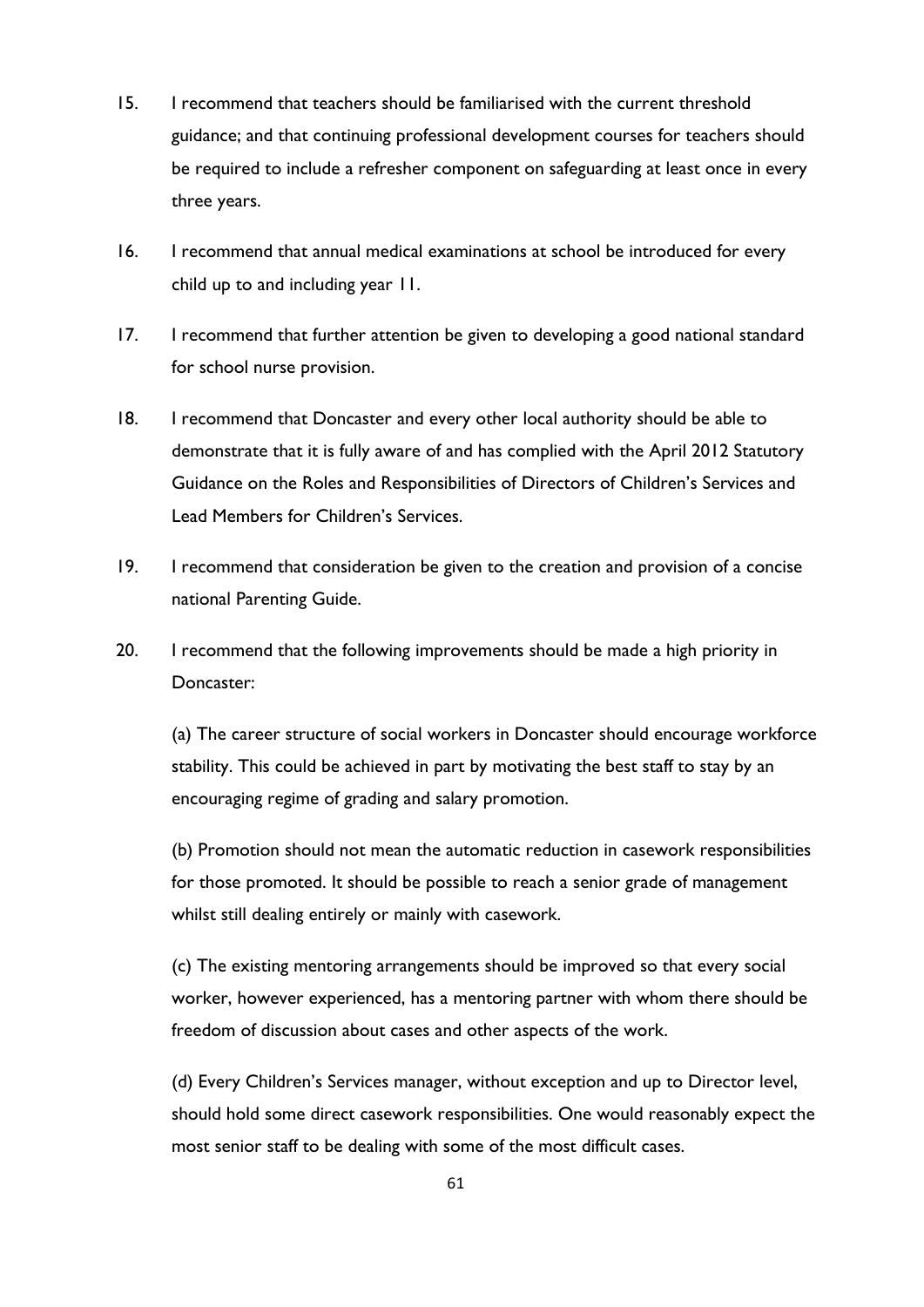(e) Continuous professional development for social workers at all levels should be active, with the occasional possibility for secondment and/or sabbatical leave for the purpose of broadening experience and skills.

(f) Partnership with academic institutions, such as a nearby university, should be developed further, to ensure the integrity and appropriate range of CPD.